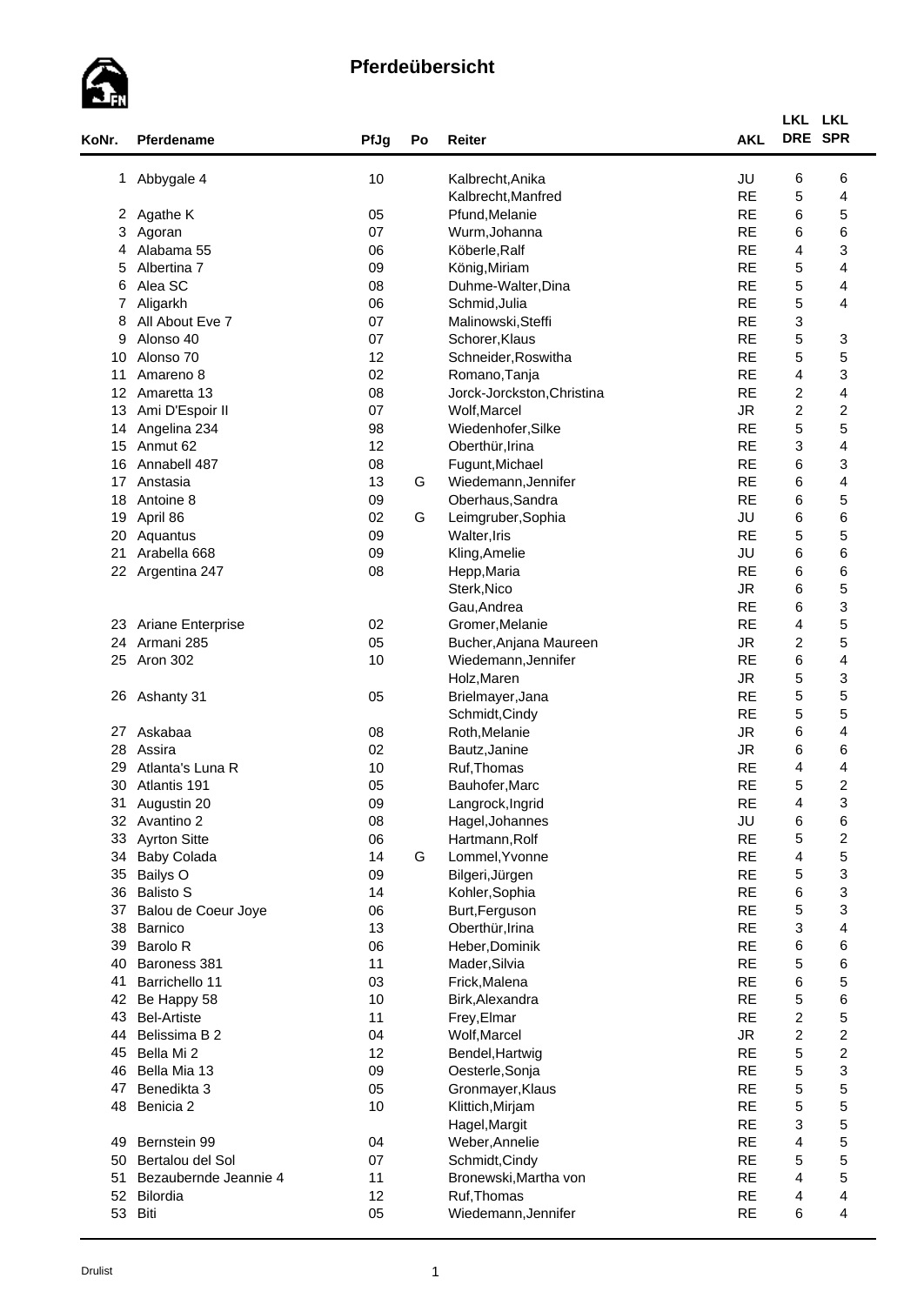

| KoNr. | Pferdename             | PfJg | Po | Reiter                      | <b>AKL</b> | LKL LKL<br>DRE SPR      |                         |  |
|-------|------------------------|------|----|-----------------------------|------------|-------------------------|-------------------------|--|
| 54    | Bob 66                 | 12   |    | Fels, Stefanie              | <b>RE</b>  | 4                       | 5                       |  |
| 55    | Boney M 13             | 09   |    | Mader, Silvia               | <b>RE</b>  | 5                       | 6                       |  |
| 56    | Bonnie 180             | 13   |    | Brauchle, Rebecca           | <b>RE</b>  | 4                       | 6                       |  |
| 57    | Boticario 4            | 10   |    | Herb, Lydia                 | <b>RE</b>  | $\mathbf 5$             | 6                       |  |
| 58    | <b>Brentino 2</b>      | 02   |    |                             | <b>RE</b>  | 4                       | 5                       |  |
|       |                        |      |    | Rapp, Brenda Lee            |            |                         |                         |  |
| 59    | <b>Briatore 7</b>      | 13   |    | Sorg, Constantin            | <b>RE</b>  | 5                       | $\overline{\mathbf{c}}$ |  |
| 60    | Byouxiana              | 06   |    | Bucher, Marika              | <b>RE</b>  | 6                       | 4                       |  |
|       |                        |      |    | Sterk, Nico                 | <b>JR</b>  | 6                       | 5                       |  |
| 61    | <b>C'est Celest</b>    | 13   |    | Rupp, Ann-Katrin            | <b>RE</b>  | 5                       | 3                       |  |
| 62    | C'est la vie 200       | 11   |    | Böck, Janine                | <b>RE</b>  | 6                       | 5                       |  |
| 63    | C'est sans pareil      | 11   |    | Eberhard, Josepha Katharina | <b>RE</b>  | $\overline{c}$          | 5                       |  |
| 64    | C-Conabis              | 12   |    | Mälicke, Michael            | <b>RE</b>  | 5                       | $\overline{\mathbf{4}}$ |  |
| 65    | Ca dei Frati           | 14   |    | Maier, Benjamin             | <b>RE</b>  | $\mathbf 5$             | $\boldsymbol{2}$        |  |
|       |                        |      |    | Kornher, Anja Katrin        | <b>RE</b>  | $\mathbf 5$             | 5                       |  |
| 66    | Ca Savio               | 12   |    | Sorg, Constantin            | <b>RE</b>  | $\mathbf 5$             | $\boldsymbol{2}$        |  |
| 67    | Cabalero 13            | 09   |    | Rundel, Ralf                | <b>RE</b>  | $\mathbf 5$             | $\overline{\mathbf{c}}$ |  |
|       |                        |      |    | Rundel, Marc                | <b>RE</b>  | 5                       | 3                       |  |
| 68    | Caballero PKZ          | 10   |    | Bauhofer, Marc              | <b>RE</b>  | 5                       | $\overline{\mathbf{c}}$ |  |
| 69    | Cabalot PS             | 13   |    | Bendel, Hartwig             | <b>RE</b>  | 5                       | $\boldsymbol{2}$        |  |
| 70    | Cacau 8                | 07   |    | Burkhart, Peter             | <b>RE</b>  | 5                       | 5                       |  |
|       |                        |      |    | Huber, Anette               | <b>RE</b>  | 5                       | 5                       |  |
|       |                        |      |    | Waizenegger, Simone         | <b>RE</b>  | $\mathbf 5$             | 5                       |  |
| 71    | Cadeau 30              | 03   |    | Sorg, Constantin            | <b>RE</b>  | 5                       | $\overline{\mathbf{c}}$ |  |
| 72    | Cadillac <sub>64</sub> | 13   |    | Wetzel, Sandra              | <b>RE</b>  | 6                       | $\overline{\mathbf{4}}$ |  |
|       |                        |      |    | Maier, Benjamin             | <b>RE</b>  | 5                       | $\boldsymbol{2}$        |  |
| 73    | Caesar 395             | 12   |    | Dudik, Stefan               | <b>RE</b>  | 5                       | $\boldsymbol{2}$        |  |
|       |                        |      |    | Bauhofer, Marc              | <b>RE</b>  | $\mathbf 5$             | $\boldsymbol{2}$        |  |
|       | 74 Caesar J            | 07   |    | Mohr, Ursula                | <b>RE</b>  | 6                       | 5                       |  |
| 75    | Calida 81              | 08   |    | Haf, Ronja                  | <b>RE</b>  | 5                       | 3                       |  |
|       |                        |      |    | Romano, Tanja               | <b>RE</b>  | 4                       | 3                       |  |
| 76    | Calina 119             | 13   |    | Klemp, Laura                | <b>RE</b>  | 5                       | 5                       |  |
| 77    | Calina 98              | 09   |    | Wiedemann, Jennifer         | <b>RE</b>  | 6                       | 4                       |  |
| 78    | Calisko                | 09   |    | Dudik, Stefan               | <b>RE</b>  | 5                       | $\overline{\mathbf{c}}$ |  |
|       |                        |      |    | Bauhofer, Marc              | <b>RE</b>  | $\mathbf 5$             | $\boldsymbol{2}$        |  |
|       |                        |      |    |                             | <b>RE</b>  | 5                       | 3                       |  |
| 79    | Call me crazy 4        | 12   |    | Waibel, Joana               | <b>JR</b>  | 6                       | 3                       |  |
| 80    | Calla 49               | 10   |    | Fäßler, Leonie              |            |                         |                         |  |
|       |                        |      |    | Fäßler, Alina               | JU         | 6                       | 5                       |  |
| 81    | Cally von Worrenberg   | 07   |    | Oesterle, Sonja             | <b>RE</b>  | 5                       | 3                       |  |
|       | 82 Campino 338         | 05   |    | Burkhart, Bernd             | <b>RE</b>  | $\mathbf 5$             | 4                       |  |
|       |                        |      |    | Burkhart, Heidi             | <b>RE</b>  | $\mathbf 5$             | 4                       |  |
| 83    | Can Fly New York       | 12   |    | Lendowski, Louisa Madita    | JU         | $\overline{7}$          | 7                       |  |
| 84    | Cancador               | 14   |    | Pape, Stefanie              | <b>RE</b>  | 5                       | $\boldsymbol{2}$        |  |
| 85    | Cancuro                | 11   |    | Ruf, Thomas                 | <b>RE</b>  | 4                       | 4                       |  |
| 86    | Candelly               | 10   |    | Sinnstein, Selina           | JU         | 6                       | 4                       |  |
| 87    | Candlelight 25         | 06   |    | Berndt, Mara                | <b>RE</b>  | 6                       | 5                       |  |
| 88    | Candy Coeur            | 12   |    | Kling, Anja                 | <b>RE</b>  | 6                       | 6                       |  |
| 89    | Canissa Pluto Darina   | 07   |    | Joel, Dafne                 | <b>RE</b>  | 5                       | 5                       |  |
| 90    | Cantara 80             | 09   |    | Köberle, Ralf               | <b>RE</b>  | $\overline{\mathbf{4}}$ | 3                       |  |
| 91    | Capital City 2         | 11   |    | Bammert, Lorena             | <b>JR</b>  | 6                       | 5                       |  |
| 92    | Capolavoro 2           | 04   |    | Schneider, Eva-Anne         | <b>RE</b>  | $\mathbf 5$             | 3                       |  |
|       |                        |      |    | Kulmus, Wolfgang            | <b>RE</b>  | $\mathbf 5$             | $\overline{\mathbf{4}}$ |  |
| 93    | Caprese 2              | 08   |    | Hermanutz, Julia            | <b>RE</b>  | 4                       | 5                       |  |
| 94    | Caprice du Vilpion     | 12   |    | Burt, Ferguson              | <b>RE</b>  | 5                       | 3                       |  |
| 95    | Capricornia 2          | 08   |    | Hartmann, Jürgen            | <b>RE</b>  | 5                       | 3                       |  |
| 96    | Captain Codiak         | 11   |    | Oesterle, Sonja             | <b>RE</b>  | 5                       | 3                       |  |
| 97    | Cäpten 2               | 12   |    | Ott, Yvonne                 | <b>JR</b>  | 6                       | 3                       |  |
| 98    | Caracol 11             | 02   |    | Roellinghoff, Lara          | JR.        | 6                       | 5                       |  |
| 99    | Caramba-Shadow         | 07   |    | Schlor, Anne                | <b>RE</b>  | $\mathbf 5$             | 5                       |  |
| 100   | Caramel 20             | 04   |    | Eberle, Christina           | <b>RE</b>  | 6                       | 4                       |  |
|       |                        |      |    |                             |            |                         |                         |  |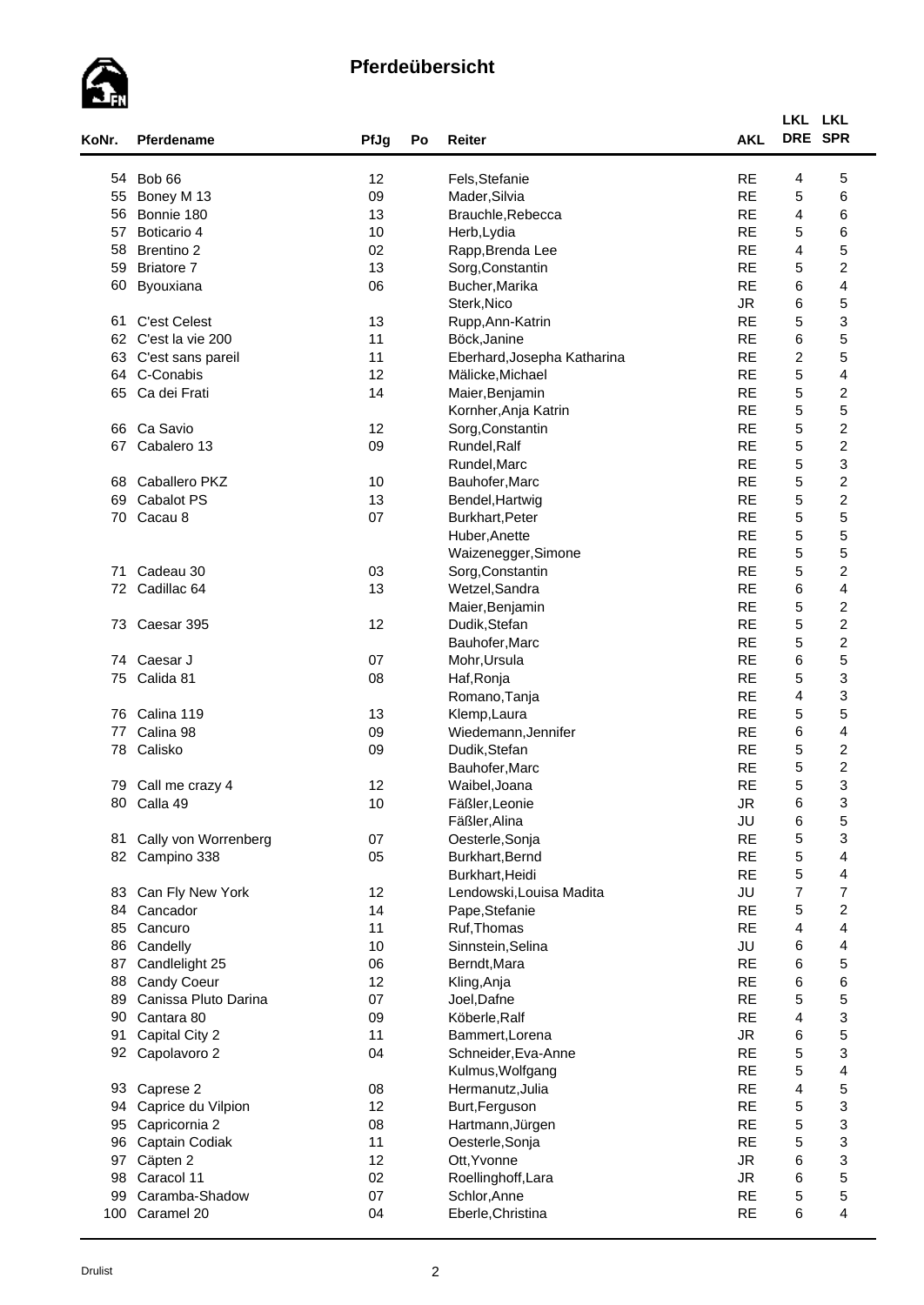

|       |                   |      |    |                         |            | LKL LKL          |                         |
|-------|-------------------|------|----|-------------------------|------------|------------------|-------------------------|
| KoNr. | Pferdename        | PfJg | Po | Reiter                  | <b>AKL</b> | DRE SPR          |                         |
|       |                   |      |    | Eberle, Dieter          | <b>RE</b>  | 5                | 3                       |
| 101   | Caretani 3        | 11   |    | Waibel, Joana           | <b>RE</b>  | 5                | 3                       |
| 102   | Cario             | 06   |    | Welser, Anita           | <b>RE</b>  | 5                | 5                       |
| 103   | Carlos 701        | 09   |    | Karrer, Andreas         | <b>RE</b>  | 6                | 4                       |
| 104   | Carlos 801        | 12   |    | Fugunt, Michael         | <b>RE</b>  | 6                | 3                       |
| 105   | Carluccio 2       | 05   |    | Kohler, Sophia          | <b>RE</b>  | 6                | 3                       |
| 106   | Caroly's Mr. Grey | 13   |    | Kuisle, Susanne         | <b>RE</b>  | 5                | 5                       |
| 107   | Carpe Diem 75     | 10   |    | Maier, Benjamin         | <b>RE</b>  | 5                | $\boldsymbol{2}$        |
|       |                   |      |    | Nessensohn, Pauline     | <b>JR</b>  | 6                | 3                       |
| 108   | Carraci           | 12   |    | Mangel, Stefanie        | <b>RE</b>  | 4                | 4                       |
| 109   | Carry Ass         | 10   |    | Schmidt-Bandelow, Alvar | <b>RE</b>  | 5                | 3                       |
| 110   | Carry me 8        | 06   |    | Schmidt-Bandelow, Alvar | <b>RE</b>  | 5                | 3                       |
| 111   | Carrys Boy        | 08   |    | Schmidt, Cindy          | <b>RE</b>  | 5                | 5                       |
| 112   | Carthafina        | 12   |    | Schorer, Klaus          | <b>RE</b>  | 5                | 3                       |
| 113   | Casadello         | 14   |    | Fiegl, Andrea           | <b>RE</b>  | 5                | 4                       |
| 114   | Cash Boy B        | 03   |    | Herberg, Silvia         | <b>RE</b>  | 5                | 5                       |
| 115   | Casillas 11       | 10   |    | Sorg, Constantin        | <b>RE</b>  | 5                | $\boldsymbol{2}$        |
| 116   | Caspar 183        | 03   |    | Gau, Andrea             | <b>RE</b>  | 6                | 3                       |
| 117   | Casquetti CM      | 12   |    | Rupp, Ann-Katrin        | <b>RE</b>  | 5                | 3                       |
| 118   | Cassandra 310     | 06   |    | Traut, Carina           | <b>JR</b>  | 6                | 3                       |
| 119   | Cassiopeia I      | 10   |    | Plein-Reisacher, Bianca | <b>RE</b>  | 4                | 6                       |
|       |                   |      |    | Kluepfel, Oliver        | <b>RE</b>  | 5                | 4                       |
| 120   | Cassitano 3       | 10   |    | Roth, Christian         | <b>RE</b>  | 5                | 3                       |
| 121   | Castana 13        | 12   |    | Schmid, Julia           | <b>RE</b>  | 5                | 4                       |
| 122   | Cavalletta        | 09   |    | Mangel, Stefanie        | <b>RE</b>  | 4                | 4                       |
| 123   | Caveman TR        | 10   |    | Romano, Tanja           | <b>RE</b>  | 4                | 3                       |
| 124   | Cavin Cool        | 13   |    | Waibel, Joana           | <b>RE</b>  | 5                | 3                       |
|       | Cayados           | 12   |    | Blum, Sylvia            | <b>RE</b>  | 5                | 3                       |
| 125   |                   | 12   |    |                         | <b>RE</b>  | 5                | 5                       |
| 126   | Cayo Cruz         |      |    | Wiedenhofer, Silke      |            |                  |                         |
| 127   | Caytona M         | 11   |    | Diem, Katharina         | JU         | 6                | 5                       |
| 128   | Celestino 22      | 12   |    | Restle, Katrin          | <b>JR</b>  | 6                | 6                       |
| 129   | Cellest 6         | 12   |    | Fiegl, Andrea           | <b>RE</b>  | $\mathbf 5$      | 4                       |
| 130   | Cementa           | 09   |    | Brielmayer, Jana        | <b>RE</b>  | 5                | 5                       |
|       |                   |      |    | Schmidt, Cindy          | <b>RE</b>  | 5                | 5                       |
| 131   | Cerino            | 07   |    | Finkbeiner, Anna        | JU         | 6                | 6                       |
|       |                   |      |    | Finkbeiner, Philipp     | JU         | 6                | 6                       |
|       | 132 Cesnic        | 07   |    | Heberle, Sandra         | <b>RE</b>  | $\mathbf 5$      | 4                       |
| 133   | Chacano           | 04   |    | Wolf, Marcel            | <b>JR</b>  | $\overline{c}$   | $\boldsymbol{2}$        |
|       | 134 Chacaya Black | 08   |    | Gau, Andrea             | <b>RE</b>  | 6                | 3                       |
| 135   | Chaccomo 7        | 08   |    | Junginger, Anne         | <b>RE</b>  | 6                | 5                       |
| 136   | Chaccoo           | 08   |    | Heinemann, Chiara-Luzia | <b>JR</b>  | 6                | 5                       |
| 137   | Chad 3            | 10   |    | Bucher, Anjana Maureen  | ${\sf JR}$ | $\boldsymbol{2}$ | 5                       |
| 138   | Chadeur           | 08   |    | Bauhofer, Marc          | <b>RE</b>  | 5                | $\boldsymbol{2}$        |
| 139   | Chaihatchi        | 05   |    | Bendel, Nikolai         | <b>RE</b>  | 6                | 5                       |
| 140   | Champ 226         | 11   |    | Angele, Elmar           | <b>RE</b>  | $\mathbf 5$      | 4                       |
| 141   | Chanel Allure 2   | 10   |    | Sterk, Nico             | <b>JR</b>  | 6                | 5                       |
|       |                   |      |    | Gau, Andrea             | <b>RE</b>  | 6                | 3                       |
| 142   | Chanel S 5        | 12   |    | Rupp, Ann-Katrin        | <b>RE</b>  | 5                | 3                       |
| 143   | Chaneya G         | 08   |    | Gronmayer, Claudia      | <b>RE</b>  | 5                | 3                       |
| 144   | Chantal 296       | 10   |    | Wolff, Carina           | JU         | 6                | 4                       |
| 145   | Chantré 2         | 12   |    | Mangel, Stefanie        | <b>RE</b>  | 4                | 4                       |
| 146   | Chapeu M          | 12   |    | Beutel, Markus          | <b>RE</b>  | 5                | 3                       |
| 147   | Chardonnay 66     | 05   |    | Branz, Ulrike           | <b>RE</b>  | 5                | $\boldsymbol{2}$        |
| 148   | Charito 3         | 13   |    | Rupp, Ann-Katrin        | <b>RE</b>  | 5                | 3                       |
| 149   | Charity 35        | 05   |    | Sorg, Constantin        | <b>RE</b>  | 5                | $\boldsymbol{2}$        |
| 150   | Charleston 66     | 12   |    | Köberle, Ralf           | <b>RE</b>  | 4                | 3                       |
| 151   | Charlston 23      | 09   |    | Heinemann, Chiara-Luzia | JR.        | 6                | 5                       |
| 152   | Charly 1579       | 11   |    | Volek, Kiara            | JU         | 6                | 6                       |
|       | 153 Chasilvio     | 11   |    | Bendel, Hartwig         | <b>RE</b>  | 5                | $\overline{\mathbf{c}}$ |
|       |                   |      |    |                         |            |                  |                         |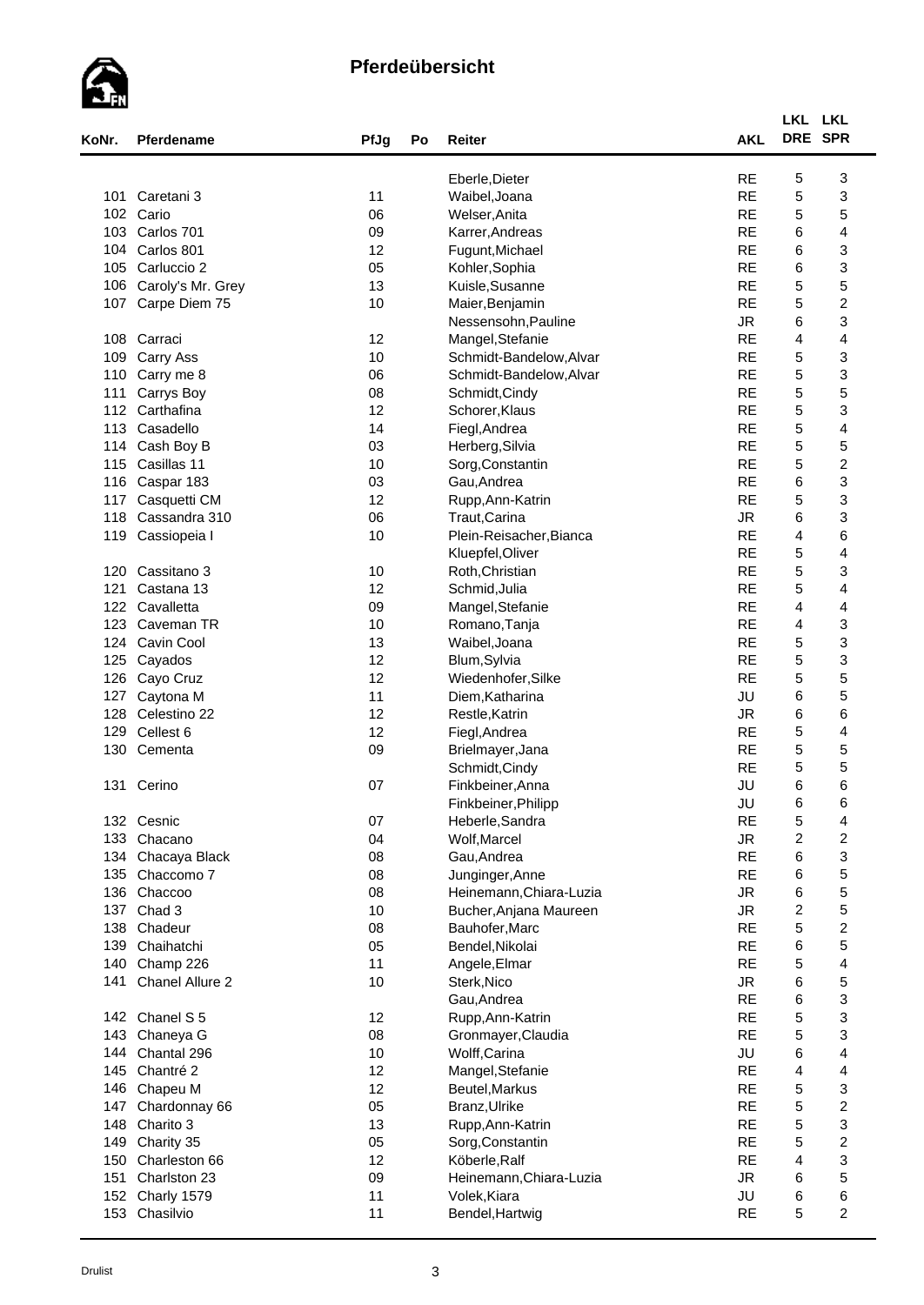

| KoNr. | Pferdename                 | PfJg     | Po | Reiter                | <b>AKL</b> | LKL LKL        | DRE SPR                 |
|-------|----------------------------|----------|----|-----------------------|------------|----------------|-------------------------|
| 154   | <b>Chatsworth Chestnut</b> | 09       |    | Schmid, Julia         | <b>RE</b>  | 5              | 4                       |
| 155   | Chazino                    | 07       |    | Bauhofer, Marc        | <b>RE</b>  | 5              | $\boldsymbol{2}$        |
| 156   | Checkpoint 40              | 12       |    | Waibel, Joana         | <b>RE</b>  | 5              | 3                       |
| 157   | Chelina 4                  | 12       |    | Pape, Stefanie        | <b>RE</b>  | 5              | $\overline{\mathbf{c}}$ |
| 158   | Chelsea ASM                | 12       |    | Beck, Karin           | <b>RE</b>  | 6              | 5                       |
| 159   | Chelsea blue 2             | 03       |    | Kutnar, Julia         | <b>RE</b>  | 6              | 5                       |
| 160   | Chelsea of Bill            | 06       |    | König, Stephanie      | <b>RE</b>  | 6              | 4                       |
| 161   | Chelsy 23                  | 12       |    | Angele, Elmar         | <b>RE</b>  | 5              | 4                       |
| 162   | Chepetto 24                | 14       |    | Maier, Benjamin       | <b>RE</b>  | 5              | $\overline{c}$          |
| 163   | Chepres                    | 09       |    | Kibler, Denise        | <b>JR</b>  | 6              | 5                       |
|       |                            |          |    | Kibler, Hannah        | JU         | 6              | 4                       |
|       |                            |          |    | Kibler, Kathleen      | JU         | 6              | 6                       |
|       |                            |          |    | Gau, Andrea           | <b>RE</b>  | 6              | 3                       |
|       | 164 Cheval de luxe G       |          |    |                       | <b>RE</b>  | 6              | 4                       |
|       | Chiara 318                 | 10<br>07 |    | König, Stephanie      | <b>RE</b>  |                |                         |
| 165   |                            |          |    | Brielmayer, Jana      |            | 5              | 5                       |
|       |                            |          |    | Schmidt, Cindy        | <b>RE</b>  | 5              | 5                       |
| 166   | Chica 164                  | 09       |    | Weixler, Claudia      | <b>RE</b>  | 5              | 6                       |
| 167   | Chicoletto 13              | 14       |    | Mangel, Stefanie      | <b>RE</b>  | $\overline{4}$ | 4                       |
| 168   | Chicomina                  | 12       |    | Leising, Julia        | <b>RE</b>  | 6              | 3                       |
| 169   | Chilli Piper               | 03       |    | Fischer, Benjamin     | <b>JR</b>  | 6              | 4                       |
| 170   | Chilli-Billi               | 13       |    | Köberle, Ralf         | <b>RE</b>  | $\overline{4}$ | 3                       |
| 171   | Chilon                     | 13       |    | Rupp, Ann-Katrin      | <b>RE</b>  | 5              | 3                       |
| 172   | Chintano 4                 | 06       |    | Gram, Morten          | <b>RE</b>  | 5              | $\boldsymbol{2}$        |
| 173   | Chios 3                    | 14       |    | Fimpel, Jochen        | <b>RE</b>  | 5              | $\boldsymbol{2}$        |
| 174   | Chippendale 28             | 14       |    | Rupp, Ann-Katrin      | <b>RE</b>  | 5              | 3                       |
| 175   | Chirita                    | 12       |    | Mangel, Stefanie      | <b>RE</b>  | 4              | 4                       |
| 176   | Chivas H                   | 11       |    | Schmidt, Cindy        | <b>RE</b>  | 5              | 5                       |
| 177   | Chocolee                   | 05       |    | Ruf, Thomas           | <b>RE</b>  | 4              | 4                       |
| 178   | Cholita <sub>6</sub>       | 14       |    | Mangel, Stefanie      | <b>RE</b>  | 4              | 4                       |
| 179   | Chopin 90                  | 06       |    | Heinzelmann, Patricia | <b>RE</b>  | 6              | 5                       |
| 180   | Christiano A               | 07       |    | Rinninger, Antonia    | <b>RE</b>  | 5              | 3                       |
| 181   | Churchill 48               | 12       |    | Meier, Eileen         | <b>RE</b>  | 4              | 4                       |
| 182   | Ciacoma Zera               | 10       |    | Guter, Maria          | <b>RE</b>  | 3              | 4                       |
|       |                            |          |    | Neff, Jenny           | ${\sf JR}$ | 6              | 5                       |
| 183   | Ciao Bella 18              | 13       |    | Maucher, Erwin        | <b>RE</b>  | 5              | 4                       |
|       | 184 Ciara de Schimmelaya   | 12       |    | Nold, Hanna           | <b>JR</b>  | 6              | 4                       |
| 185   | Cicero - F                 | 11       |    | Karrer, Andreas       | <b>RE</b>  | 6              | 4                       |
| 186   | Cina 13                    | 11       |    | Kügel, Alexandra      | <b>JR</b>  | 6              | 4                       |
| 187   | Cindy 973                  | 07       |    | Gack, Hans-Günther    | <b>RE</b>  | 5              | 4                       |
| 188   | Cindy Crawford 6           | 09       |    | Klatt, Luisa          | JU         | 4              | 6                       |
| 189   | Cino K                     | 14       |    | Spahlinger, Lilly     | JU         | 6              | 6                       |
| 190   | Cinzano 79                 | 08       |    | Schmid, Anna          | <b>RE</b>  | 5              | 5                       |
| 191   | Circle of Life 3           | 07       |    | Müller, Lena          | <b>RE</b>  | 5              | 3                       |
|       | 192 Clarima 3              | 09       |    | Mangel, Stefanie      | <b>RE</b>  | 4              | 4                       |
| 193   | <b>Classic Chocolate 3</b> | 10       |    | Traut, Rebecca        | <b>RE</b>  | 6              | $\overline{\mathbf{4}}$ |
| 194   | Classic-Girl 4             | 02       |    | Hörburger, Veronika   | <b>RE</b>  | 6              | $\overline{\mathbf{4}}$ |
|       | 195 Cleo 209               | 10       |    | Madlener, Silke       | <b>RE</b>  | $\mathbf 5$    | 4                       |
| 196   | Cleopatra 210              | 07       |    | Walser, Luisa         | <b>JR</b>  | $\mathbf 5$    | 6                       |
|       | 197 Cleverle               | 09       |    | Gack, Hans-Günther    | <b>RE</b>  | $\mathbf 5$    | 4                       |
| 198   | Cliff 63                   | 07       |    | Fäßler, Leonie        | <b>JR</b>  | 6              | 3                       |
|       |                            |          |    | Fäßler, Alina         | JU         | 6              | 5                       |
| 199   | <b>Cliff Affair</b>        | 11       |    | Huber, Anette         | <b>RE</b>  | 5              | 5                       |
|       |                            |          |    | Burkhart, Bernd       | <b>RE</b>  | 5              | 4                       |
|       |                            |          |    |                       | <b>RE</b>  | 5              |                         |
|       |                            |          |    | Burkhart, Heidi       |            |                | 4                       |
| 200   | Clockwork 2                | 09       |    | Heimpel, Nele         | JU         | 5              | 6                       |
| 201   | Cocada 3                   | 13       |    | Mangel, Stefanie      | <b>RE</b>  | 4              | 4                       |
| 202   | Coco Chanel 136            | 03       |    | Nieß, Amelie          | JU         | 6              | 6                       |
| 203   | Coco Mademoiselle 4        | 10       |    | Jehle, Margret        | <b>RE</b>  | 5              | 5                       |
|       | 204 Codor                  | 10       |    | Maier, Benjamin       | <b>RE</b>  | 5              | $\overline{c}$          |
|       |                            |          |    |                       |            |                |                         |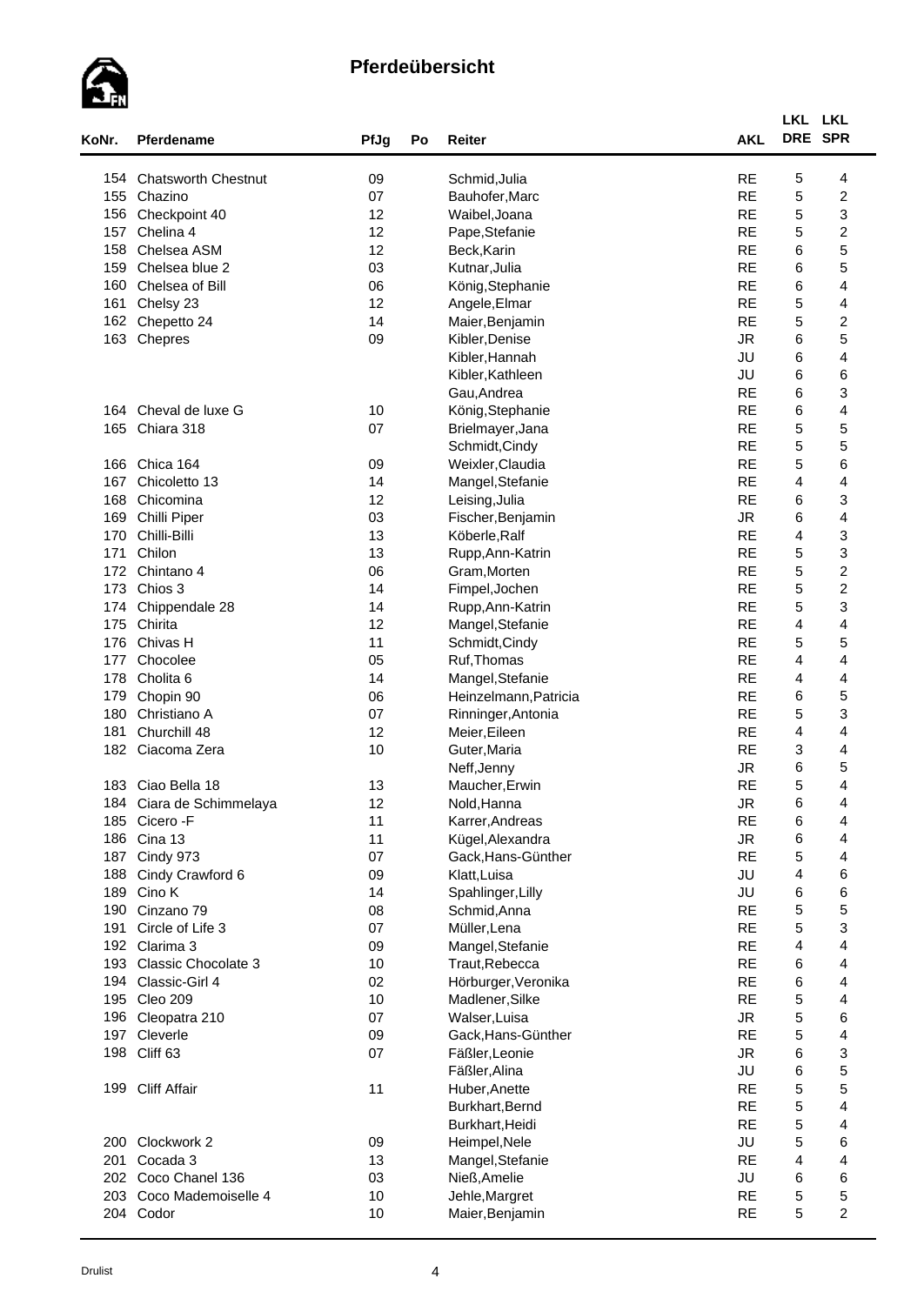

| Colada <sub>5</sub><br>07<br>Wolff, Carina<br>JU<br>6<br>205<br>4<br><b>RE</b><br>Colima 3<br>6<br>3<br>206<br>09<br>Kusch, Anne Theresa<br>Collette 4<br><b>RE</b><br>6<br>06<br>4<br>207<br>Eberle, Christina<br><b>RE</b><br>5<br>3<br>Eberle, Dieter<br><b>RE</b><br>5<br>4<br>Eberle, Anna-Marietta<br>5<br><b>RE</b><br>Colline 5<br>07<br>Gack, Hans-Günther<br>4<br>208<br>5<br><b>RE</b><br>209<br>Comet 241<br>10<br>4<br>Rösch, Bernd<br><b>RE</b><br>5<br>3<br>13<br>210<br>Comme au ciel<br>Waibel, Joana<br><b>RE</b><br>5<br>3<br>Con Chili<br>13<br>211<br>Menig, Barbara<br>5<br>$\overline{\mathbf{4}}$<br><b>RE</b><br>212<br>Con-Chicco<br>12<br>Schmid, Eva-Maria<br>6<br>12<br><b>JR</b><br>4<br>213<br>Concito BLD<br>Akok, Leonie Michelle<br>5<br>$\boldsymbol{2}$<br>03<br>Concorde 53<br>Rundel, Ralf<br><b>RE</b><br>214<br>5<br>3<br><b>RE</b><br>Rundel, Marc<br>5<br>3<br><b>RE</b><br>215<br>Condok<br>08<br>Bracciale, Michele-Günther<br><b>RE</b><br>216<br>Connection 27<br>14<br>4<br>4<br>Mangel, Stefanie<br>217<br>11<br>JU<br>4<br>3<br>Consequent 3<br>Barbian, Luca Maria<br>6<br><b>RE</b><br>3<br>218<br>07<br>Contador 25<br>Sipple, Eva-Maria<br>6<br>3<br>11<br><b>RE</b><br>219<br>Conway's Girl<br>Ott, Vanessa<br><b>RE</b><br>$\overline{4}$<br>6<br>220<br>Cool Cassis 16<br>07<br>Börner, Sarah<br>6<br>6<br><b>RE</b><br>221<br>Cooper 102<br>05<br>Hepp, Maria<br>3<br><b>RE</b><br>6<br>Gau, Andrea<br>5<br><b>JR</b><br>6<br>13<br>222<br>Copacabana H<br>Neff, Jenny<br>6<br>6<br>223<br>JU<br>Coraya 2<br>03<br>Nieß, Amelie<br>5<br><b>JR</b><br>6<br>224<br>Corazien<br>07<br>Neff, Jenny<br>$\mathbf 5$<br><b>RE</b><br>4<br>225<br>Corlinus<br>10<br>Reich, Marie-Therese<br><b>RE</b><br>5<br>Cornet's Clueso<br>4<br>226<br>13<br>Kulmus, Wolfgang<br><b>RE</b><br>$\overline{4}$<br>227<br>Cornett's Crash<br>14<br>Mangel, Stefanie<br>4<br><b>RE</b><br>5<br>228<br>Cornflake 14<br>12<br>Wiedemann, Stefanie<br>4<br>6<br>3<br>229<br><b>JR</b><br>Cosilio<br>06<br>Ott, Yvonne<br>5<br>5<br>230<br>09<br><b>RE</b><br>Cosma 47<br>Burkhart, Peter<br>$\ensuremath{\mathsf{3}}$<br>5<br><b>RE</b><br>13<br>231<br><b>Country Sam</b><br>Hagel, Margit<br>5<br>$\overline{c}$<br><b>RE</b><br>232<br>Coupito hgl<br>13<br>Bendel, Hartwig<br>5<br>$\overline{\mathbf{4}}$<br><b>RE</b><br>233<br>Crümel Sam<br>14<br>Rist, Daniela<br>5<br>JU<br>Cuccina<br>11<br>Schießl, Maren<br>6<br>234<br>5<br>5<br>235<br><b>RE</b><br>Cumara 3<br>07<br>Fischer, Julia<br><b>RE</b><br>4<br>236<br>Cura Cao<br>06<br>4<br>Baumann, Melanie<br>JU<br>Curly Sue H<br>04<br>Sinnstein, Selina<br>6<br>4<br>237<br><b>RE</b><br>$\overline{\mathbf{c}}$<br>5<br>238<br>D'Arcy 2<br>08<br>Frey, Elmar<br><b>RE</b><br>5<br>6<br>239<br>D'Artagnan 219<br>11<br>Unglert, Claudia<br><b>RE</b><br>5<br>Da capo al fine<br>10<br>Kaiser, Jennifer<br>6<br>240<br>4<br>5<br>07<br>JU<br>241<br>Da Capri<br>Graf, Franziska<br>6<br>6<br>242<br>Dabiano<br>11<br>Oßwald, Verena<br>JU<br>$\mathbf 5$<br><b>RE</b><br>$\overline{\mathbf{c}}$<br>14<br>243 Dacapo 299<br>Maier, Benjamin<br>5<br>5<br><b>RE</b><br>Kornher, Anja Katrin<br>5<br><b>RE</b><br>$\overline{c}$<br>244 Dacaprio 3<br>05<br>Eisenmann, Julia<br>$\boldsymbol{2}$<br>5<br><b>RE</b><br>245 Daffi 6<br>14<br>Eisenmann, Julia<br>3<br>5<br>246<br><b>RE</b><br>Daiano 4<br>11<br>Hagel, Margit<br>$\mathbf 5$<br><b>RE</b><br>4<br>247<br>Daily Joy 8<br>13<br>Schmid, Julia<br>3<br>5<br><b>RE</b><br>12<br>248<br>Daily News B.<br>Buhmann, Peggy<br>3<br>6<br>JU<br>Buhmann, Celine<br>JU<br>6<br>6<br>Daiquiri 101<br>08<br>M<br>Kalbrecht, Anika<br>249<br><b>RE</b><br>$\overline{c}$<br>5<br>Dalina 52<br>05<br>Hümpfner Dr., Stefan<br>250<br>3<br>6<br>JU<br>251<br>Dallas 70<br>13<br>Keller, Lara<br><b>RE</b><br>4<br>252<br>13<br>4<br>Dana 446<br>Kesenheimer, Anna<br>253<br>08<br><b>RE</b><br>6<br>6<br>Dana Darina<br>Schüle, Nicole<br>5<br><b>RE</b><br>$\overline{c}$<br>254<br>Danciana 7<br>13<br>Häcker, Iris<br><b>RE</b><br>$\overline{c}$<br>$\overline{\mathbf{4}}$<br>255<br>14<br>Danciana 9<br>Jorck-Jorckston, Christina<br>$\mathbf 5$<br><b>RE</b><br>6<br>256<br>Dancing Diamond M<br>10<br>Drescher, Ines | KoNr. | Pferdename | PfJg | Po | Reiter           | <b>AKL</b> | LKL LKL<br>DRE SPR |   |  |
|--------------------------------------------------------------------------------------------------------------------------------------------------------------------------------------------------------------------------------------------------------------------------------------------------------------------------------------------------------------------------------------------------------------------------------------------------------------------------------------------------------------------------------------------------------------------------------------------------------------------------------------------------------------------------------------------------------------------------------------------------------------------------------------------------------------------------------------------------------------------------------------------------------------------------------------------------------------------------------------------------------------------------------------------------------------------------------------------------------------------------------------------------------------------------------------------------------------------------------------------------------------------------------------------------------------------------------------------------------------------------------------------------------------------------------------------------------------------------------------------------------------------------------------------------------------------------------------------------------------------------------------------------------------------------------------------------------------------------------------------------------------------------------------------------------------------------------------------------------------------------------------------------------------------------------------------------------------------------------------------------------------------------------------------------------------------------------------------------------------------------------------------------------------------------------------------------------------------------------------------------------------------------------------------------------------------------------------------------------------------------------------------------------------------------------------------------------------------------------------------------------------------------------------------------------------------------------------------------------------------------------------------------------------------------------------------------------------------------------------------------------------------------------------------------------------------------------------------------------------------------------------------------------------------------------------------------------------------------------------------------------------------------------------------------------------------------------------------------------------------------------------------------------------------------------------------------------------------------------------------------------------------------------------------------------------------------------------------------------------------------------------------------------------------------------------------------------------------------------------------------------------------------------------------------------------------------------------------------------------------------------------------------------------------------------------------------------------------------------------------------------------------------------------------------------------------------------------------------------------------------------------------------------------------------------------------------------------------------------------------------------------------------------------------------------------------------------------------------------------------------------------------------------------------------------------------------------------------------------------------------------------------------|-------|------------|------|----|------------------|------------|--------------------|---|--|
|                                                                                                                                                                                                                                                                                                                                                                                                                                                                                                                                                                                                                                                                                                                                                                                                                                                                                                                                                                                                                                                                                                                                                                                                                                                                                                                                                                                                                                                                                                                                                                                                                                                                                                                                                                                                                                                                                                                                                                                                                                                                                                                                                                                                                                                                                                                                                                                                                                                                                                                                                                                                                                                                                                                                                                                                                                                                                                                                                                                                                                                                                                                                                                                                                                                                                                                                                                                                                                                                                                                                                                                                                                                                                                                                                                                                                                                                                                                                                                                                                                                                                                                                                                                                                                                                          |       |            |      |    |                  |            |                    |   |  |
|                                                                                                                                                                                                                                                                                                                                                                                                                                                                                                                                                                                                                                                                                                                                                                                                                                                                                                                                                                                                                                                                                                                                                                                                                                                                                                                                                                                                                                                                                                                                                                                                                                                                                                                                                                                                                                                                                                                                                                                                                                                                                                                                                                                                                                                                                                                                                                                                                                                                                                                                                                                                                                                                                                                                                                                                                                                                                                                                                                                                                                                                                                                                                                                                                                                                                                                                                                                                                                                                                                                                                                                                                                                                                                                                                                                                                                                                                                                                                                                                                                                                                                                                                                                                                                                                          |       |            |      |    |                  |            |                    |   |  |
|                                                                                                                                                                                                                                                                                                                                                                                                                                                                                                                                                                                                                                                                                                                                                                                                                                                                                                                                                                                                                                                                                                                                                                                                                                                                                                                                                                                                                                                                                                                                                                                                                                                                                                                                                                                                                                                                                                                                                                                                                                                                                                                                                                                                                                                                                                                                                                                                                                                                                                                                                                                                                                                                                                                                                                                                                                                                                                                                                                                                                                                                                                                                                                                                                                                                                                                                                                                                                                                                                                                                                                                                                                                                                                                                                                                                                                                                                                                                                                                                                                                                                                                                                                                                                                                                          |       |            |      |    |                  |            |                    |   |  |
|                                                                                                                                                                                                                                                                                                                                                                                                                                                                                                                                                                                                                                                                                                                                                                                                                                                                                                                                                                                                                                                                                                                                                                                                                                                                                                                                                                                                                                                                                                                                                                                                                                                                                                                                                                                                                                                                                                                                                                                                                                                                                                                                                                                                                                                                                                                                                                                                                                                                                                                                                                                                                                                                                                                                                                                                                                                                                                                                                                                                                                                                                                                                                                                                                                                                                                                                                                                                                                                                                                                                                                                                                                                                                                                                                                                                                                                                                                                                                                                                                                                                                                                                                                                                                                                                          |       |            |      |    |                  |            |                    |   |  |
|                                                                                                                                                                                                                                                                                                                                                                                                                                                                                                                                                                                                                                                                                                                                                                                                                                                                                                                                                                                                                                                                                                                                                                                                                                                                                                                                                                                                                                                                                                                                                                                                                                                                                                                                                                                                                                                                                                                                                                                                                                                                                                                                                                                                                                                                                                                                                                                                                                                                                                                                                                                                                                                                                                                                                                                                                                                                                                                                                                                                                                                                                                                                                                                                                                                                                                                                                                                                                                                                                                                                                                                                                                                                                                                                                                                                                                                                                                                                                                                                                                                                                                                                                                                                                                                                          |       |            |      |    |                  |            |                    |   |  |
|                                                                                                                                                                                                                                                                                                                                                                                                                                                                                                                                                                                                                                                                                                                                                                                                                                                                                                                                                                                                                                                                                                                                                                                                                                                                                                                                                                                                                                                                                                                                                                                                                                                                                                                                                                                                                                                                                                                                                                                                                                                                                                                                                                                                                                                                                                                                                                                                                                                                                                                                                                                                                                                                                                                                                                                                                                                                                                                                                                                                                                                                                                                                                                                                                                                                                                                                                                                                                                                                                                                                                                                                                                                                                                                                                                                                                                                                                                                                                                                                                                                                                                                                                                                                                                                                          |       |            |      |    |                  |            |                    |   |  |
|                                                                                                                                                                                                                                                                                                                                                                                                                                                                                                                                                                                                                                                                                                                                                                                                                                                                                                                                                                                                                                                                                                                                                                                                                                                                                                                                                                                                                                                                                                                                                                                                                                                                                                                                                                                                                                                                                                                                                                                                                                                                                                                                                                                                                                                                                                                                                                                                                                                                                                                                                                                                                                                                                                                                                                                                                                                                                                                                                                                                                                                                                                                                                                                                                                                                                                                                                                                                                                                                                                                                                                                                                                                                                                                                                                                                                                                                                                                                                                                                                                                                                                                                                                                                                                                                          |       |            |      |    |                  |            |                    |   |  |
|                                                                                                                                                                                                                                                                                                                                                                                                                                                                                                                                                                                                                                                                                                                                                                                                                                                                                                                                                                                                                                                                                                                                                                                                                                                                                                                                                                                                                                                                                                                                                                                                                                                                                                                                                                                                                                                                                                                                                                                                                                                                                                                                                                                                                                                                                                                                                                                                                                                                                                                                                                                                                                                                                                                                                                                                                                                                                                                                                                                                                                                                                                                                                                                                                                                                                                                                                                                                                                                                                                                                                                                                                                                                                                                                                                                                                                                                                                                                                                                                                                                                                                                                                                                                                                                                          |       |            |      |    |                  |            |                    |   |  |
|                                                                                                                                                                                                                                                                                                                                                                                                                                                                                                                                                                                                                                                                                                                                                                                                                                                                                                                                                                                                                                                                                                                                                                                                                                                                                                                                                                                                                                                                                                                                                                                                                                                                                                                                                                                                                                                                                                                                                                                                                                                                                                                                                                                                                                                                                                                                                                                                                                                                                                                                                                                                                                                                                                                                                                                                                                                                                                                                                                                                                                                                                                                                                                                                                                                                                                                                                                                                                                                                                                                                                                                                                                                                                                                                                                                                                                                                                                                                                                                                                                                                                                                                                                                                                                                                          |       |            |      |    |                  |            |                    |   |  |
|                                                                                                                                                                                                                                                                                                                                                                                                                                                                                                                                                                                                                                                                                                                                                                                                                                                                                                                                                                                                                                                                                                                                                                                                                                                                                                                                                                                                                                                                                                                                                                                                                                                                                                                                                                                                                                                                                                                                                                                                                                                                                                                                                                                                                                                                                                                                                                                                                                                                                                                                                                                                                                                                                                                                                                                                                                                                                                                                                                                                                                                                                                                                                                                                                                                                                                                                                                                                                                                                                                                                                                                                                                                                                                                                                                                                                                                                                                                                                                                                                                                                                                                                                                                                                                                                          |       |            |      |    |                  |            |                    |   |  |
|                                                                                                                                                                                                                                                                                                                                                                                                                                                                                                                                                                                                                                                                                                                                                                                                                                                                                                                                                                                                                                                                                                                                                                                                                                                                                                                                                                                                                                                                                                                                                                                                                                                                                                                                                                                                                                                                                                                                                                                                                                                                                                                                                                                                                                                                                                                                                                                                                                                                                                                                                                                                                                                                                                                                                                                                                                                                                                                                                                                                                                                                                                                                                                                                                                                                                                                                                                                                                                                                                                                                                                                                                                                                                                                                                                                                                                                                                                                                                                                                                                                                                                                                                                                                                                                                          |       |            |      |    |                  |            |                    |   |  |
|                                                                                                                                                                                                                                                                                                                                                                                                                                                                                                                                                                                                                                                                                                                                                                                                                                                                                                                                                                                                                                                                                                                                                                                                                                                                                                                                                                                                                                                                                                                                                                                                                                                                                                                                                                                                                                                                                                                                                                                                                                                                                                                                                                                                                                                                                                                                                                                                                                                                                                                                                                                                                                                                                                                                                                                                                                                                                                                                                                                                                                                                                                                                                                                                                                                                                                                                                                                                                                                                                                                                                                                                                                                                                                                                                                                                                                                                                                                                                                                                                                                                                                                                                                                                                                                                          |       |            |      |    |                  |            |                    |   |  |
|                                                                                                                                                                                                                                                                                                                                                                                                                                                                                                                                                                                                                                                                                                                                                                                                                                                                                                                                                                                                                                                                                                                                                                                                                                                                                                                                                                                                                                                                                                                                                                                                                                                                                                                                                                                                                                                                                                                                                                                                                                                                                                                                                                                                                                                                                                                                                                                                                                                                                                                                                                                                                                                                                                                                                                                                                                                                                                                                                                                                                                                                                                                                                                                                                                                                                                                                                                                                                                                                                                                                                                                                                                                                                                                                                                                                                                                                                                                                                                                                                                                                                                                                                                                                                                                                          |       |            |      |    |                  |            |                    |   |  |
|                                                                                                                                                                                                                                                                                                                                                                                                                                                                                                                                                                                                                                                                                                                                                                                                                                                                                                                                                                                                                                                                                                                                                                                                                                                                                                                                                                                                                                                                                                                                                                                                                                                                                                                                                                                                                                                                                                                                                                                                                                                                                                                                                                                                                                                                                                                                                                                                                                                                                                                                                                                                                                                                                                                                                                                                                                                                                                                                                                                                                                                                                                                                                                                                                                                                                                                                                                                                                                                                                                                                                                                                                                                                                                                                                                                                                                                                                                                                                                                                                                                                                                                                                                                                                                                                          |       |            |      |    |                  |            |                    |   |  |
|                                                                                                                                                                                                                                                                                                                                                                                                                                                                                                                                                                                                                                                                                                                                                                                                                                                                                                                                                                                                                                                                                                                                                                                                                                                                                                                                                                                                                                                                                                                                                                                                                                                                                                                                                                                                                                                                                                                                                                                                                                                                                                                                                                                                                                                                                                                                                                                                                                                                                                                                                                                                                                                                                                                                                                                                                                                                                                                                                                                                                                                                                                                                                                                                                                                                                                                                                                                                                                                                                                                                                                                                                                                                                                                                                                                                                                                                                                                                                                                                                                                                                                                                                                                                                                                                          |       |            |      |    |                  |            |                    |   |  |
|                                                                                                                                                                                                                                                                                                                                                                                                                                                                                                                                                                                                                                                                                                                                                                                                                                                                                                                                                                                                                                                                                                                                                                                                                                                                                                                                                                                                                                                                                                                                                                                                                                                                                                                                                                                                                                                                                                                                                                                                                                                                                                                                                                                                                                                                                                                                                                                                                                                                                                                                                                                                                                                                                                                                                                                                                                                                                                                                                                                                                                                                                                                                                                                                                                                                                                                                                                                                                                                                                                                                                                                                                                                                                                                                                                                                                                                                                                                                                                                                                                                                                                                                                                                                                                                                          |       |            |      |    |                  |            |                    |   |  |
|                                                                                                                                                                                                                                                                                                                                                                                                                                                                                                                                                                                                                                                                                                                                                                                                                                                                                                                                                                                                                                                                                                                                                                                                                                                                                                                                                                                                                                                                                                                                                                                                                                                                                                                                                                                                                                                                                                                                                                                                                                                                                                                                                                                                                                                                                                                                                                                                                                                                                                                                                                                                                                                                                                                                                                                                                                                                                                                                                                                                                                                                                                                                                                                                                                                                                                                                                                                                                                                                                                                                                                                                                                                                                                                                                                                                                                                                                                                                                                                                                                                                                                                                                                                                                                                                          |       |            |      |    |                  |            |                    |   |  |
|                                                                                                                                                                                                                                                                                                                                                                                                                                                                                                                                                                                                                                                                                                                                                                                                                                                                                                                                                                                                                                                                                                                                                                                                                                                                                                                                                                                                                                                                                                                                                                                                                                                                                                                                                                                                                                                                                                                                                                                                                                                                                                                                                                                                                                                                                                                                                                                                                                                                                                                                                                                                                                                                                                                                                                                                                                                                                                                                                                                                                                                                                                                                                                                                                                                                                                                                                                                                                                                                                                                                                                                                                                                                                                                                                                                                                                                                                                                                                                                                                                                                                                                                                                                                                                                                          |       |            |      |    |                  |            |                    |   |  |
|                                                                                                                                                                                                                                                                                                                                                                                                                                                                                                                                                                                                                                                                                                                                                                                                                                                                                                                                                                                                                                                                                                                                                                                                                                                                                                                                                                                                                                                                                                                                                                                                                                                                                                                                                                                                                                                                                                                                                                                                                                                                                                                                                                                                                                                                                                                                                                                                                                                                                                                                                                                                                                                                                                                                                                                                                                                                                                                                                                                                                                                                                                                                                                                                                                                                                                                                                                                                                                                                                                                                                                                                                                                                                                                                                                                                                                                                                                                                                                                                                                                                                                                                                                                                                                                                          |       |            |      |    |                  |            |                    |   |  |
|                                                                                                                                                                                                                                                                                                                                                                                                                                                                                                                                                                                                                                                                                                                                                                                                                                                                                                                                                                                                                                                                                                                                                                                                                                                                                                                                                                                                                                                                                                                                                                                                                                                                                                                                                                                                                                                                                                                                                                                                                                                                                                                                                                                                                                                                                                                                                                                                                                                                                                                                                                                                                                                                                                                                                                                                                                                                                                                                                                                                                                                                                                                                                                                                                                                                                                                                                                                                                                                                                                                                                                                                                                                                                                                                                                                                                                                                                                                                                                                                                                                                                                                                                                                                                                                                          |       |            |      |    |                  |            |                    |   |  |
|                                                                                                                                                                                                                                                                                                                                                                                                                                                                                                                                                                                                                                                                                                                                                                                                                                                                                                                                                                                                                                                                                                                                                                                                                                                                                                                                                                                                                                                                                                                                                                                                                                                                                                                                                                                                                                                                                                                                                                                                                                                                                                                                                                                                                                                                                                                                                                                                                                                                                                                                                                                                                                                                                                                                                                                                                                                                                                                                                                                                                                                                                                                                                                                                                                                                                                                                                                                                                                                                                                                                                                                                                                                                                                                                                                                                                                                                                                                                                                                                                                                                                                                                                                                                                                                                          |       |            |      |    |                  |            |                    |   |  |
|                                                                                                                                                                                                                                                                                                                                                                                                                                                                                                                                                                                                                                                                                                                                                                                                                                                                                                                                                                                                                                                                                                                                                                                                                                                                                                                                                                                                                                                                                                                                                                                                                                                                                                                                                                                                                                                                                                                                                                                                                                                                                                                                                                                                                                                                                                                                                                                                                                                                                                                                                                                                                                                                                                                                                                                                                                                                                                                                                                                                                                                                                                                                                                                                                                                                                                                                                                                                                                                                                                                                                                                                                                                                                                                                                                                                                                                                                                                                                                                                                                                                                                                                                                                                                                                                          |       |            |      |    |                  |            |                    |   |  |
|                                                                                                                                                                                                                                                                                                                                                                                                                                                                                                                                                                                                                                                                                                                                                                                                                                                                                                                                                                                                                                                                                                                                                                                                                                                                                                                                                                                                                                                                                                                                                                                                                                                                                                                                                                                                                                                                                                                                                                                                                                                                                                                                                                                                                                                                                                                                                                                                                                                                                                                                                                                                                                                                                                                                                                                                                                                                                                                                                                                                                                                                                                                                                                                                                                                                                                                                                                                                                                                                                                                                                                                                                                                                                                                                                                                                                                                                                                                                                                                                                                                                                                                                                                                                                                                                          |       |            |      |    |                  |            |                    |   |  |
|                                                                                                                                                                                                                                                                                                                                                                                                                                                                                                                                                                                                                                                                                                                                                                                                                                                                                                                                                                                                                                                                                                                                                                                                                                                                                                                                                                                                                                                                                                                                                                                                                                                                                                                                                                                                                                                                                                                                                                                                                                                                                                                                                                                                                                                                                                                                                                                                                                                                                                                                                                                                                                                                                                                                                                                                                                                                                                                                                                                                                                                                                                                                                                                                                                                                                                                                                                                                                                                                                                                                                                                                                                                                                                                                                                                                                                                                                                                                                                                                                                                                                                                                                                                                                                                                          |       |            |      |    |                  |            |                    |   |  |
|                                                                                                                                                                                                                                                                                                                                                                                                                                                                                                                                                                                                                                                                                                                                                                                                                                                                                                                                                                                                                                                                                                                                                                                                                                                                                                                                                                                                                                                                                                                                                                                                                                                                                                                                                                                                                                                                                                                                                                                                                                                                                                                                                                                                                                                                                                                                                                                                                                                                                                                                                                                                                                                                                                                                                                                                                                                                                                                                                                                                                                                                                                                                                                                                                                                                                                                                                                                                                                                                                                                                                                                                                                                                                                                                                                                                                                                                                                                                                                                                                                                                                                                                                                                                                                                                          |       |            |      |    |                  |            |                    |   |  |
|                                                                                                                                                                                                                                                                                                                                                                                                                                                                                                                                                                                                                                                                                                                                                                                                                                                                                                                                                                                                                                                                                                                                                                                                                                                                                                                                                                                                                                                                                                                                                                                                                                                                                                                                                                                                                                                                                                                                                                                                                                                                                                                                                                                                                                                                                                                                                                                                                                                                                                                                                                                                                                                                                                                                                                                                                                                                                                                                                                                                                                                                                                                                                                                                                                                                                                                                                                                                                                                                                                                                                                                                                                                                                                                                                                                                                                                                                                                                                                                                                                                                                                                                                                                                                                                                          |       |            |      |    |                  |            |                    |   |  |
|                                                                                                                                                                                                                                                                                                                                                                                                                                                                                                                                                                                                                                                                                                                                                                                                                                                                                                                                                                                                                                                                                                                                                                                                                                                                                                                                                                                                                                                                                                                                                                                                                                                                                                                                                                                                                                                                                                                                                                                                                                                                                                                                                                                                                                                                                                                                                                                                                                                                                                                                                                                                                                                                                                                                                                                                                                                                                                                                                                                                                                                                                                                                                                                                                                                                                                                                                                                                                                                                                                                                                                                                                                                                                                                                                                                                                                                                                                                                                                                                                                                                                                                                                                                                                                                                          |       |            |      |    |                  |            |                    |   |  |
|                                                                                                                                                                                                                                                                                                                                                                                                                                                                                                                                                                                                                                                                                                                                                                                                                                                                                                                                                                                                                                                                                                                                                                                                                                                                                                                                                                                                                                                                                                                                                                                                                                                                                                                                                                                                                                                                                                                                                                                                                                                                                                                                                                                                                                                                                                                                                                                                                                                                                                                                                                                                                                                                                                                                                                                                                                                                                                                                                                                                                                                                                                                                                                                                                                                                                                                                                                                                                                                                                                                                                                                                                                                                                                                                                                                                                                                                                                                                                                                                                                                                                                                                                                                                                                                                          |       |            |      |    |                  |            |                    |   |  |
|                                                                                                                                                                                                                                                                                                                                                                                                                                                                                                                                                                                                                                                                                                                                                                                                                                                                                                                                                                                                                                                                                                                                                                                                                                                                                                                                                                                                                                                                                                                                                                                                                                                                                                                                                                                                                                                                                                                                                                                                                                                                                                                                                                                                                                                                                                                                                                                                                                                                                                                                                                                                                                                                                                                                                                                                                                                                                                                                                                                                                                                                                                                                                                                                                                                                                                                                                                                                                                                                                                                                                                                                                                                                                                                                                                                                                                                                                                                                                                                                                                                                                                                                                                                                                                                                          |       |            |      |    |                  |            |                    |   |  |
|                                                                                                                                                                                                                                                                                                                                                                                                                                                                                                                                                                                                                                                                                                                                                                                                                                                                                                                                                                                                                                                                                                                                                                                                                                                                                                                                                                                                                                                                                                                                                                                                                                                                                                                                                                                                                                                                                                                                                                                                                                                                                                                                                                                                                                                                                                                                                                                                                                                                                                                                                                                                                                                                                                                                                                                                                                                                                                                                                                                                                                                                                                                                                                                                                                                                                                                                                                                                                                                                                                                                                                                                                                                                                                                                                                                                                                                                                                                                                                                                                                                                                                                                                                                                                                                                          |       |            |      |    |                  |            |                    |   |  |
|                                                                                                                                                                                                                                                                                                                                                                                                                                                                                                                                                                                                                                                                                                                                                                                                                                                                                                                                                                                                                                                                                                                                                                                                                                                                                                                                                                                                                                                                                                                                                                                                                                                                                                                                                                                                                                                                                                                                                                                                                                                                                                                                                                                                                                                                                                                                                                                                                                                                                                                                                                                                                                                                                                                                                                                                                                                                                                                                                                                                                                                                                                                                                                                                                                                                                                                                                                                                                                                                                                                                                                                                                                                                                                                                                                                                                                                                                                                                                                                                                                                                                                                                                                                                                                                                          |       |            |      |    |                  |            |                    |   |  |
|                                                                                                                                                                                                                                                                                                                                                                                                                                                                                                                                                                                                                                                                                                                                                                                                                                                                                                                                                                                                                                                                                                                                                                                                                                                                                                                                                                                                                                                                                                                                                                                                                                                                                                                                                                                                                                                                                                                                                                                                                                                                                                                                                                                                                                                                                                                                                                                                                                                                                                                                                                                                                                                                                                                                                                                                                                                                                                                                                                                                                                                                                                                                                                                                                                                                                                                                                                                                                                                                                                                                                                                                                                                                                                                                                                                                                                                                                                                                                                                                                                                                                                                                                                                                                                                                          |       |            |      |    |                  |            |                    |   |  |
|                                                                                                                                                                                                                                                                                                                                                                                                                                                                                                                                                                                                                                                                                                                                                                                                                                                                                                                                                                                                                                                                                                                                                                                                                                                                                                                                                                                                                                                                                                                                                                                                                                                                                                                                                                                                                                                                                                                                                                                                                                                                                                                                                                                                                                                                                                                                                                                                                                                                                                                                                                                                                                                                                                                                                                                                                                                                                                                                                                                                                                                                                                                                                                                                                                                                                                                                                                                                                                                                                                                                                                                                                                                                                                                                                                                                                                                                                                                                                                                                                                                                                                                                                                                                                                                                          |       |            |      |    |                  |            |                    |   |  |
|                                                                                                                                                                                                                                                                                                                                                                                                                                                                                                                                                                                                                                                                                                                                                                                                                                                                                                                                                                                                                                                                                                                                                                                                                                                                                                                                                                                                                                                                                                                                                                                                                                                                                                                                                                                                                                                                                                                                                                                                                                                                                                                                                                                                                                                                                                                                                                                                                                                                                                                                                                                                                                                                                                                                                                                                                                                                                                                                                                                                                                                                                                                                                                                                                                                                                                                                                                                                                                                                                                                                                                                                                                                                                                                                                                                                                                                                                                                                                                                                                                                                                                                                                                                                                                                                          |       |            |      |    |                  |            |                    |   |  |
|                                                                                                                                                                                                                                                                                                                                                                                                                                                                                                                                                                                                                                                                                                                                                                                                                                                                                                                                                                                                                                                                                                                                                                                                                                                                                                                                                                                                                                                                                                                                                                                                                                                                                                                                                                                                                                                                                                                                                                                                                                                                                                                                                                                                                                                                                                                                                                                                                                                                                                                                                                                                                                                                                                                                                                                                                                                                                                                                                                                                                                                                                                                                                                                                                                                                                                                                                                                                                                                                                                                                                                                                                                                                                                                                                                                                                                                                                                                                                                                                                                                                                                                                                                                                                                                                          |       |            |      |    |                  |            |                    |   |  |
|                                                                                                                                                                                                                                                                                                                                                                                                                                                                                                                                                                                                                                                                                                                                                                                                                                                                                                                                                                                                                                                                                                                                                                                                                                                                                                                                                                                                                                                                                                                                                                                                                                                                                                                                                                                                                                                                                                                                                                                                                                                                                                                                                                                                                                                                                                                                                                                                                                                                                                                                                                                                                                                                                                                                                                                                                                                                                                                                                                                                                                                                                                                                                                                                                                                                                                                                                                                                                                                                                                                                                                                                                                                                                                                                                                                                                                                                                                                                                                                                                                                                                                                                                                                                                                                                          |       |            |      |    |                  |            |                    |   |  |
|                                                                                                                                                                                                                                                                                                                                                                                                                                                                                                                                                                                                                                                                                                                                                                                                                                                                                                                                                                                                                                                                                                                                                                                                                                                                                                                                                                                                                                                                                                                                                                                                                                                                                                                                                                                                                                                                                                                                                                                                                                                                                                                                                                                                                                                                                                                                                                                                                                                                                                                                                                                                                                                                                                                                                                                                                                                                                                                                                                                                                                                                                                                                                                                                                                                                                                                                                                                                                                                                                                                                                                                                                                                                                                                                                                                                                                                                                                                                                                                                                                                                                                                                                                                                                                                                          |       |            |      |    |                  |            |                    |   |  |
|                                                                                                                                                                                                                                                                                                                                                                                                                                                                                                                                                                                                                                                                                                                                                                                                                                                                                                                                                                                                                                                                                                                                                                                                                                                                                                                                                                                                                                                                                                                                                                                                                                                                                                                                                                                                                                                                                                                                                                                                                                                                                                                                                                                                                                                                                                                                                                                                                                                                                                                                                                                                                                                                                                                                                                                                                                                                                                                                                                                                                                                                                                                                                                                                                                                                                                                                                                                                                                                                                                                                                                                                                                                                                                                                                                                                                                                                                                                                                                                                                                                                                                                                                                                                                                                                          |       |            |      |    |                  |            |                    |   |  |
|                                                                                                                                                                                                                                                                                                                                                                                                                                                                                                                                                                                                                                                                                                                                                                                                                                                                                                                                                                                                                                                                                                                                                                                                                                                                                                                                                                                                                                                                                                                                                                                                                                                                                                                                                                                                                                                                                                                                                                                                                                                                                                                                                                                                                                                                                                                                                                                                                                                                                                                                                                                                                                                                                                                                                                                                                                                                                                                                                                                                                                                                                                                                                                                                                                                                                                                                                                                                                                                                                                                                                                                                                                                                                                                                                                                                                                                                                                                                                                                                                                                                                                                                                                                                                                                                          |       |            |      |    |                  |            |                    |   |  |
|                                                                                                                                                                                                                                                                                                                                                                                                                                                                                                                                                                                                                                                                                                                                                                                                                                                                                                                                                                                                                                                                                                                                                                                                                                                                                                                                                                                                                                                                                                                                                                                                                                                                                                                                                                                                                                                                                                                                                                                                                                                                                                                                                                                                                                                                                                                                                                                                                                                                                                                                                                                                                                                                                                                                                                                                                                                                                                                                                                                                                                                                                                                                                                                                                                                                                                                                                                                                                                                                                                                                                                                                                                                                                                                                                                                                                                                                                                                                                                                                                                                                                                                                                                                                                                                                          |       |            |      |    |                  |            |                    |   |  |
|                                                                                                                                                                                                                                                                                                                                                                                                                                                                                                                                                                                                                                                                                                                                                                                                                                                                                                                                                                                                                                                                                                                                                                                                                                                                                                                                                                                                                                                                                                                                                                                                                                                                                                                                                                                                                                                                                                                                                                                                                                                                                                                                                                                                                                                                                                                                                                                                                                                                                                                                                                                                                                                                                                                                                                                                                                                                                                                                                                                                                                                                                                                                                                                                                                                                                                                                                                                                                                                                                                                                                                                                                                                                                                                                                                                                                                                                                                                                                                                                                                                                                                                                                                                                                                                                          |       |            |      |    |                  |            |                    |   |  |
|                                                                                                                                                                                                                                                                                                                                                                                                                                                                                                                                                                                                                                                                                                                                                                                                                                                                                                                                                                                                                                                                                                                                                                                                                                                                                                                                                                                                                                                                                                                                                                                                                                                                                                                                                                                                                                                                                                                                                                                                                                                                                                                                                                                                                                                                                                                                                                                                                                                                                                                                                                                                                                                                                                                                                                                                                                                                                                                                                                                                                                                                                                                                                                                                                                                                                                                                                                                                                                                                                                                                                                                                                                                                                                                                                                                                                                                                                                                                                                                                                                                                                                                                                                                                                                                                          |       |            |      |    |                  |            |                    |   |  |
|                                                                                                                                                                                                                                                                                                                                                                                                                                                                                                                                                                                                                                                                                                                                                                                                                                                                                                                                                                                                                                                                                                                                                                                                                                                                                                                                                                                                                                                                                                                                                                                                                                                                                                                                                                                                                                                                                                                                                                                                                                                                                                                                                                                                                                                                                                                                                                                                                                                                                                                                                                                                                                                                                                                                                                                                                                                                                                                                                                                                                                                                                                                                                                                                                                                                                                                                                                                                                                                                                                                                                                                                                                                                                                                                                                                                                                                                                                                                                                                                                                                                                                                                                                                                                                                                          |       |            |      |    |                  |            |                    |   |  |
|                                                                                                                                                                                                                                                                                                                                                                                                                                                                                                                                                                                                                                                                                                                                                                                                                                                                                                                                                                                                                                                                                                                                                                                                                                                                                                                                                                                                                                                                                                                                                                                                                                                                                                                                                                                                                                                                                                                                                                                                                                                                                                                                                                                                                                                                                                                                                                                                                                                                                                                                                                                                                                                                                                                                                                                                                                                                                                                                                                                                                                                                                                                                                                                                                                                                                                                                                                                                                                                                                                                                                                                                                                                                                                                                                                                                                                                                                                                                                                                                                                                                                                                                                                                                                                                                          |       |            |      |    |                  |            |                    |   |  |
|                                                                                                                                                                                                                                                                                                                                                                                                                                                                                                                                                                                                                                                                                                                                                                                                                                                                                                                                                                                                                                                                                                                                                                                                                                                                                                                                                                                                                                                                                                                                                                                                                                                                                                                                                                                                                                                                                                                                                                                                                                                                                                                                                                                                                                                                                                                                                                                                                                                                                                                                                                                                                                                                                                                                                                                                                                                                                                                                                                                                                                                                                                                                                                                                                                                                                                                                                                                                                                                                                                                                                                                                                                                                                                                                                                                                                                                                                                                                                                                                                                                                                                                                                                                                                                                                          |       |            |      |    |                  |            |                    |   |  |
|                                                                                                                                                                                                                                                                                                                                                                                                                                                                                                                                                                                                                                                                                                                                                                                                                                                                                                                                                                                                                                                                                                                                                                                                                                                                                                                                                                                                                                                                                                                                                                                                                                                                                                                                                                                                                                                                                                                                                                                                                                                                                                                                                                                                                                                                                                                                                                                                                                                                                                                                                                                                                                                                                                                                                                                                                                                                                                                                                                                                                                                                                                                                                                                                                                                                                                                                                                                                                                                                                                                                                                                                                                                                                                                                                                                                                                                                                                                                                                                                                                                                                                                                                                                                                                                                          |       |            |      |    |                  |            |                    |   |  |
|                                                                                                                                                                                                                                                                                                                                                                                                                                                                                                                                                                                                                                                                                                                                                                                                                                                                                                                                                                                                                                                                                                                                                                                                                                                                                                                                                                                                                                                                                                                                                                                                                                                                                                                                                                                                                                                                                                                                                                                                                                                                                                                                                                                                                                                                                                                                                                                                                                                                                                                                                                                                                                                                                                                                                                                                                                                                                                                                                                                                                                                                                                                                                                                                                                                                                                                                                                                                                                                                                                                                                                                                                                                                                                                                                                                                                                                                                                                                                                                                                                                                                                                                                                                                                                                                          |       |            |      |    |                  |            |                    |   |  |
|                                                                                                                                                                                                                                                                                                                                                                                                                                                                                                                                                                                                                                                                                                                                                                                                                                                                                                                                                                                                                                                                                                                                                                                                                                                                                                                                                                                                                                                                                                                                                                                                                                                                                                                                                                                                                                                                                                                                                                                                                                                                                                                                                                                                                                                                                                                                                                                                                                                                                                                                                                                                                                                                                                                                                                                                                                                                                                                                                                                                                                                                                                                                                                                                                                                                                                                                                                                                                                                                                                                                                                                                                                                                                                                                                                                                                                                                                                                                                                                                                                                                                                                                                                                                                                                                          |       |            |      |    |                  |            |                    |   |  |
|                                                                                                                                                                                                                                                                                                                                                                                                                                                                                                                                                                                                                                                                                                                                                                                                                                                                                                                                                                                                                                                                                                                                                                                                                                                                                                                                                                                                                                                                                                                                                                                                                                                                                                                                                                                                                                                                                                                                                                                                                                                                                                                                                                                                                                                                                                                                                                                                                                                                                                                                                                                                                                                                                                                                                                                                                                                                                                                                                                                                                                                                                                                                                                                                                                                                                                                                                                                                                                                                                                                                                                                                                                                                                                                                                                                                                                                                                                                                                                                                                                                                                                                                                                                                                                                                          |       |            |      |    |                  |            |                    |   |  |
|                                                                                                                                                                                                                                                                                                                                                                                                                                                                                                                                                                                                                                                                                                                                                                                                                                                                                                                                                                                                                                                                                                                                                                                                                                                                                                                                                                                                                                                                                                                                                                                                                                                                                                                                                                                                                                                                                                                                                                                                                                                                                                                                                                                                                                                                                                                                                                                                                                                                                                                                                                                                                                                                                                                                                                                                                                                                                                                                                                                                                                                                                                                                                                                                                                                                                                                                                                                                                                                                                                                                                                                                                                                                                                                                                                                                                                                                                                                                                                                                                                                                                                                                                                                                                                                                          |       |            |      |    |                  |            |                    |   |  |
|                                                                                                                                                                                                                                                                                                                                                                                                                                                                                                                                                                                                                                                                                                                                                                                                                                                                                                                                                                                                                                                                                                                                                                                                                                                                                                                                                                                                                                                                                                                                                                                                                                                                                                                                                                                                                                                                                                                                                                                                                                                                                                                                                                                                                                                                                                                                                                                                                                                                                                                                                                                                                                                                                                                                                                                                                                                                                                                                                                                                                                                                                                                                                                                                                                                                                                                                                                                                                                                                                                                                                                                                                                                                                                                                                                                                                                                                                                                                                                                                                                                                                                                                                                                                                                                                          |       |            |      |    |                  |            |                    |   |  |
|                                                                                                                                                                                                                                                                                                                                                                                                                                                                                                                                                                                                                                                                                                                                                                                                                                                                                                                                                                                                                                                                                                                                                                                                                                                                                                                                                                                                                                                                                                                                                                                                                                                                                                                                                                                                                                                                                                                                                                                                                                                                                                                                                                                                                                                                                                                                                                                                                                                                                                                                                                                                                                                                                                                                                                                                                                                                                                                                                                                                                                                                                                                                                                                                                                                                                                                                                                                                                                                                                                                                                                                                                                                                                                                                                                                                                                                                                                                                                                                                                                                                                                                                                                                                                                                                          |       |            |      |    |                  |            |                    |   |  |
|                                                                                                                                                                                                                                                                                                                                                                                                                                                                                                                                                                                                                                                                                                                                                                                                                                                                                                                                                                                                                                                                                                                                                                                                                                                                                                                                                                                                                                                                                                                                                                                                                                                                                                                                                                                                                                                                                                                                                                                                                                                                                                                                                                                                                                                                                                                                                                                                                                                                                                                                                                                                                                                                                                                                                                                                                                                                                                                                                                                                                                                                                                                                                                                                                                                                                                                                                                                                                                                                                                                                                                                                                                                                                                                                                                                                                                                                                                                                                                                                                                                                                                                                                                                                                                                                          |       |            |      |    |                  |            |                    |   |  |
|                                                                                                                                                                                                                                                                                                                                                                                                                                                                                                                                                                                                                                                                                                                                                                                                                                                                                                                                                                                                                                                                                                                                                                                                                                                                                                                                                                                                                                                                                                                                                                                                                                                                                                                                                                                                                                                                                                                                                                                                                                                                                                                                                                                                                                                                                                                                                                                                                                                                                                                                                                                                                                                                                                                                                                                                                                                                                                                                                                                                                                                                                                                                                                                                                                                                                                                                                                                                                                                                                                                                                                                                                                                                                                                                                                                                                                                                                                                                                                                                                                                                                                                                                                                                                                                                          |       |            |      |    |                  |            |                    |   |  |
|                                                                                                                                                                                                                                                                                                                                                                                                                                                                                                                                                                                                                                                                                                                                                                                                                                                                                                                                                                                                                                                                                                                                                                                                                                                                                                                                                                                                                                                                                                                                                                                                                                                                                                                                                                                                                                                                                                                                                                                                                                                                                                                                                                                                                                                                                                                                                                                                                                                                                                                                                                                                                                                                                                                                                                                                                                                                                                                                                                                                                                                                                                                                                                                                                                                                                                                                                                                                                                                                                                                                                                                                                                                                                                                                                                                                                                                                                                                                                                                                                                                                                                                                                                                                                                                                          |       |            |      |    |                  |            |                    |   |  |
|                                                                                                                                                                                                                                                                                                                                                                                                                                                                                                                                                                                                                                                                                                                                                                                                                                                                                                                                                                                                                                                                                                                                                                                                                                                                                                                                                                                                                                                                                                                                                                                                                                                                                                                                                                                                                                                                                                                                                                                                                                                                                                                                                                                                                                                                                                                                                                                                                                                                                                                                                                                                                                                                                                                                                                                                                                                                                                                                                                                                                                                                                                                                                                                                                                                                                                                                                                                                                                                                                                                                                                                                                                                                                                                                                                                                                                                                                                                                                                                                                                                                                                                                                                                                                                                                          |       |            |      |    |                  |            |                    |   |  |
|                                                                                                                                                                                                                                                                                                                                                                                                                                                                                                                                                                                                                                                                                                                                                                                                                                                                                                                                                                                                                                                                                                                                                                                                                                                                                                                                                                                                                                                                                                                                                                                                                                                                                                                                                                                                                                                                                                                                                                                                                                                                                                                                                                                                                                                                                                                                                                                                                                                                                                                                                                                                                                                                                                                                                                                                                                                                                                                                                                                                                                                                                                                                                                                                                                                                                                                                                                                                                                                                                                                                                                                                                                                                                                                                                                                                                                                                                                                                                                                                                                                                                                                                                                                                                                                                          |       |            |      |    |                  |            |                    |   |  |
|                                                                                                                                                                                                                                                                                                                                                                                                                                                                                                                                                                                                                                                                                                                                                                                                                                                                                                                                                                                                                                                                                                                                                                                                                                                                                                                                                                                                                                                                                                                                                                                                                                                                                                                                                                                                                                                                                                                                                                                                                                                                                                                                                                                                                                                                                                                                                                                                                                                                                                                                                                                                                                                                                                                                                                                                                                                                                                                                                                                                                                                                                                                                                                                                                                                                                                                                                                                                                                                                                                                                                                                                                                                                                                                                                                                                                                                                                                                                                                                                                                                                                                                                                                                                                                                                          |       |            |      |    |                  |            |                    |   |  |
|                                                                                                                                                                                                                                                                                                                                                                                                                                                                                                                                                                                                                                                                                                                                                                                                                                                                                                                                                                                                                                                                                                                                                                                                                                                                                                                                                                                                                                                                                                                                                                                                                                                                                                                                                                                                                                                                                                                                                                                                                                                                                                                                                                                                                                                                                                                                                                                                                                                                                                                                                                                                                                                                                                                                                                                                                                                                                                                                                                                                                                                                                                                                                                                                                                                                                                                                                                                                                                                                                                                                                                                                                                                                                                                                                                                                                                                                                                                                                                                                                                                                                                                                                                                                                                                                          |       |            |      |    |                  |            |                    |   |  |
|                                                                                                                                                                                                                                                                                                                                                                                                                                                                                                                                                                                                                                                                                                                                                                                                                                                                                                                                                                                                                                                                                                                                                                                                                                                                                                                                                                                                                                                                                                                                                                                                                                                                                                                                                                                                                                                                                                                                                                                                                                                                                                                                                                                                                                                                                                                                                                                                                                                                                                                                                                                                                                                                                                                                                                                                                                                                                                                                                                                                                                                                                                                                                                                                                                                                                                                                                                                                                                                                                                                                                                                                                                                                                                                                                                                                                                                                                                                                                                                                                                                                                                                                                                                                                                                                          | 257   | Danger 64  | 10   |    | Rettich, Johanna | JU         | 5                  | 6 |  |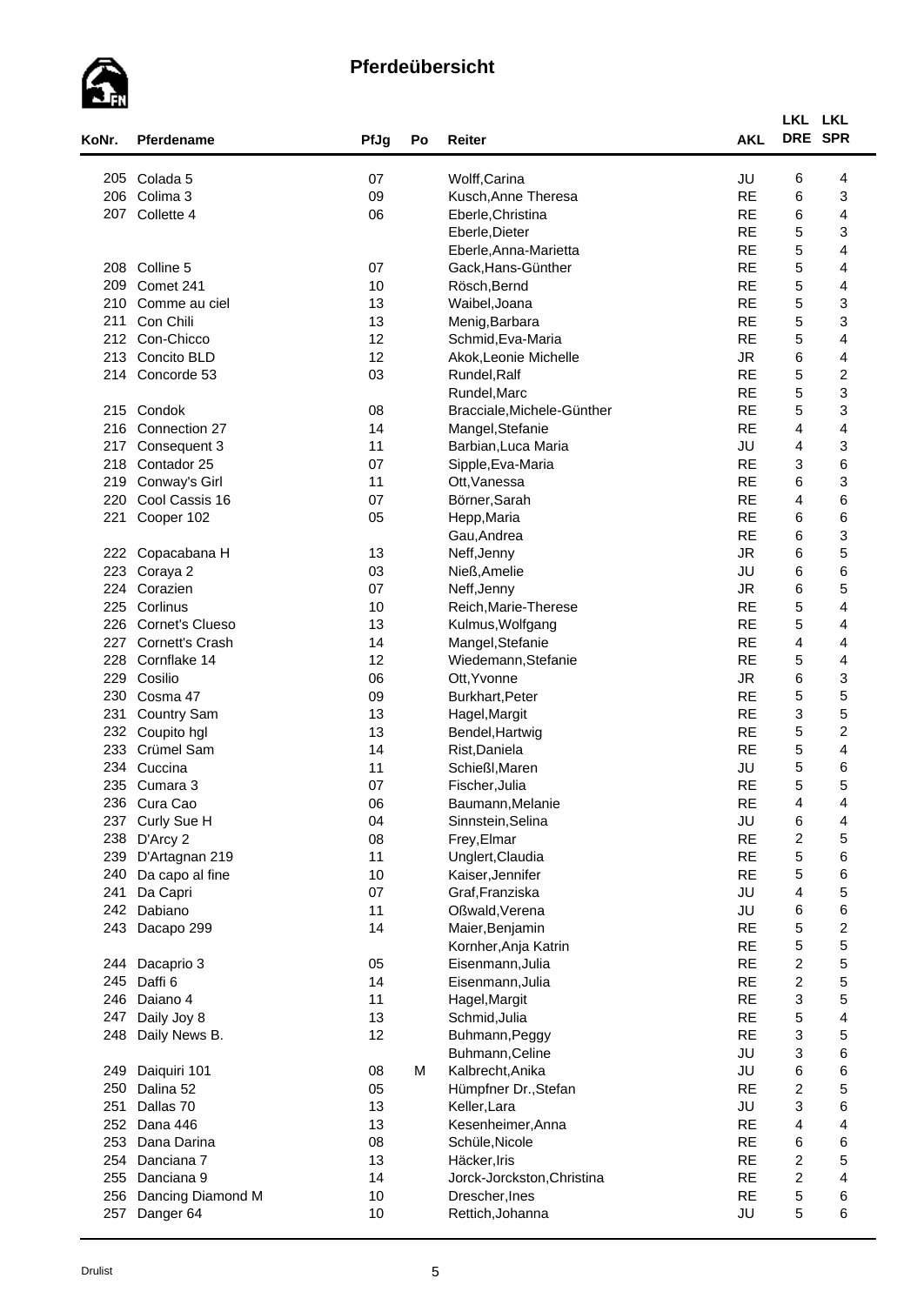

| KoNr. | Pferdename                | PfJg | Po | Reiter                     | <b>AKL</b> | LKL LKL<br>DRE SPR        |                         |  |
|-------|---------------------------|------|----|----------------------------|------------|---------------------------|-------------------------|--|
|       |                           |      |    | Rettich, Elmar             | <b>RE</b>  | 4                         | 5                       |  |
| 258   | Daquiro                   | 06   |    | Arnegger, Katharina        | <b>RE</b>  | 4                         | 5                       |  |
| 259   | Darius 498                | 04   |    | Keller, Lara               | JU         | 3                         | 6                       |  |
| 260   | Dark bay                  | 04   |    | Pecha, Jessica             | <b>RE</b>  | 3                         | 6                       |  |
|       |                           |      |    | Martin, Jessica            | JU         | 6                         | 6                       |  |
| 261   | Dark Magic 12             | 05   |    | Halbroth, Alexandra        | <b>RE</b>  | 4                         | 5                       |  |
| 262   | Dave S                    | 11   |    | Weiland, Leonie            | <b>RE</b>  | 4                         | 6                       |  |
| 263   | Daylight 312              | 14   |    | Köberle, Ralf              | <b>RE</b>  | 4                         | 3                       |  |
| 264   | De La Vega 2              | 09   |    | Eisele, Sonja              | <b>RE</b>  | 4                         | 5                       |  |
| 265   | De Nurio                  | 12   |    | Duelli, Carina             | <b>RE</b>  | 3                         | 5                       |  |
| 266   | Dea Delizia               | 13   |    | Kohler, Nicole             | <b>RE</b>  | $\boldsymbol{2}$          | 5                       |  |
| 267   | Deauville 32              | 03   |    | Hummler, Alina Maria       | <b>RE</b>  | 5                         | 4                       |  |
| 268   | Déchanté                  | 10   |    | Angst, Frank               | <b>RE</b>  | $\ensuremath{\mathsf{3}}$ | 3                       |  |
| 269   | Delago 3                  | 10   |    | Lommel, Yvonne             | <b>RE</b>  | 4                         | 5                       |  |
| 270   | Delola                    | 07   |    | Hoffmann, Desiree          | <b>RE</b>  | 5                         | 6                       |  |
| 271   | Den Haag 13               | 09   |    | Angst, Frank               | <b>RE</b>  | 3                         | 3                       |  |
| 272   | Denira 6                  | 06   |    | Ortlieb-Erb, Barbara       | <b>RE</b>  | 4                         | 4                       |  |
| 273   | Denira 8                  | 06   |    | Knill, Teresa              | <b>RE</b>  | 6                         | 5                       |  |
| 274   | Der kleine Prinz 12       | 08   |    | Allmendinger Dr., Antje    | <b>RE</b>  | 3                         | 5                       |  |
| 275   | Desenzano 3               | 09   |    | Weisser, Monika            | <b>RE</b>  | 5                         | 5                       |  |
| 276   | Desperados 43             | 05   |    | Isser, Nicole              | <b>RE</b>  | $\overline{c}$            | 5                       |  |
| 277   |                           | 06   |    |                            | JU         | 5                         | 6                       |  |
| 278   | Despina 39                | 09   |    | Ammann, Victoria           | <b>RE</b>  | $\overline{c}$            | 5                       |  |
| 279   | Despina 53                | 10   |    | Hümpfner Dr., Stefan       | <b>RE</b>  | $\ensuremath{\mathsf{3}}$ | 5                       |  |
|       | Despino B 2               |      |    | Buhmann, Peggy             | JU         | $\ensuremath{\mathsf{3}}$ |                         |  |
|       |                           |      |    | Buhmann, Celine            | <b>RE</b>  | 3                         | 6                       |  |
| 280   | Diaboletto                | 07   |    | Teufel, Thomas             | <b>RE</b>  |                           | 5                       |  |
| 281   | Diabolina 7               | 09   |    | Staub, Lea                 | <b>RE</b>  | 3                         | 5                       |  |
| 282   | <b>Diabolo Suerte</b>     | 08   |    | Fischer, Marina            |            | 4                         | 5                       |  |
| 283   | Diadem 90                 | 10   |    | Beutel, Markus             | <b>RE</b>  | 5                         | 3                       |  |
| 284   | Diamond Boy 10            | 09   |    | Fessler, Andreas           | <b>RE</b>  | 3                         | 4                       |  |
| 285   | Diamond de Luxe           | 12   |    | Bickel, Manuela            | <b>RE</b>  | 3                         | 5                       |  |
| 286   | Diamonds Diva 3           | 08   |    | Schöllhorn, Katja          | <b>RE</b>  | 6                         | 6                       |  |
| 287   | DiCaprio 4                | 11   |    | Isser, Nicole              | <b>RE</b>  | $\boldsymbol{2}$          | 5                       |  |
| 288   | Die Kaiserin 3            | 14   |    | Reinalter, Sonja           | <b>RE</b>  | $\ensuremath{\mathsf{3}}$ | 5                       |  |
| 289   | Die Königin               | 07   |    | Fischer, Julia             | <b>RE</b>  | 5                         | 5                       |  |
| 290   | Diligence                 | 13   |    | Schmid, Julia              | <b>RE</b>  | 5                         | 4                       |  |
| 291   | <b>Dimensions Diamond</b> | 14   | G  | Prechtl, Veronique         | <b>RE</b>  | 4                         | 6                       |  |
| 292   | Discolo SWS               | 13   | G  | Neff, Jenny                | <b>JR</b>  | 6                         | 5                       |  |
|       |                           |      |    | Neff, Ella                 | JU         | 6                         | 6                       |  |
|       | 293 Diva 619              | 12   |    | Gromer, Melanie            | <b>RE</b>  | 4                         | 5                       |  |
| 294   | Divina 95                 | 09   |    | Häcker, Iris               | <b>RE</b>  | $\overline{c}$            | 5                       |  |
| 295   | DJ Twister                | 04   |    | Hennig, Beatrice           | <b>JR</b>  | 6                         | 6                       |  |
| 296   | Djouri                    | 96   | G  | Keckeis, Sarah             | JU         | 6                         | 6                       |  |
| 297   | Domino W                  | 13   |    | Wolf, Lorena               | <b>JR</b>  | 3                         | 6                       |  |
| 298   | Domprinc-M                | 01   |    | Schulz, Miriam             | <b>RE</b>  | 3                         | 5                       |  |
| 299   | Don Alfredo 23            | 07   |    | Jorck-Jorckston, Christina | <b>RE</b>  | $\boldsymbol{2}$          | $\overline{\mathbf{4}}$ |  |
| 300   | Don Benito 37             | 02   |    | Pangerl, Annette           | <b>RE</b>  | $\boldsymbol{2}$          | 4                       |  |
| 301   | Don Cavalino              | 12   |    | Kohler, Nicole             | <b>RE</b>  | $\overline{c}$            | 5                       |  |
|       | 302 Don Juan W            | 09   |    | Wolf, Marcel               | <b>JR</b>  | $\overline{c}$            | $\overline{\mathbf{c}}$ |  |
| 303   | Don King 12               | 09   |    | Rettich, Josef             | <b>RE</b>  | 4                         | 6                       |  |
| 304   | Don Royal 7               | 10   |    | Flax, Ronja                | JU         | 5                         | 6                       |  |
| 305   | Donald W                  | 06   |    | Wolf, Christina            | <b>RE</b>  | 5                         | 5                       |  |
| 306   | Donka 29                  | 04   |    | Jöst, Helena               | <b>RE</b>  | 3                         | 6                       |  |
| 307   | Donna Clara 60            | 11   |    | Schulze, Holger            | <b>RE</b>  | $\boldsymbol{2}$          | 5                       |  |
| 308   | Dornrose 32               | 11   |    | Fiegl, Andrea              | <b>RE</b>  | $\mathbf 5$               | 4                       |  |
| 309   | Dottoressa 5              | 13   |    | Schmid, Julia              | <b>RE</b>  | 5                         | 4                       |  |
| 310   | Doubtless Junior          | 07   |    | Hampp, Sabrina             | <b>RE</b>  | 5                         | 6                       |  |
| 311   | Douglas VS                | 08   |    | Metzler, Hubert            | <b>RE</b>  | $\mathbf 5$               | $\overline{\mathbf{4}}$ |  |
|       | 312 Doux Bijou            | 06   |    | Wiedemann, Ariane          | <b>RE</b>  | 3                         | 5                       |  |
|       |                           |      |    |                            |            |                           |                         |  |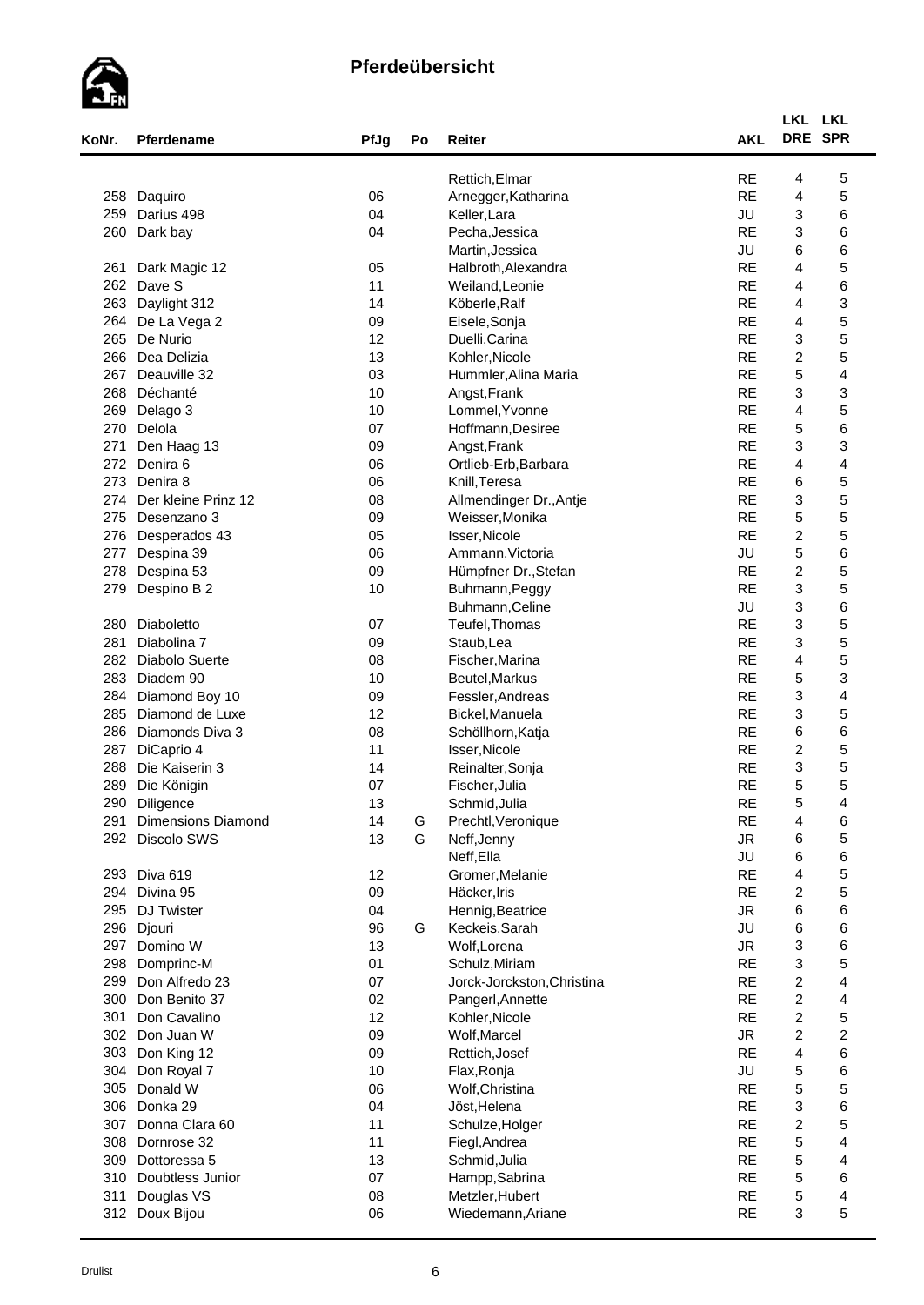

|       |                        |      |    |                            |            | LKL LKL                   |                         |
|-------|------------------------|------|----|----------------------------|------------|---------------------------|-------------------------|
| KoNr. | Pferdename             | PfJg | Po | Reiter                     | <b>AKL</b> |                           | DRE SPR                 |
|       | 313 Drawan             | 05   |    | Neff, Jenny                | <b>JR</b>  | 6                         | 5                       |
|       |                        |      |    | Neff, Ella                 | JU         | 6                         | 6                       |
|       | 314 Dream Girl 62      | 10   |    | Haßler, Daniela            | <b>RE</b>  | 5                         | 4                       |
| 315   | Dusty Dawn Ixes        | 12   |    | Walter, Iris               | <b>RE</b>  | 5                         | 5                       |
| 316   | Dylaila                | 09   |    | Angst, Frank               | <b>RE</b>  | 3                         | 3                       |
| 317   | Dynamico W             | 13   |    | Wolf, Lorena               | <b>JR</b>  | 3                         | 6                       |
|       | 318 Edelstain          | 10   |    | Häufele, Katharina         | <b>RE</b>  | 3                         | 6                       |
|       | 319 Elandro 3          | 11   |    | Schneider, Roswitha        | <b>RE</b>  | 5                         | 5                       |
| 320   | Eldorado's Gijs        | 11   |    | Kehrmüller, Eva            | <b>JR</b>  | 6                         | 5                       |
| 321   | Encantaro              | 11   |    | Gührer, Ramona             | <b>RE</b>  | $\mathbf 5$               | 5                       |
|       | 322 Enrique 8          | 09   |    | Raith, Konrad              | <b>RE</b>  | 5                         | 3                       |
|       | 323 Epilot             | 04   |    | Heilig, Christine          | <b>RE</b>  | $\overline{4}$            | 5                       |
|       | 324 Ernie 76           | 11   |    | Ruf, Thomas                | <b>RE</b>  | 4                         | 4                       |
| 325   | Eryk 3                 | 08   |    | Zirlewagen, Susanne        | <b>RE</b>  | 4                         | 5                       |
|       | 326 Escala 5           | 12   |    | Grau, Katharina            | <b>RE</b>  | 5                         | 5                       |
| 328   |                        | 12   |    | Kuon, David                | <b>RE</b>  | 5                         | 3                       |
| 329   | Esposito 7<br>Espri 28 | 03   |    |                            | <b>RE</b>  | 5                         | 6                       |
|       |                        | 09   |    | Heider, Susanne            | <b>RE</b>  | 6                         |                         |
| 330   | Etoille 4              |      |    | Wetzel, Sandra             |            |                           | 4                       |
|       |                        |      |    | Maier, Benjamin            | <b>RE</b>  | 5                         | $\boldsymbol{2}$        |
| 331   | Euphorie 25            | 03   |    | Nessensohn, Pauline        | <b>JR</b>  | 6                         | 3                       |
|       | 332 Everdeen           | 11   |    | Kuon, David                | <b>RE</b>  | 5                         | 3                       |
|       | 333 Evi 31             | 05   |    | Rupp, Ann-Katrin           | <b>RE</b>  | 5                         | 3                       |
|       | 335 Evita 453          | 12   |    | Bendel, Hartwig            | <b>RE</b>  | 5                         | $\overline{\mathbf{c}}$ |
|       | 336 Fabiano A          | 10   |    | Wolf, Marcel               | <b>JR</b>  | $\overline{c}$            | $\overline{\mathbf{c}}$ |
|       | 337 Fabuletto          | 05   |    | Mattiske, Sabine           | <b>RE</b>  | 3                         | 5                       |
|       | 338 Facelift           | 12   |    | Vogel, Christiane-Cornelia | <b>RE</b>  | 6                         | 6                       |
|       | 339 Facumo             | 09   |    | Brodbeck, Beate            | <b>RE</b>  | $\overline{c}$            | 5                       |
| 340   | Fair Lady 383          | 10   |    | Schmidt, Theresa           | <b>JR</b>  | 6                         | 4                       |
| 341   | Falcao K               | 10   |    | Knoll, Ines                | <b>RE</b>  | $\overline{c}$            | 5                       |
|       | 342 Fallada 70         | 11   |    | Schmid, Julia              | <b>RE</b>  | 5                         | $\overline{4}$          |
|       | 343 Famicello          | 13   |    | Knoll, Ines                | <b>RE</b>  | $\boldsymbol{2}$          | 5                       |
| 344   | Fantastica 48          | 13   |    | Oberthür, Irina            | <b>RE</b>  | 3                         | 4                       |
|       | 345 Farina 1010        | 09   |    | Bammert, Lorena            | <b>JR</b>  | 6                         | 5                       |
|       | 346 Fatima CE          | 08   |    | Fimpel, Jochen             | <b>RE</b>  | $\mathbf 5$               | $\overline{\mathbf{c}}$ |
|       | 347 FBW Faris Girl     | 11   |    | Dlugos, Andrea             | <b>RE</b>  | $\overline{2}$            | 5                       |
|       | 348 Fearless Felix     | 12   |    | Bopp, Joachim              | <b>RE</b>  | 3                         | д                       |
|       |                        |      |    | Bopp, Marie                | JU         | 3                         | 6                       |
|       | 349 Fee 876            | 08   |    | Wahl, Alexander            | <b>RE</b>  | 5                         | 3                       |
|       | 350 Felano 9           | 10   |    | Leimgruber, Ramona         | JU         | 6                         | 6                       |
|       | 351 Felini 20          | 09   |    | Kohler, Sophia             | <b>RE</b>  | 6                         | 3                       |
|       | 352 Felix French Dream | 07   |    | Plein-Reisacher, Bianca    | <b>RE</b>  | 4                         | 6                       |
|       |                        |      |    | Kluepfel, Oliver           | <b>RE</b>  | 5                         | 4                       |
|       | 353 Ferrero Küsschen K | 12   |    | Fischer, Giuliana          | <b>RE</b>  | 6                         | 6                       |
|       | 354 Fesl               | 10   |    | Lommel, Yvonne             | <b>RE</b>  | 4                         | 5                       |
|       | 355 Fever Pitch        | 14   |    | Schmid, Julia              | <b>RE</b>  | 5                         | 4                       |
|       | 356 Fidelio 287        | 09   |    | Schwarz, Silvia            | <b>RE</b>  | $\mathbf 5$               | 6                       |
|       | 357 Fidelio 325        | 13   |    | Madlener, Silke            | <b>RE</b>  | 5                         | 4                       |
|       | 358 Fidenzia           | 03   |    | Dlugos, Andrea             | <b>RE</b>  | $\overline{c}$            | 5                       |
| 359   | Fiderallala 4          | 10   |    | Haßler, Daniela            | <b>RE</b>  | 5                         | 4                       |
|       | 360 Fine Francesca     | 13   |    | Hezel, Christine           | <b>RE</b>  | $\ensuremath{\mathsf{3}}$ | 6                       |
| 361   | Finessa 37             | 11   |    | Kohler, Nicole             | <b>RE</b>  | $\overline{c}$            | 5                       |
|       | 362 Finesse F          | 06   |    | Knoblauch, Franziska       | <b>RE</b>  | 3                         | 5                       |
|       | 363 Finest-Girl J      | 15   |    | Eisenmann, Julia           | <b>RE</b>  | $\overline{c}$            | 5                       |
|       | 364 Finlex             | 12   |    | Hümpfner Dr., Stefan       | <b>RE</b>  | $\overline{c}$            | 5                       |
|       | 365 Fiona 497          | 06   |    | Wiedemann, Jennifer        | <b>RE</b>  | 6                         | $\overline{\mathbf{4}}$ |
|       |                        |      |    | Franke, Lars               | <b>RE</b>  | 6                         | 5                       |
|       |                        |      |    | Marmor, Juliane            | <b>RE</b>  | 6                         | 4                       |
|       | 366 Fire Lady 27       | 10   |    | Eisenmann, Julia           | <b>RE</b>  | $\overline{c}$            | 5                       |
|       | 367 Firenze 18         |      |    |                            |            | 4                         | 5                       |
|       |                        | 07   |    | Kaiser, Barbara            | <b>RE</b>  |                           |                         |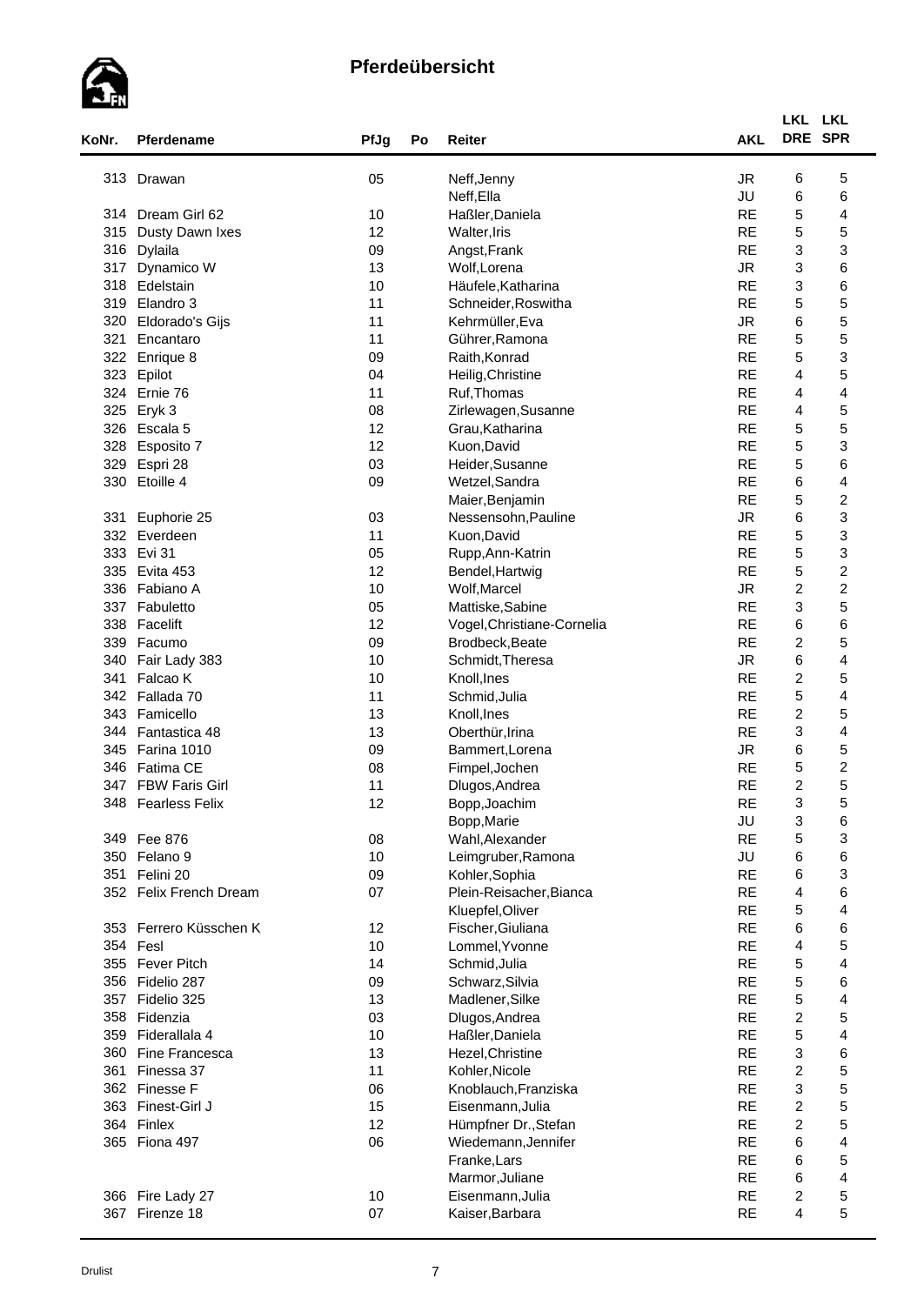

| KoNr.      | Pferdename                    | PfJg     | Po | Reiter                           | <b>AKL</b>             | LKL LKL<br>DRE SPR             |                              |  |
|------------|-------------------------------|----------|----|----------------------------------|------------------------|--------------------------------|------------------------------|--|
|            | 368 First Fridolin            | 14       |    | Malinowski, Steffi               | <b>RE</b>              | 3                              |                              |  |
| 369        | Flair 210                     | 04       |    | Dlugos, Andrea                   | <b>RE</b>              | $\overline{c}$                 | 5                            |  |
|            | 370 Flair 222                 | 09       |    | Hofstadt, Petra                  | <b>RE</b>              | $\ensuremath{\mathsf{3}}$      | 6                            |  |
| 371        | <b>Flair's Feeling</b>        | 13       |    | Duelli, Carina                   | <b>RE</b>              | 3                              | 5                            |  |
| 373        | Fleur de Nuit 4               | 12       |    | Knoblauch, Franziska             | <b>RE</b>              | 3                              | 5                            |  |
|            | 374 Fleuraison                | 07       |    | Medinger, Isabelle von           | <b>RE</b>              | 3                              | 4                            |  |
|            | 375 Flip 77                   | 12       |    | Kohler.Nicole                    | <b>RE</b>              | $\overline{c}$                 | 5                            |  |
|            | 376 Floche v.d. Vijverhoeve   | 11       |    | Waibel, Joana                    | <b>RE</b>              | 5                              | 3                            |  |
| 377        | Florance R                    | 13       |    | Kohler, Nicole                   | <b>RE</b>              | $\overline{c}$                 | 5                            |  |
| 378        | Floridita 2                   | 13       |    | Knoll, Ines                      | <b>RE</b>              | $\overline{c}$                 | 5                            |  |
| 379        | For Ever 60                   | 09       |    | Christlbauer, Elena              | JU                     | 5                              | 5                            |  |
| 380        | For Passion 4                 | 13       |    | Bickel, Manuela                  | <b>RE</b>              | $\ensuremath{\mathsf{3}}$      | 5                            |  |
| 381        | Forever 137                   | 02       |    | Hennig, Beatrice                 | <b>JR</b>              | 6                              | 6                            |  |
|            | 382 Fortillas                 | 11       |    | Prechtl, Veronique               | <b>RE</b>              | 4                              | 6                            |  |
| 383        | Fortuna 442                   | 10       |    | Haßler, Daniela                  | <b>RE</b>              | $\mathbf 5$                    | 4                            |  |
|            | 384 Francesca 68              | 13       |    | Nieß, Amelie                     | JU                     | 6                              | 6                            |  |
|            | 385 Francis 110               | 01       |    | Zanker, Tanja                    | <b>RE</b>              | 5                              | 6                            |  |
|            | 386 Franki K                  | 11       |    | Mayer, Janina                    | JU                     | 6                              | 6                            |  |
|            | 387 Franklin 49               | 07       |    | Schmeier, Carina                 | JU                     | 6                              | 5                            |  |
| 388        | Franzel 6                     | 10       |    | Kohler, Nicole                   | <b>RE</b><br><b>RE</b> | $\overline{c}$                 | 5                            |  |
| 390        | 389 Frascati R                | 08<br>12 |    | Rimmel, Petra<br>Bendel, Hartwig | <b>RE</b>              | 4<br>5                         | 6<br>$\boldsymbol{2}$        |  |
| 391        | Freaky like me 11             | 02       |    |                                  | JU                     | 3                              | 6                            |  |
|            | Freestyle 35<br>392 Frido 36  | 11       |    | Reutter, Laura<br>Nieß, Amelie   | JU                     | 6                              | 6                            |  |
| 393        | Friedafine von Mittelbiberach | 10       |    | Jöst, Helena                     | <b>RE</b>              | $\ensuremath{\mathsf{3}}$      | 6                            |  |
| 394        | <b>Fuchs Peter</b>            | 09       |    | Dlugos, Andrea                   | <b>RE</b>              | $\boldsymbol{2}$               | 5                            |  |
| 395        | Funny 392                     | 09       | G  | Huber, Anette                    | <b>RE</b>              | 5                              | 5                            |  |
|            |                               |          |    | Waizenegger, Simone              | <b>RE</b>              | 5                              | 5                            |  |
| 396        | Fürst Franz 5                 | 09       |    | Gräser, Cathrine                 | <b>RE</b>              | 3                              | 5                            |  |
| 397        | Fürst Fred 2                  | 10       |    | Eisenmann, Julia                 | <b>RE</b>              | $\boldsymbol{2}$               | 5                            |  |
| 398        | Fürst Winnetou LB             | 11       |    | Eisenmann, Julia                 | <b>RE</b>              | $\overline{c}$                 | 5                            |  |
| 399        | Gardèche                      | 14       |    | Jöst, Helena                     | <b>RE</b>              | 3                              | 6                            |  |
| 400        | Garry 72                      | 13       |    | Bendel, Hartwig                  | <b>RE</b>              | 5                              | $\overline{\mathbf{c}}$      |  |
| 401        | Georgie 31                    | 09       |    | Sorg, Jana                       | JU                     | 6                              | 6                            |  |
| 402        | Ghazal 13                     | 13       |    | Hagel, Margit                    | <b>RE</b>              | 3                              | 5                            |  |
| 403        | Gibran                        | 07       |    | Strasser, Christine              | <b>RE</b>              | 5                              | 6                            |  |
| 404        | Gin Tonic 157                 | 12       |    | Schmid, Julia                    | <b>RE</b>              | $\mathbf 5$                    | 4                            |  |
| 405        | Ginger 305                    | 96       |    | Gaiser, Jana Sophie              | JU                     | 6                              | 6                            |  |
|            |                               |          |    | Gronmayer, Klaus                 | <b>RE</b>              | $\mathbf 5$                    | 5                            |  |
| 406        | Giovanni 166                  | 02       |    | Lerch, Heribert                  | <b>RE</b>              | 5                              | 3                            |  |
| 407        | Giovanni 180                  | 05       |    | Stadlhofer, Tabea                | JU                     | 6                              | 6                            |  |
| 408        | Gloria 508                    | 03       |    | Wiedemann, Jennifer              | <b>RE</b>              | 6                              | 4                            |  |
| 409        | Golden Angel 12               | 11       |    | Bendel, Hartwig                  | <b>RE</b>              | 5                              | $\overline{\mathbf{c}}$      |  |
| 410        | Good Lad                      | 12       |    | Hartmann, Rolf                   | <b>RE</b>              | 5                              | $\boldsymbol{2}$             |  |
| 411        | Graf Lichtenau                | 10       |    | Müller, Franziska                | <b>JR</b>              | 6                              | 4                            |  |
| 412        | <b>Gran Glenn</b>             | 12       |    | Mangel, Stefanie                 | <b>RE</b>              | 4                              | 4<br>$\overline{\mathbf{4}}$ |  |
| 413        | <b>Grand Guzzi</b>            | 07       |    | Müller-Deutschle, Gudrun         | <b>RE</b><br><b>RE</b> | 5<br>$\ensuremath{\mathsf{3}}$ | 5                            |  |
| 414        | Grandello 6                   | 13<br>13 |    | Hagel, Margit                    | <b>RE</b>              | 4                              | 4                            |  |
| 415<br>416 | Graphik 5<br>Grasovka         | 11       |    | Meier, Eileen<br>Horn, Sabine    | <b>RE</b>              | $\mathbf 5$                    | 4                            |  |
|            | 417 Grazia 114                | 05       |    | Burkhart, Peter                  | <b>RE</b>              | 5                              | 5                            |  |
|            |                               |          |    | Huber, Anette                    | <b>RE</b>              | 5                              | 5                            |  |
|            |                               |          |    | Waizenegger, Simone              | <b>RE</b>              | 5                              | 5                            |  |
| 418        | Gregory Peck 3                | 04       |    | Kirchberg, Hannah                | JU                     | 6                              | 6                            |  |
| 419        | <b>Grey Moonlight</b>         | 13       |    | Fessler, Sarah                   | JU                     | 5                              | 4                            |  |
| 420        | Guiness 64                    | 08       |    | Maier, Benjamin                  | <b>RE</b>              | 5                              | $\overline{\mathbf{c}}$      |  |
| 421        | Gustav 331                    | 14       |    | Fessler, Andreas                 | <b>RE</b>              | $\ensuremath{\mathsf{3}}$      | 4                            |  |
| 423        | Hapache                       | 12       |    | Rundel, Ralf                     | <b>RE</b>              | $\mathbf 5$                    | $\overline{\mathbf{c}}$      |  |
|            |                               |          |    | Rundel, Marc                     | <b>RE</b>              | 5                              | 3                            |  |
|            |                               |          |    |                                  |                        |                                |                              |  |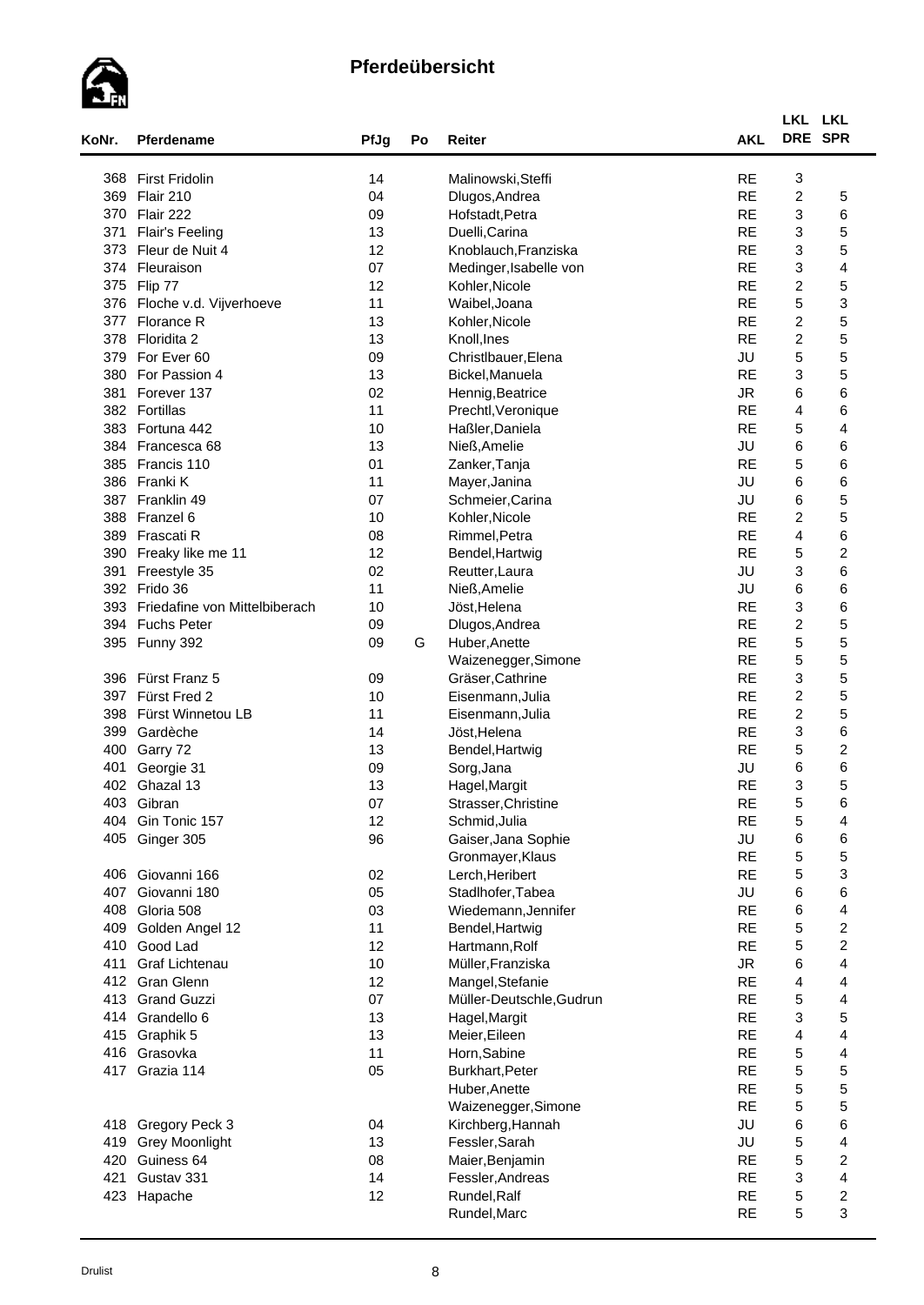

| <b>RE</b><br>5<br>424 Happy 131<br>06<br>Häußler, Carolin<br><b>RE</b><br>4<br>Häußler, Claudia<br><b>RE</b><br>3<br>Angst, Frank<br>425 Happy Girl 28<br>96<br>G<br>6<br>426<br>Havanna 154<br>JU<br>08<br>Leimgruber, Ramona<br>6<br>427<br>Hawanna 2<br>07<br>G<br>Jaberg, Edda<br>JU<br>JU<br>4<br>Heartbreaker 61<br>07<br>Bauer, Ellen<br>428<br>5<br><b>RE</b><br>429<br>Heidi 635<br>10<br>Schmidt-Bandelow, Alvar<br>5<br>Rimmele, Carolin<br><b>RE</b><br>5<br><b>RE</b><br>Henkel's Casall 14<br>430<br>10<br>Burt, Ferguson<br><b>RE</b><br>$\mathbf 5$<br>431<br><b>Hexe 407</b><br>13<br>Gack, Hans-Günther<br><b>RE</b><br>5<br>432 Hidalgo 193<br>12<br>Rundel, Ralf<br>5<br><b>RE</b><br>Rundel, Marc<br>5<br><b>RE</b><br>433 High Noon 46<br>Schür, Laura<br>08<br>$\overline{c}$<br><b>RE</b><br>434 High Noon 51<br>11<br>Knoll, Ines<br>$\overline{\mathbf{4}}$<br><b>RE</b><br>435 Highlander 83<br>05<br>Borths, Kathrin Sabine<br>5<br>436<br>JU<br><b>Holsteins Birger</b><br>08<br>G<br>Peppinghaus, Laura Fabienne<br><b>RE</b><br>3<br>437<br>Hop Sing 3<br>14<br>Oberthür, Irina<br><b>RE</b><br>5<br>438<br>07<br>Dudik, Stefan<br>Horatio d'Aliso<br>5<br><b>RE</b><br>439<br>Horse Gym's Caramba<br>08<br>Maier, Benjamin<br>5<br><b>RE</b><br>440<br>HuiBuh 3<br>13<br>Schneider, Roswitha<br>$\overline{4}$<br>08<br>JU<br>441<br>lannique of the Lowlands<br>Barbian, Luca Maria<br>$\mathbf 5$<br>442<br>JU<br>Iberia 29<br>07<br>Haible, Celine<br>5<br>443<br><b>RE</b><br>Ibikon's Fabio<br>01<br>Hoffmann, Desiree<br>$\ensuremath{\mathsf{3}}$<br><b>RE</b><br>Ibrahim CE<br>09<br>444<br>Fimpel, Tanja<br>6<br>445<br>07<br><b>RE</b><br>Ibubu<br>Wiedemann, Jennifer<br>6<br><b>RE</b><br>Franke, Lars<br><b>RE</b><br>6<br>Marmor, Juliane<br>$\mathbf 5$<br><b>JR</b><br>Holz, Maren<br>5<br><b>RE</b><br>446<br>Icarus 28<br>12<br>Dudik, Stefan<br>5<br><b>RE</b><br>14<br>447<br>Ignatius 6<br>Schmid, Julia<br><b>RE</b><br>3<br>Ilesha CE<br>448<br>10<br>Staub, Lea<br>5<br><b>RE</b><br>449<br>Imperial Tou Tou<br>11<br>Burt, Ferguson<br>$\overline{4}$<br>11<br><b>RE</b><br>450<br>Imposante P<br>Langrock, Ingrid<br><b>RE</b><br>3<br>Hagel, Margit<br>5<br><b>JR</b><br>09<br>Wahlpahl, Elisa<br>451<br>Incognito 11<br><b>RE</b><br>6<br>Beuter, Vanessa<br>08<br><b>RE</b><br>Indesto van de Leeuwerk<br>Lippemeier Dr., Katja<br>4<br>452<br>$\mathbf 5$<br>453<br>13<br><b>RE</b><br>Schmid, Julia<br>Instantly<br>$\mathbf 5$<br><b>RE</b><br>13<br>Schmid, Julia<br>454<br>Ipanema 22<br><b>RE</b><br>3<br>Iris CE<br>455<br>09<br>Fimpel, Tanja<br><b>RE</b><br>5<br>456<br>14<br>Isadora 8<br>Schmid, Julia | 5<br>5<br>3<br>6<br>6<br>6<br>3<br>5<br>3<br>4<br>$\boldsymbol{2}$<br>3<br>5<br>5<br>6<br>6<br>4<br>$\overline{\mathbf{c}}$<br>$\boldsymbol{2}$<br>5<br>3<br>3<br>6<br>5 |
|---------------------------------------------------------------------------------------------------------------------------------------------------------------------------------------------------------------------------------------------------------------------------------------------------------------------------------------------------------------------------------------------------------------------------------------------------------------------------------------------------------------------------------------------------------------------------------------------------------------------------------------------------------------------------------------------------------------------------------------------------------------------------------------------------------------------------------------------------------------------------------------------------------------------------------------------------------------------------------------------------------------------------------------------------------------------------------------------------------------------------------------------------------------------------------------------------------------------------------------------------------------------------------------------------------------------------------------------------------------------------------------------------------------------------------------------------------------------------------------------------------------------------------------------------------------------------------------------------------------------------------------------------------------------------------------------------------------------------------------------------------------------------------------------------------------------------------------------------------------------------------------------------------------------------------------------------------------------------------------------------------------------------------------------------------------------------------------------------------------------------------------------------------------------------------------------------------------------------------------------------------------------------------------------------------------------------------------------------------------------------------------------------------------------------------------------------------------------------------------------------------------------------------------------------------------------------------------------------------------------------------------------------------------------------------|--------------------------------------------------------------------------------------------------------------------------------------------------------------------------|
|                                                                                                                                                                                                                                                                                                                                                                                                                                                                                                                                                                                                                                                                                                                                                                                                                                                                                                                                                                                                                                                                                                                                                                                                                                                                                                                                                                                                                                                                                                                                                                                                                                                                                                                                                                                                                                                                                                                                                                                                                                                                                                                                                                                                                                                                                                                                                                                                                                                                                                                                                                                                                                                                                 |                                                                                                                                                                          |
|                                                                                                                                                                                                                                                                                                                                                                                                                                                                                                                                                                                                                                                                                                                                                                                                                                                                                                                                                                                                                                                                                                                                                                                                                                                                                                                                                                                                                                                                                                                                                                                                                                                                                                                                                                                                                                                                                                                                                                                                                                                                                                                                                                                                                                                                                                                                                                                                                                                                                                                                                                                                                                                                                 |                                                                                                                                                                          |
|                                                                                                                                                                                                                                                                                                                                                                                                                                                                                                                                                                                                                                                                                                                                                                                                                                                                                                                                                                                                                                                                                                                                                                                                                                                                                                                                                                                                                                                                                                                                                                                                                                                                                                                                                                                                                                                                                                                                                                                                                                                                                                                                                                                                                                                                                                                                                                                                                                                                                                                                                                                                                                                                                 |                                                                                                                                                                          |
|                                                                                                                                                                                                                                                                                                                                                                                                                                                                                                                                                                                                                                                                                                                                                                                                                                                                                                                                                                                                                                                                                                                                                                                                                                                                                                                                                                                                                                                                                                                                                                                                                                                                                                                                                                                                                                                                                                                                                                                                                                                                                                                                                                                                                                                                                                                                                                                                                                                                                                                                                                                                                                                                                 |                                                                                                                                                                          |
|                                                                                                                                                                                                                                                                                                                                                                                                                                                                                                                                                                                                                                                                                                                                                                                                                                                                                                                                                                                                                                                                                                                                                                                                                                                                                                                                                                                                                                                                                                                                                                                                                                                                                                                                                                                                                                                                                                                                                                                                                                                                                                                                                                                                                                                                                                                                                                                                                                                                                                                                                                                                                                                                                 |                                                                                                                                                                          |
|                                                                                                                                                                                                                                                                                                                                                                                                                                                                                                                                                                                                                                                                                                                                                                                                                                                                                                                                                                                                                                                                                                                                                                                                                                                                                                                                                                                                                                                                                                                                                                                                                                                                                                                                                                                                                                                                                                                                                                                                                                                                                                                                                                                                                                                                                                                                                                                                                                                                                                                                                                                                                                                                                 |                                                                                                                                                                          |
|                                                                                                                                                                                                                                                                                                                                                                                                                                                                                                                                                                                                                                                                                                                                                                                                                                                                                                                                                                                                                                                                                                                                                                                                                                                                                                                                                                                                                                                                                                                                                                                                                                                                                                                                                                                                                                                                                                                                                                                                                                                                                                                                                                                                                                                                                                                                                                                                                                                                                                                                                                                                                                                                                 |                                                                                                                                                                          |
|                                                                                                                                                                                                                                                                                                                                                                                                                                                                                                                                                                                                                                                                                                                                                                                                                                                                                                                                                                                                                                                                                                                                                                                                                                                                                                                                                                                                                                                                                                                                                                                                                                                                                                                                                                                                                                                                                                                                                                                                                                                                                                                                                                                                                                                                                                                                                                                                                                                                                                                                                                                                                                                                                 |                                                                                                                                                                          |
|                                                                                                                                                                                                                                                                                                                                                                                                                                                                                                                                                                                                                                                                                                                                                                                                                                                                                                                                                                                                                                                                                                                                                                                                                                                                                                                                                                                                                                                                                                                                                                                                                                                                                                                                                                                                                                                                                                                                                                                                                                                                                                                                                                                                                                                                                                                                                                                                                                                                                                                                                                                                                                                                                 |                                                                                                                                                                          |
|                                                                                                                                                                                                                                                                                                                                                                                                                                                                                                                                                                                                                                                                                                                                                                                                                                                                                                                                                                                                                                                                                                                                                                                                                                                                                                                                                                                                                                                                                                                                                                                                                                                                                                                                                                                                                                                                                                                                                                                                                                                                                                                                                                                                                                                                                                                                                                                                                                                                                                                                                                                                                                                                                 |                                                                                                                                                                          |
|                                                                                                                                                                                                                                                                                                                                                                                                                                                                                                                                                                                                                                                                                                                                                                                                                                                                                                                                                                                                                                                                                                                                                                                                                                                                                                                                                                                                                                                                                                                                                                                                                                                                                                                                                                                                                                                                                                                                                                                                                                                                                                                                                                                                                                                                                                                                                                                                                                                                                                                                                                                                                                                                                 |                                                                                                                                                                          |
|                                                                                                                                                                                                                                                                                                                                                                                                                                                                                                                                                                                                                                                                                                                                                                                                                                                                                                                                                                                                                                                                                                                                                                                                                                                                                                                                                                                                                                                                                                                                                                                                                                                                                                                                                                                                                                                                                                                                                                                                                                                                                                                                                                                                                                                                                                                                                                                                                                                                                                                                                                                                                                                                                 |                                                                                                                                                                          |
|                                                                                                                                                                                                                                                                                                                                                                                                                                                                                                                                                                                                                                                                                                                                                                                                                                                                                                                                                                                                                                                                                                                                                                                                                                                                                                                                                                                                                                                                                                                                                                                                                                                                                                                                                                                                                                                                                                                                                                                                                                                                                                                                                                                                                                                                                                                                                                                                                                                                                                                                                                                                                                                                                 |                                                                                                                                                                          |
|                                                                                                                                                                                                                                                                                                                                                                                                                                                                                                                                                                                                                                                                                                                                                                                                                                                                                                                                                                                                                                                                                                                                                                                                                                                                                                                                                                                                                                                                                                                                                                                                                                                                                                                                                                                                                                                                                                                                                                                                                                                                                                                                                                                                                                                                                                                                                                                                                                                                                                                                                                                                                                                                                 |                                                                                                                                                                          |
|                                                                                                                                                                                                                                                                                                                                                                                                                                                                                                                                                                                                                                                                                                                                                                                                                                                                                                                                                                                                                                                                                                                                                                                                                                                                                                                                                                                                                                                                                                                                                                                                                                                                                                                                                                                                                                                                                                                                                                                                                                                                                                                                                                                                                                                                                                                                                                                                                                                                                                                                                                                                                                                                                 |                                                                                                                                                                          |
|                                                                                                                                                                                                                                                                                                                                                                                                                                                                                                                                                                                                                                                                                                                                                                                                                                                                                                                                                                                                                                                                                                                                                                                                                                                                                                                                                                                                                                                                                                                                                                                                                                                                                                                                                                                                                                                                                                                                                                                                                                                                                                                                                                                                                                                                                                                                                                                                                                                                                                                                                                                                                                                                                 |                                                                                                                                                                          |
|                                                                                                                                                                                                                                                                                                                                                                                                                                                                                                                                                                                                                                                                                                                                                                                                                                                                                                                                                                                                                                                                                                                                                                                                                                                                                                                                                                                                                                                                                                                                                                                                                                                                                                                                                                                                                                                                                                                                                                                                                                                                                                                                                                                                                                                                                                                                                                                                                                                                                                                                                                                                                                                                                 |                                                                                                                                                                          |
|                                                                                                                                                                                                                                                                                                                                                                                                                                                                                                                                                                                                                                                                                                                                                                                                                                                                                                                                                                                                                                                                                                                                                                                                                                                                                                                                                                                                                                                                                                                                                                                                                                                                                                                                                                                                                                                                                                                                                                                                                                                                                                                                                                                                                                                                                                                                                                                                                                                                                                                                                                                                                                                                                 |                                                                                                                                                                          |
|                                                                                                                                                                                                                                                                                                                                                                                                                                                                                                                                                                                                                                                                                                                                                                                                                                                                                                                                                                                                                                                                                                                                                                                                                                                                                                                                                                                                                                                                                                                                                                                                                                                                                                                                                                                                                                                                                                                                                                                                                                                                                                                                                                                                                                                                                                                                                                                                                                                                                                                                                                                                                                                                                 |                                                                                                                                                                          |
|                                                                                                                                                                                                                                                                                                                                                                                                                                                                                                                                                                                                                                                                                                                                                                                                                                                                                                                                                                                                                                                                                                                                                                                                                                                                                                                                                                                                                                                                                                                                                                                                                                                                                                                                                                                                                                                                                                                                                                                                                                                                                                                                                                                                                                                                                                                                                                                                                                                                                                                                                                                                                                                                                 |                                                                                                                                                                          |
|                                                                                                                                                                                                                                                                                                                                                                                                                                                                                                                                                                                                                                                                                                                                                                                                                                                                                                                                                                                                                                                                                                                                                                                                                                                                                                                                                                                                                                                                                                                                                                                                                                                                                                                                                                                                                                                                                                                                                                                                                                                                                                                                                                                                                                                                                                                                                                                                                                                                                                                                                                                                                                                                                 |                                                                                                                                                                          |
|                                                                                                                                                                                                                                                                                                                                                                                                                                                                                                                                                                                                                                                                                                                                                                                                                                                                                                                                                                                                                                                                                                                                                                                                                                                                                                                                                                                                                                                                                                                                                                                                                                                                                                                                                                                                                                                                                                                                                                                                                                                                                                                                                                                                                                                                                                                                                                                                                                                                                                                                                                                                                                                                                 |                                                                                                                                                                          |
|                                                                                                                                                                                                                                                                                                                                                                                                                                                                                                                                                                                                                                                                                                                                                                                                                                                                                                                                                                                                                                                                                                                                                                                                                                                                                                                                                                                                                                                                                                                                                                                                                                                                                                                                                                                                                                                                                                                                                                                                                                                                                                                                                                                                                                                                                                                                                                                                                                                                                                                                                                                                                                                                                 |                                                                                                                                                                          |
|                                                                                                                                                                                                                                                                                                                                                                                                                                                                                                                                                                                                                                                                                                                                                                                                                                                                                                                                                                                                                                                                                                                                                                                                                                                                                                                                                                                                                                                                                                                                                                                                                                                                                                                                                                                                                                                                                                                                                                                                                                                                                                                                                                                                                                                                                                                                                                                                                                                                                                                                                                                                                                                                                 |                                                                                                                                                                          |
|                                                                                                                                                                                                                                                                                                                                                                                                                                                                                                                                                                                                                                                                                                                                                                                                                                                                                                                                                                                                                                                                                                                                                                                                                                                                                                                                                                                                                                                                                                                                                                                                                                                                                                                                                                                                                                                                                                                                                                                                                                                                                                                                                                                                                                                                                                                                                                                                                                                                                                                                                                                                                                                                                 |                                                                                                                                                                          |
|                                                                                                                                                                                                                                                                                                                                                                                                                                                                                                                                                                                                                                                                                                                                                                                                                                                                                                                                                                                                                                                                                                                                                                                                                                                                                                                                                                                                                                                                                                                                                                                                                                                                                                                                                                                                                                                                                                                                                                                                                                                                                                                                                                                                                                                                                                                                                                                                                                                                                                                                                                                                                                                                                 | 4                                                                                                                                                                        |
|                                                                                                                                                                                                                                                                                                                                                                                                                                                                                                                                                                                                                                                                                                                                                                                                                                                                                                                                                                                                                                                                                                                                                                                                                                                                                                                                                                                                                                                                                                                                                                                                                                                                                                                                                                                                                                                                                                                                                                                                                                                                                                                                                                                                                                                                                                                                                                                                                                                                                                                                                                                                                                                                                 | 5                                                                                                                                                                        |
|                                                                                                                                                                                                                                                                                                                                                                                                                                                                                                                                                                                                                                                                                                                                                                                                                                                                                                                                                                                                                                                                                                                                                                                                                                                                                                                                                                                                                                                                                                                                                                                                                                                                                                                                                                                                                                                                                                                                                                                                                                                                                                                                                                                                                                                                                                                                                                                                                                                                                                                                                                                                                                                                                 | 4                                                                                                                                                                        |
|                                                                                                                                                                                                                                                                                                                                                                                                                                                                                                                                                                                                                                                                                                                                                                                                                                                                                                                                                                                                                                                                                                                                                                                                                                                                                                                                                                                                                                                                                                                                                                                                                                                                                                                                                                                                                                                                                                                                                                                                                                                                                                                                                                                                                                                                                                                                                                                                                                                                                                                                                                                                                                                                                 | 3                                                                                                                                                                        |
|                                                                                                                                                                                                                                                                                                                                                                                                                                                                                                                                                                                                                                                                                                                                                                                                                                                                                                                                                                                                                                                                                                                                                                                                                                                                                                                                                                                                                                                                                                                                                                                                                                                                                                                                                                                                                                                                                                                                                                                                                                                                                                                                                                                                                                                                                                                                                                                                                                                                                                                                                                                                                                                                                 | $\overline{\mathbf{c}}$                                                                                                                                                  |
|                                                                                                                                                                                                                                                                                                                                                                                                                                                                                                                                                                                                                                                                                                                                                                                                                                                                                                                                                                                                                                                                                                                                                                                                                                                                                                                                                                                                                                                                                                                                                                                                                                                                                                                                                                                                                                                                                                                                                                                                                                                                                                                                                                                                                                                                                                                                                                                                                                                                                                                                                                                                                                                                                 | 4                                                                                                                                                                        |
|                                                                                                                                                                                                                                                                                                                                                                                                                                                                                                                                                                                                                                                                                                                                                                                                                                                                                                                                                                                                                                                                                                                                                                                                                                                                                                                                                                                                                                                                                                                                                                                                                                                                                                                                                                                                                                                                                                                                                                                                                                                                                                                                                                                                                                                                                                                                                                                                                                                                                                                                                                                                                                                                                 | 5                                                                                                                                                                        |
|                                                                                                                                                                                                                                                                                                                                                                                                                                                                                                                                                                                                                                                                                                                                                                                                                                                                                                                                                                                                                                                                                                                                                                                                                                                                                                                                                                                                                                                                                                                                                                                                                                                                                                                                                                                                                                                                                                                                                                                                                                                                                                                                                                                                                                                                                                                                                                                                                                                                                                                                                                                                                                                                                 | 3                                                                                                                                                                        |
|                                                                                                                                                                                                                                                                                                                                                                                                                                                                                                                                                                                                                                                                                                                                                                                                                                                                                                                                                                                                                                                                                                                                                                                                                                                                                                                                                                                                                                                                                                                                                                                                                                                                                                                                                                                                                                                                                                                                                                                                                                                                                                                                                                                                                                                                                                                                                                                                                                                                                                                                                                                                                                                                                 | 3                                                                                                                                                                        |
|                                                                                                                                                                                                                                                                                                                                                                                                                                                                                                                                                                                                                                                                                                                                                                                                                                                                                                                                                                                                                                                                                                                                                                                                                                                                                                                                                                                                                                                                                                                                                                                                                                                                                                                                                                                                                                                                                                                                                                                                                                                                                                                                                                                                                                                                                                                                                                                                                                                                                                                                                                                                                                                                                 | 5                                                                                                                                                                        |
|                                                                                                                                                                                                                                                                                                                                                                                                                                                                                                                                                                                                                                                                                                                                                                                                                                                                                                                                                                                                                                                                                                                                                                                                                                                                                                                                                                                                                                                                                                                                                                                                                                                                                                                                                                                                                                                                                                                                                                                                                                                                                                                                                                                                                                                                                                                                                                                                                                                                                                                                                                                                                                                                                 | 5                                                                                                                                                                        |
|                                                                                                                                                                                                                                                                                                                                                                                                                                                                                                                                                                                                                                                                                                                                                                                                                                                                                                                                                                                                                                                                                                                                                                                                                                                                                                                                                                                                                                                                                                                                                                                                                                                                                                                                                                                                                                                                                                                                                                                                                                                                                                                                                                                                                                                                                                                                                                                                                                                                                                                                                                                                                                                                                 | 6                                                                                                                                                                        |
|                                                                                                                                                                                                                                                                                                                                                                                                                                                                                                                                                                                                                                                                                                                                                                                                                                                                                                                                                                                                                                                                                                                                                                                                                                                                                                                                                                                                                                                                                                                                                                                                                                                                                                                                                                                                                                                                                                                                                                                                                                                                                                                                                                                                                                                                                                                                                                                                                                                                                                                                                                                                                                                                                 | 5                                                                                                                                                                        |
|                                                                                                                                                                                                                                                                                                                                                                                                                                                                                                                                                                                                                                                                                                                                                                                                                                                                                                                                                                                                                                                                                                                                                                                                                                                                                                                                                                                                                                                                                                                                                                                                                                                                                                                                                                                                                                                                                                                                                                                                                                                                                                                                                                                                                                                                                                                                                                                                                                                                                                                                                                                                                                                                                 | 4                                                                                                                                                                        |
|                                                                                                                                                                                                                                                                                                                                                                                                                                                                                                                                                                                                                                                                                                                                                                                                                                                                                                                                                                                                                                                                                                                                                                                                                                                                                                                                                                                                                                                                                                                                                                                                                                                                                                                                                                                                                                                                                                                                                                                                                                                                                                                                                                                                                                                                                                                                                                                                                                                                                                                                                                                                                                                                                 | 4                                                                                                                                                                        |
|                                                                                                                                                                                                                                                                                                                                                                                                                                                                                                                                                                                                                                                                                                                                                                                                                                                                                                                                                                                                                                                                                                                                                                                                                                                                                                                                                                                                                                                                                                                                                                                                                                                                                                                                                                                                                                                                                                                                                                                                                                                                                                                                                                                                                                                                                                                                                                                                                                                                                                                                                                                                                                                                                 | 5                                                                                                                                                                        |
|                                                                                                                                                                                                                                                                                                                                                                                                                                                                                                                                                                                                                                                                                                                                                                                                                                                                                                                                                                                                                                                                                                                                                                                                                                                                                                                                                                                                                                                                                                                                                                                                                                                                                                                                                                                                                                                                                                                                                                                                                                                                                                                                                                                                                                                                                                                                                                                                                                                                                                                                                                                                                                                                                 | 4                                                                                                                                                                        |
| JU<br>6<br>457<br>Ivan Hoe 3<br>10<br>Finkbeiner, Anna                                                                                                                                                                                                                                                                                                                                                                                                                                                                                                                                                                                                                                                                                                                                                                                                                                                                                                                                                                                                                                                                                                                                                                                                                                                                                                                                                                                                                                                                                                                                                                                                                                                                                                                                                                                                                                                                                                                                                                                                                                                                                                                                                                                                                                                                                                                                                                                                                                                                                                                                                                                                                          | 6                                                                                                                                                                        |
| 6<br>JU<br>Finkbeiner, Philipp                                                                                                                                                                                                                                                                                                                                                                                                                                                                                                                                                                                                                                                                                                                                                                                                                                                                                                                                                                                                                                                                                                                                                                                                                                                                                                                                                                                                                                                                                                                                                                                                                                                                                                                                                                                                                                                                                                                                                                                                                                                                                                                                                                                                                                                                                                                                                                                                                                                                                                                                                                                                                                                  | 6                                                                                                                                                                        |
| 5<br><b>RE</b><br>458 Jacey 2<br>09<br>Rimmele, Sylvia                                                                                                                                                                                                                                                                                                                                                                                                                                                                                                                                                                                                                                                                                                                                                                                                                                                                                                                                                                                                                                                                                                                                                                                                                                                                                                                                                                                                                                                                                                                                                                                                                                                                                                                                                                                                                                                                                                                                                                                                                                                                                                                                                                                                                                                                                                                                                                                                                                                                                                                                                                                                                          | 5                                                                                                                                                                        |
| <b>RE</b><br>6<br>Jahweh KB<br>03<br>Köhler, Monika<br>459                                                                                                                                                                                                                                                                                                                                                                                                                                                                                                                                                                                                                                                                                                                                                                                                                                                                                                                                                                                                                                                                                                                                                                                                                                                                                                                                                                                                                                                                                                                                                                                                                                                                                                                                                                                                                                                                                                                                                                                                                                                                                                                                                                                                                                                                                                                                                                                                                                                                                                                                                                                                                      | 3                                                                                                                                                                        |
| <b>RE</b><br>$\mathbf 5$<br>Janne 8<br>Steimle Dr., Sonja<br>460<br>09<br>G                                                                                                                                                                                                                                                                                                                                                                                                                                                                                                                                                                                                                                                                                                                                                                                                                                                                                                                                                                                                                                                                                                                                                                                                                                                                                                                                                                                                                                                                                                                                                                                                                                                                                                                                                                                                                                                                                                                                                                                                                                                                                                                                                                                                                                                                                                                                                                                                                                                                                                                                                                                                     | 5                                                                                                                                                                        |
| 3<br><b>RE</b><br>461<br>Duelli, Carina<br>Jasper 224<br>11                                                                                                                                                                                                                                                                                                                                                                                                                                                                                                                                                                                                                                                                                                                                                                                                                                                                                                                                                                                                                                                                                                                                                                                                                                                                                                                                                                                                                                                                                                                                                                                                                                                                                                                                                                                                                                                                                                                                                                                                                                                                                                                                                                                                                                                                                                                                                                                                                                                                                                                                                                                                                     | 5                                                                                                                                                                        |
| <b>RE</b><br>6<br>462<br>05<br>Frick, Malena<br>Jay-C<br>G                                                                                                                                                                                                                                                                                                                                                                                                                                                                                                                                                                                                                                                                                                                                                                                                                                                                                                                                                                                                                                                                                                                                                                                                                                                                                                                                                                                                                                                                                                                                                                                                                                                                                                                                                                                                                                                                                                                                                                                                                                                                                                                                                                                                                                                                                                                                                                                                                                                                                                                                                                                                                      | 5                                                                                                                                                                        |
| 3<br><b>RE</b><br>463<br>Jimmy 407<br>08<br>Hagel, Margit                                                                                                                                                                                                                                                                                                                                                                                                                                                                                                                                                                                                                                                                                                                                                                                                                                                                                                                                                                                                                                                                                                                                                                                                                                                                                                                                                                                                                                                                                                                                                                                                                                                                                                                                                                                                                                                                                                                                                                                                                                                                                                                                                                                                                                                                                                                                                                                                                                                                                                                                                                                                                       | 5                                                                                                                                                                        |
| $\mathbf 5$<br><b>RE</b><br>464<br>Jipke-Utopia<br>14<br>Rupp, Ann-Katrin                                                                                                                                                                                                                                                                                                                                                                                                                                                                                                                                                                                                                                                                                                                                                                                                                                                                                                                                                                                                                                                                                                                                                                                                                                                                                                                                                                                                                                                                                                                                                                                                                                                                                                                                                                                                                                                                                                                                                                                                                                                                                                                                                                                                                                                                                                                                                                                                                                                                                                                                                                                                       | 3                                                                                                                                                                        |
| $\overline{\mathbf{4}}$<br><b>RE</b><br>465<br>Jolie Fleur<br>01<br>Kasnitz, Michael                                                                                                                                                                                                                                                                                                                                                                                                                                                                                                                                                                                                                                                                                                                                                                                                                                                                                                                                                                                                                                                                                                                                                                                                                                                                                                                                                                                                                                                                                                                                                                                                                                                                                                                                                                                                                                                                                                                                                                                                                                                                                                                                                                                                                                                                                                                                                                                                                                                                                                                                                                                            | 6                                                                                                                                                                        |
| <b>RE</b><br>6<br>466<br>09<br>Beck, Karin<br>Jottum de Rialfo                                                                                                                                                                                                                                                                                                                                                                                                                                                                                                                                                                                                                                                                                                                                                                                                                                                                                                                                                                                                                                                                                                                                                                                                                                                                                                                                                                                                                                                                                                                                                                                                                                                                                                                                                                                                                                                                                                                                                                                                                                                                                                                                                                                                                                                                                                                                                                                                                                                                                                                                                                                                                  | 5                                                                                                                                                                        |
| <b>RE</b><br>6<br>Keller, Nadine                                                                                                                                                                                                                                                                                                                                                                                                                                                                                                                                                                                                                                                                                                                                                                                                                                                                                                                                                                                                                                                                                                                                                                                                                                                                                                                                                                                                                                                                                                                                                                                                                                                                                                                                                                                                                                                                                                                                                                                                                                                                                                                                                                                                                                                                                                                                                                                                                                                                                                                                                                                                                                                | 4                                                                                                                                                                        |
| <b>RE</b><br>5<br>01<br>467<br><b>Joy 180</b><br>Häußler, Carolin                                                                                                                                                                                                                                                                                                                                                                                                                                                                                                                                                                                                                                                                                                                                                                                                                                                                                                                                                                                                                                                                                                                                                                                                                                                                                                                                                                                                                                                                                                                                                                                                                                                                                                                                                                                                                                                                                                                                                                                                                                                                                                                                                                                                                                                                                                                                                                                                                                                                                                                                                                                                               | 5                                                                                                                                                                        |
| 5<br><b>RE</b><br>09<br>Burt, Ferguson<br>468<br>Joy Nonstop vd Moorkeshoeve                                                                                                                                                                                                                                                                                                                                                                                                                                                                                                                                                                                                                                                                                                                                                                                                                                                                                                                                                                                                                                                                                                                                                                                                                                                                                                                                                                                                                                                                                                                                                                                                                                                                                                                                                                                                                                                                                                                                                                                                                                                                                                                                                                                                                                                                                                                                                                                                                                                                                                                                                                                                    | 3                                                                                                                                                                        |
| $\boldsymbol{2}$<br><b>RE</b><br>469<br>Joy of Life 8<br>11<br>Jorck-Jorckston, Christina                                                                                                                                                                                                                                                                                                                                                                                                                                                                                                                                                                                                                                                                                                                                                                                                                                                                                                                                                                                                                                                                                                                                                                                                                                                                                                                                                                                                                                                                                                                                                                                                                                                                                                                                                                                                                                                                                                                                                                                                                                                                                                                                                                                                                                                                                                                                                                                                                                                                                                                                                                                       | 4                                                                                                                                                                        |
| <b>RE</b><br>$\overline{c}$<br>11<br>Eisenmann, Julia<br>470<br>Julio Allegro                                                                                                                                                                                                                                                                                                                                                                                                                                                                                                                                                                                                                                                                                                                                                                                                                                                                                                                                                                                                                                                                                                                                                                                                                                                                                                                                                                                                                                                                                                                                                                                                                                                                                                                                                                                                                                                                                                                                                                                                                                                                                                                                                                                                                                                                                                                                                                                                                                                                                                                                                                                                   | 5                                                                                                                                                                        |
| 6<br>Junior's Josy<br>09<br>Nessensohn, Pauline<br>JR.<br>471                                                                                                                                                                                                                                                                                                                                                                                                                                                                                                                                                                                                                                                                                                                                                                                                                                                                                                                                                                                                                                                                                                                                                                                                                                                                                                                                                                                                                                                                                                                                                                                                                                                                                                                                                                                                                                                                                                                                                                                                                                                                                                                                                                                                                                                                                                                                                                                                                                                                                                                                                                                                                   | 3                                                                                                                                                                        |
| <b>RE</b><br>6<br>Kampino 14<br>472<br>07<br>Mayer, Stephanie                                                                                                                                                                                                                                                                                                                                                                                                                                                                                                                                                                                                                                                                                                                                                                                                                                                                                                                                                                                                                                                                                                                                                                                                                                                                                                                                                                                                                                                                                                                                                                                                                                                                                                                                                                                                                                                                                                                                                                                                                                                                                                                                                                                                                                                                                                                                                                                                                                                                                                                                                                                                                   | 5                                                                                                                                                                        |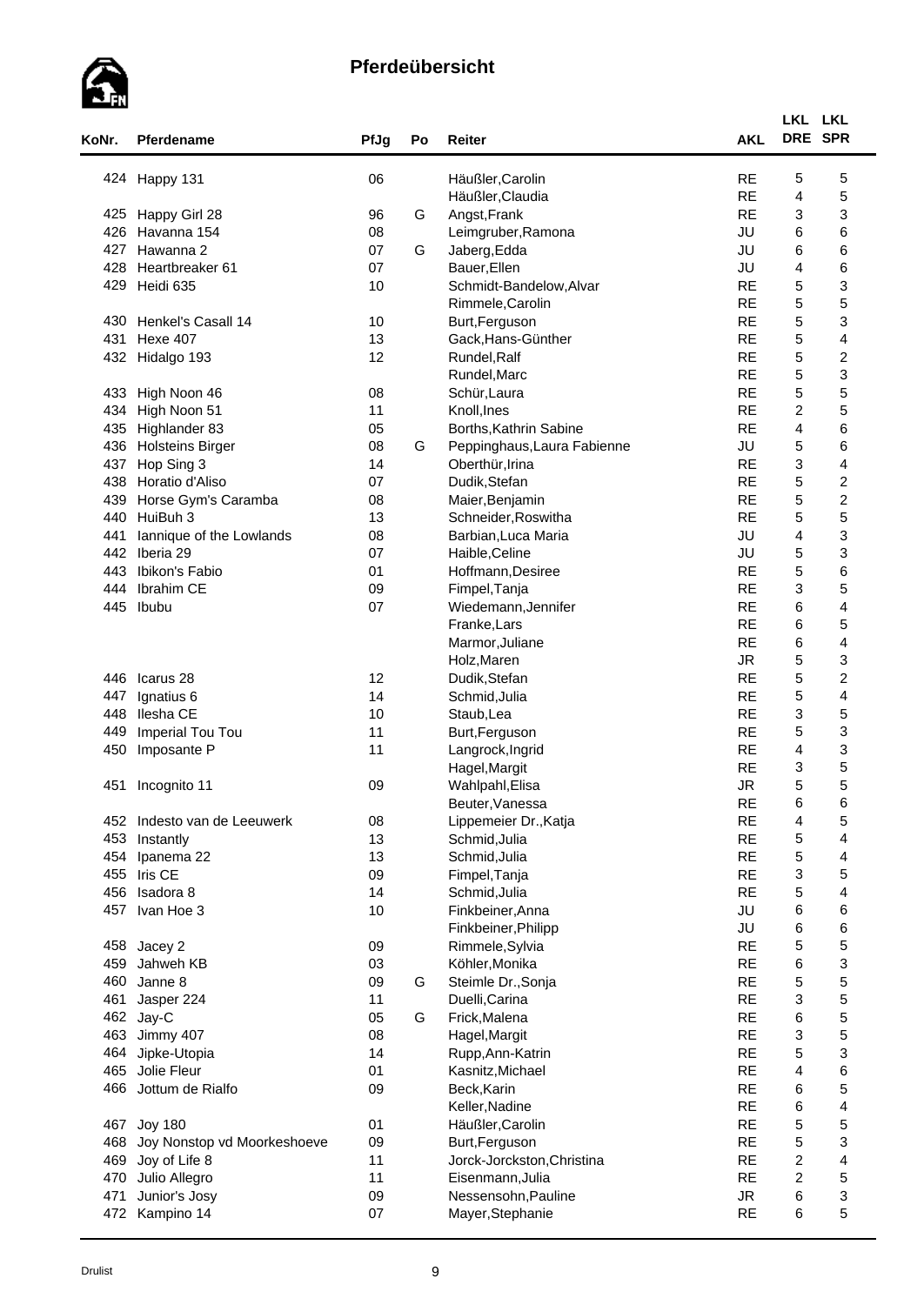

| KoNr. | Pferdename               | PfJg   | Po | Reiter                      | <b>AKL</b> | LKL LKL<br>DRE SPR      |                         |  |
|-------|--------------------------|--------|----|-----------------------------|------------|-------------------------|-------------------------|--|
| 473   | Kannavara                | 14     |    | Mangel, Stefanie            | <b>RE</b>  | 4                       | 4                       |  |
| 474   | Karamiro Cruise          | 12     |    | Schmid, Julia               | <b>RE</b>  | 5                       | 4                       |  |
| 475   | Kate 22                  | 13     |    | Burt, Ferguson              | <b>RE</b>  | 5                       | 3                       |  |
| 476   | Kentucky 122             | 07     |    | Wetzel Dr., Kristiane       | <b>RE</b>  | 4                       | 6                       |  |
| 477   | <b>Kim 366</b>           | 08     |    | Schlichter, Ulrike          | <b>RE</b>  | 4                       | 5                       |  |
| 478   | Kingson d'Hulsterlo      | 10     |    | Steinle, Anja               | <b>RE</b>  | 5                       | 4                       |  |
| 479   | <b>Krottenthals Nemo</b> | 12     |    | Böttiger, Joachim Andreas   | <b>RE</b>  | 5                       | 4                       |  |
| 480   | La Cucaracha 9           | 06     |    | Dudik, Stefan               | <b>RE</b>  | 5                       | $\overline{c}$          |  |
| 481   | La Donja                 | 10     |    | Klatt, Sabine               | <b>RE</b>  | $\overline{4}$          | 5                       |  |
|       | 482 La Jolie 84          | 13     |    | Mettenleiter, Monika        | <b>RE</b>  | 3                       | 5                       |  |
| 483   | La Quintessenca          | 06     |    | Müller, Melanie             | <b>RE</b>  | 5                       | 5                       |  |
|       | 484 La vida loca 10      | 08     |    | Kalbrecht, Anika            | JU         | 6                       | 6                       |  |
|       |                          |        |    | Kalbrecht, Manfred          | <b>RE</b>  | 5                       | 4                       |  |
| 485   | Labamba 24               | 11     |    | Gram, Morten                | <b>RE</b>  | 5                       | $\overline{\mathbf{c}}$ |  |
| 486   | Labelle 41               | 13     |    | Gäßler, Jens                | <b>RE</b>  | 5                       | 5                       |  |
| 487   | Lacost 10                | 08     |    | Eberhard, Josepha Katharina | <b>RE</b>  | $\overline{c}$          | 5                       |  |
| 488   | Ladalco 31               | 01     |    |                             | <b>RE</b>  | 5                       | 4                       |  |
|       |                          |        |    | Fiegl, Andrea               | <b>RE</b>  | 5                       | 4                       |  |
|       |                          |        |    | Hienzsch, Anja              |            |                         |                         |  |
| 489   | Lady Gaga 30             | 09     |    | Sorg, Constantin            | <b>RE</b>  | 5                       | $\overline{\mathbf{c}}$ |  |
| 490   | Lady Liberty 39          | 07     |    | Müller-Deutschle, Gudrun    | <b>RE</b>  | 5                       | $\overline{\mathbf{4}}$ |  |
| 491   | Laetizia L               | 07     |    | Hörmann, Lisa               | <b>JR</b>  | 6                       | 6                       |  |
| 492   | Lagrima de alegria       | 08     |    | Unglert, Claudia            | <b>RE</b>  | 5                       | 6                       |  |
| 493   | Laid-Back 2              | 04     |    | Walter, Iris                | <b>RE</b>  | 5                       | 5                       |  |
| 494   | Lambargo                 | 14     |    | Mangel, Stefanie            | <b>RE</b>  | $\overline{\mathbf{4}}$ | 4                       |  |
| 495   | Lana Del Ray 2           | 08     |    | Müller, Natalie             | <b>RE</b>  | 6                       | 4                       |  |
| 496   | Lantana 106              | 09     |    | Schmitt, Martina            | <b>RE</b>  | 4                       | 6                       |  |
|       |                          |        |    | Schmitt, Alina              | JU         | 6                       | 6                       |  |
| 497   | Larambole                | 13     |    | Fiegl, Andrea               | <b>RE</b>  | 5                       | 4                       |  |
| 498   | Las Vegas 199            | 07     |    | Köhler, Christina           | <b>RE</b>  | 5                       | 3                       |  |
| 499   | Laughing out loud S      | 12     |    | Medinger, Isabelle von      | <b>RE</b>  | 3                       | 4                       |  |
| 500   | Laura 481                | 08     |    | Wiedemann, Jennifer         | <b>RE</b>  | 6                       | 4                       |  |
|       |                          |        |    | Franke, Lars                | <b>RE</b>  | 6                       | 5                       |  |
|       |                          |        |    | Marmor, Juliane             | <b>RE</b>  | 6                       | 4                       |  |
| 501   | Laurin 117               | 04     |    | Krug, Laura                 | <b>RE</b>  | 4                       | 6                       |  |
|       | 502 Lavenia 6            | 04     |    | Besenfelder, Anja           | <b>RE</b>  | 5                       | 6                       |  |
|       | 503 Layla 50             | 08     |    | Roth, Christian             | <b>RE</b>  | 5                       | 3                       |  |
|       | 504 Le Black Beauty      | 14     |    | Fessler, Andreas            | <b>RE</b>  | 3                       | 4                       |  |
|       | 505 Le Teur              | 02     |    | Wolf, Lorena                | JR.        | 3                       | 6                       |  |
|       | 506 Leander 269          | 07     |    | Luxenburger, Martina        | <b>RE</b>  | $\overline{c}$          | 5                       |  |
|       | 507 Leo 606              | 10     |    | Steck, Julia                | ${\sf JR}$ | 6                       | 4                       |  |
| 508   | Leon von Worrenberg      | 09     |    | Oesterle, Sonja             | <b>RE</b>  | 5                       | 3                       |  |
| 509   | Leonardo R               | 02     |    | König, Stephanie            | <b>RE</b>  | 6                       | 4                       |  |
| 510   | Leopold 297              | 11     |    | Hartmann, Jürgen            | <b>RE</b>  | $\mathbf 5$             | 3                       |  |
| 511   | Let's dance V            | 01     |    | Wiedenmayer, Nicole         | <b>RE</b>  | 5                       | 6                       |  |
| 512   | Letizia 50               | 10     |    | Bartels, Inken              | <b>RE</b>  | 5                       | 6                       |  |
|       | 513 Letizia 62           | 13     |    | Gäßler, Jens                | <b>RE</b>  | 5                       | 5                       |  |
|       | 514 Lex Loopy            | 09     |    | Schmidt-Bandelow, Alvar     | <b>RE</b>  | $\mathbf 5$             | 3                       |  |
|       |                          |        |    | Rimmele, Carolin            | <b>RE</b>  | $\mathbf 5$             | 5                       |  |
|       | 515 Lezatinus            | $08\,$ |    | Madlener, Silke             | <b>RE</b>  | $\mathbf 5$             | $\overline{\mathbf{4}}$ |  |
|       | 516 Liander K            | 13     |    | Eisenmann, Julia            | <b>RE</b>  | $\overline{c}$          | 5                       |  |
| 517   | Liebelei 55              | 13     |    | Teufel, Thomas              | <b>RE</b>  | 3                       | 5                       |  |
| 518   | Ligardo                  | 12     |    | Ganter, Laura               | <b>RE</b>  | 6                       | 5                       |  |
|       | 519 Lillifee 96          | 09     |    | Madlener, Silke             | <b>RE</b>  | $\mathbf 5$             | 4                       |  |
| 520   | Lindos van't Oudbos      | 11     |    | Bauhofer, Marc              | <b>RE</b>  | 5                       | $\overline{\mathbf{c}}$ |  |
| 521   | <b>Lisa 1031</b>         | 04     |    | Metzler, Hubert             | <b>RE</b>  | 5                       | $\overline{\mathbf{4}}$ |  |
|       | 522 Liselotte 23         | 13     |    | Reinalter, Sonja            | <b>RE</b>  | 3                       | 5                       |  |
| 523   | Little Champ 24          | 10     |    | Badent, Vanessa             | <b>RE</b>  | 6                       | 6                       |  |
|       | 524 Little Lucky Lady    | 10     |    | Pichler, Charlene           | JU         | 6                       | 6                       |  |
| 525   | Little Sunshine 33       | 12     |    | Eberle, Dieter              | <b>RE</b>  | 5                       | 3                       |  |
|       |                          |        |    |                             |            |                         |                         |  |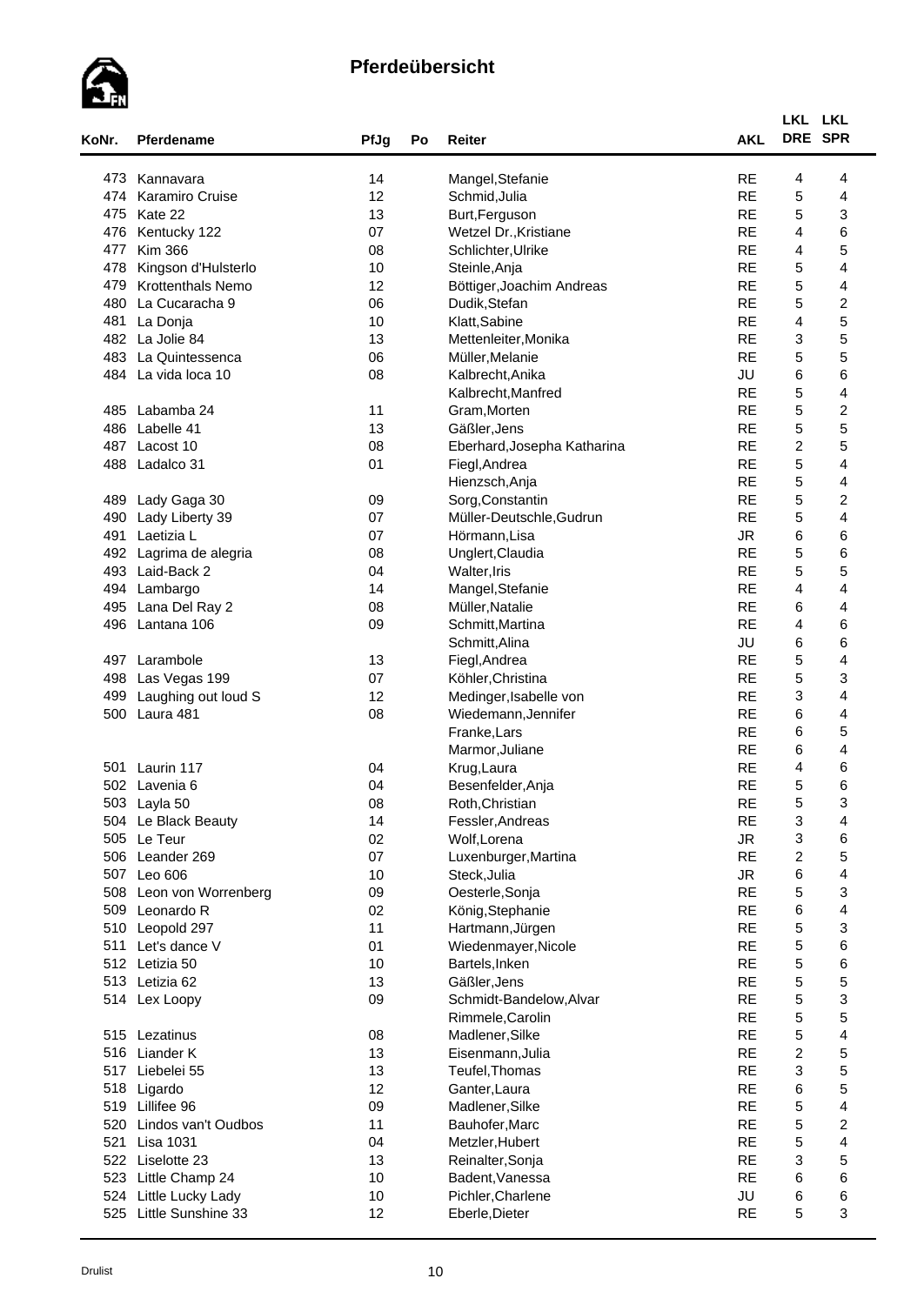

| KoNr. | Pferdename                   | PfJg | Po | Reiter                 | <b>AKL</b> | LKL LKL                   | DRE SPR                 |
|-------|------------------------------|------|----|------------------------|------------|---------------------------|-------------------------|
|       |                              |      |    |                        |            |                           |                         |
|       |                              |      |    | Eberle, Anna-Marietta  | <b>RE</b>  | 5                         | 4                       |
|       | 526 Livento                  | 14   |    | Arnegger, Katharina    | <b>RE</b>  | 4                         | 5                       |
| 527   | Livigno 24                   | 07   |    | Mälicke, Michael       | <b>RE</b>  | 5                         | 4                       |
| 528   | Livistona 3                  | 09   |    | Heberle, Sandra        | <b>RE</b>  | 5                         | 4                       |
| 529   | Lokesha CE                   | 10   |    | Fimpel, Jochen         | <b>RE</b>  | 5                         | $\overline{\mathbf{c}}$ |
| 530   | Lolita 229                   | 10   |    | Mangel, Stefanie       | <b>RE</b>  | 4                         | $\overline{\mathbf{4}}$ |
| 531   | Lolita 235                   | 10   |    | Mayer, Tobias          | <b>RE</b>  | 5                         | 3                       |
| 532   | London Swing 2               | 12   |    | Maier, Melanie         | <b>RE</b>  | 4                         | 6                       |
| 533   | Londonboy                    | 07   |    | Isser, Nicole          | <b>RE</b>  | $\overline{c}$            | 5                       |
| 534   | Lord Leopold 13              | 05   |    | Braun, Daniela         | <b>RE</b>  | 6                         | 6                       |
| 535   | Lord-Leonas                  | 14   |    | Häcker, Iris           | <b>RE</b>  | $\overline{c}$            | 5                       |
| 536   | Lough Dan                    | 09   |    | Christlbauer, Elena    | JU         | 5                         | 5                       |
| 537   | Louis 338                    | 12   |    | Fessler, Andreas       | <b>RE</b>  | $\ensuremath{\mathsf{3}}$ | 4                       |
|       |                              |      |    | Schregle, Linda        | <b>JR</b>  | 6                         | 5                       |
| 538   | Louis 343                    | 12   |    | Jung, Nadine           | <b>RE</b>  | 6                         | 6                       |
| 539   | Lousiana 68                  | 08   |    | Köhler, Christina      | <b>RE</b>  | 5                         | 3                       |
| 540   | Loverboy de Lison            | 07   |    | Kibler, Denise         | <b>JR</b>  | 6                         | 5                       |
|       |                              |      |    | Kibler, Hannah         | JU         | 6                         | 4                       |
|       |                              |      |    | Gau, Andrea            | <b>RE</b>  | 6                         | 3                       |
| 541   | Loxley 56                    | 01   |    | Wolf, Lorena           | <b>JR</b>  | 3                         | 6                       |
| 542   | Lucille 52                   | 99   |    | Feirle, Mara           | JU         | 5                         | 5                       |
| 543   | Lucky Loop 3                 | 13   |    | Schmid, Julia          | <b>RE</b>  | 5                         | 4                       |
| 544   | Lucky Round                  | 06   |    | Keller, Nadine         | <b>RE</b>  | 6                         | 4                       |
| 545   | Lui 101                      | 14   |    | Maier, Benjamin        | <b>RE</b>  | 5                         | $\boldsymbol{2}$        |
| 546   | Luigi il Monello             | 11   |    | Reinalter, Sonja       | <b>RE</b>  | 3                         | 5                       |
| 547   | Luke Skywalker 58            | 07   |    | Mosch, Julia           | <b>RE</b>  | 4                         | 6                       |
| 548   | Luna d'oro                   | 09   |    | Semar, Valerie         | JU         | 5                         | $\overline{\mathbf{4}}$ |
| 549   | Luna Negra B                 | 13   |    | Fimpel, Tanja          | <b>RE</b>  | 3                         | 5                       |
| 550   | Ma Jolie 15                  | 07   |    | Weber, Anke Christiane | <b>RE</b>  | 4                         | 4                       |
| 551   | Major's Mücke                | 12   | G  | Klemp, Laura           | <b>RE</b>  | 5                         | 5                       |
|       | 552 Malala                   | 12   |    | Angst, Frank           | <b>RE</b>  | $\ensuremath{\mathsf{3}}$ | 3                       |
| 553   | Maloney                      | 11   |    | Eberle, Dieter         | <b>RE</b>  | 5                         | 3                       |
| 554   | Marcella 79                  | 04   |    | Gaus, Amelie           | <b>RE</b>  | 4                         | 6                       |
| 555   | Marcelo 3                    | 13   |    | Bendel, Hartwig        | <b>RE</b>  | 5                         | 2                       |
| 556   |                              | 05   | G  |                        | JU         | 6                         | 6                       |
|       | Mary Lou B 2<br>557 Mia 95   | 05   |    | Preuß, Emily           | <b>RE</b>  | 5                         | 6                       |
|       |                              | 09   |    | Karg,Tabea             | JU         |                           |                         |
|       | 558 Mignon 36                |      |    | Deiss, Vanessa         | <b>RE</b>  | 6                         | 6<br>6                  |
| 559   | Monseigneur 12               | 05   |    | Riedmiller, Valeria    |            | 3                         |                         |
| 560   | <b>Monte Edition</b>         | 09   |    | Wahl, Alexander        | <b>RE</b>  | 5                         | 3                       |
| 561   | Moorhills Matcho             | 02   | G  | Bircheneder, Natalie   | JU         | 5                         | 6                       |
|       | 562 Morillon                 | 11   |    | Strauß, Louisa         | JU         | 6                         | 6                       |
|       | 563 Mr. Moon 4               | 04   | G  | Graf, Franziska        | JU         | 4                         | 5                       |
|       | 564 Mr. White Socks          | 04   |    | Romano, Tanja          | <b>RE</b>  | 4                         | 3                       |
| 565   | Mrs. Paff                    | 04   |    | Roth, Melanie          | <b>JR</b>  | 6                         | 4                       |
|       | 566 Mühlenteich's Shu Bi Dua | 11   |    | Kornher, Anja Katrin   | <b>RE</b>  | 5                         | 5                       |
| 567   | My Lord Quidam               | 11   |    | Haible, Celine         | JU         | 5                         | 3                       |
|       | 568 Na Indoca                | 08   |    | Brielmayer, Jana       | <b>RE</b>  | 5                         | 5                       |
| 569   | Nabalu 2                     | 11   |    | Burkhart, Peter        | <b>RE</b>  | 5                         | 5                       |
|       |                              |      |    | Huber, Anette          | <b>RE</b>  | 5                         | 5                       |
|       |                              |      |    | Waizenegger, Simone    | <b>RE</b>  | 5                         | 5                       |
|       | 570 Nabucco 121              | 13   |    | Rundel, Ralf           | <b>RE</b>  | 5                         | $\overline{\mathbf{c}}$ |
|       |                              |      |    | Holz, Maren            | ${\sf JR}$ | 5                         | 3                       |
| 571   | Naketano                     | 13   |    | Gührer, Ramona         | <b>RE</b>  | $\mathbf 5$               | 5                       |
|       | 572 Namiro 16                | 10   |    | Lallemand, Leonie      | JR.        | 5                         | 6                       |
|       | 573 Narnia W                 | 09   | G  | Langauf, Sylvia        | <b>RE</b>  | $\mathbf 5$               | 5                       |
|       | 574 Navarino 51              | 02   |    | Wiedemann, Stefanie    | <b>RE</b>  | $\mathbf 5$               | 4                       |
|       | 575 Nektini                  | 10   |    | Fiegl, Andrea          | <b>RE</b>  | 5                         | 4                       |
|       | 576 Nemesis 13               | 13   |    | Maier, Benjamin        | <b>RE</b>  | 5                         | $\overline{\mathbf{c}}$ |
|       | 577 Nemo 305                 | 05   |    | Rauch, Felicitas       | <b>RE</b>  | 6                         | 6                       |
|       |                              |      |    |                        |            |                           |                         |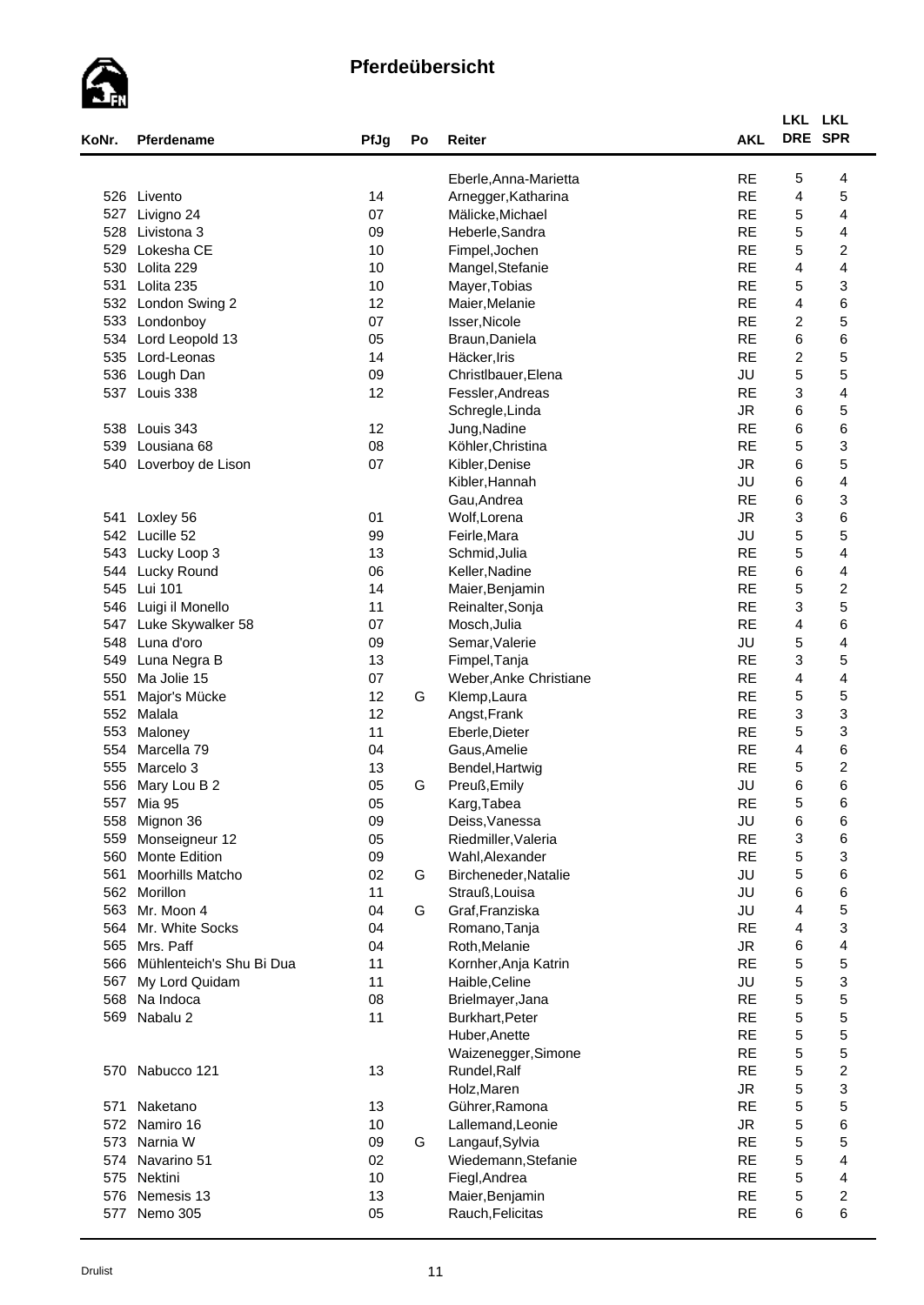

| KoNr. | <b>Pferdename</b>          | PfJg | Po | Reiter               | <b>AKL</b> | LKL LKL<br>DRE SPR |                         |  |
|-------|----------------------------|------|----|----------------------|------------|--------------------|-------------------------|--|
|       | 578 Nerius                 | 09   |    | Schwarz, Silvia      | <b>RE</b>  | 5                  | 6                       |  |
|       | 579 Nescar 2               | 13   |    | Maier, Marc          | <b>RE</b>  | 5                  | 5                       |  |
| 580   | Nevada van't Pluimke       | 12   |    | Gau, Andrea          | <b>RE</b>  | 6                  | 3                       |  |
| 581   | Never give up 3            | 09   |    | Wagner, Lena         | JU         | 6                  | 6                       |  |
| 582   | Niccos 3                   | 12   |    | Mangel, Stefanie     | <b>RE</b>  | 4                  | 4                       |  |
| 583   | Nice Behaviour             | 13   |    | Rundel, Ralf         | <b>RE</b>  | 5                  | 2                       |  |
| 584   | Nici Bee                   | 14   |    | Fimpel, Tanja        | <b>RE</b>  | 3                  | 5                       |  |
|       | 585 Nillo                  | 06   |    | Stegmaier, Jenny     | <b>RE</b>  | 6                  | 5                       |  |
| 586   | Nilson 25                  | 09   |    | Hampp, Sabrina       | <b>RE</b>  | 5                  | 6                       |  |
| 587   | Nonstop's Lady Million     | 10   |    | Spieß, Patricia      | JU         | $\mathbf 5$        | 5                       |  |
| 588   | Novastar V                 | 12   |    | Dudik, Stefan        | <b>RE</b>  | 5                  | $\boldsymbol{2}$        |  |
|       |                            |      |    | Bauhofer, Marc       | <b>RE</b>  | 5                  | $\boldsymbol{2}$        |  |
|       | 589 Nuno 7                 | 06   |    | Lallemand, Leonie    | <b>JR</b>  | $\mathbf 5$        | 6                       |  |
|       | 590 Nusetti                | 12   |    | Mangel, Stefanie     | <b>RE</b>  | 4                  | 4                       |  |
| 591   | Oak Grove's Watson         | 13   |    | Schmid, Julia        | <b>RE</b>  | 5                  | 4                       |  |
| 592   |                            |      |    |                      | JU         |                    |                         |  |
| 593   | Obelix 180                 | 08   |    | Maucher, Laura       | <b>RE</b>  | 6<br>5             | 6                       |  |
|       | Oberstaig's Champs-Élysées | 13   |    | Metzler, Hubert      |            |                    | 4                       |  |
| 594   | Ocean Wave                 | 11   |    | Heß, Ellen           | JU         | 6                  | 5                       |  |
|       |                            |      |    | Hummler, Alina Maria | <b>RE</b>  | 5                  | 4                       |  |
|       | 595 Olav 11                | 10   |    | Brielmayer, Jana     | <b>RE</b>  | 5                  | 5                       |  |
| 596   | Orfeo Negro Courcelle      | 02   |    | Kügel, Alexandra     | <b>JR</b>  | 6                  | 4                       |  |
| 597   | Paco Blue van't Breezerhof | 11   |    | Rundel, Ralf         | <b>RE</b>  | 5                  | $\overline{\mathbf{c}}$ |  |
|       |                            |      |    | Rundel, Marc         | <b>RE</b>  | 5                  | 3                       |  |
|       | 598 PBM Cantarella         | 06   |    | Pfefferle, Sabrina   | <b>RE</b>  | $\boldsymbol{2}$   | 5                       |  |
| 599   | PBM Lovely Lady            | 09   |    | Pfefferle, Sabrina   | <b>RE</b>  | $\boldsymbol{2}$   | 5                       |  |
| 600   | <b>PBM USA</b>             | 05   |    | Preuß, Emily         | JU         | 6                  | 6                       |  |
| 601   | Pelicula                   | 09   |    | Angele, Elmar        | <b>RE</b>  | $\mathbf 5$        | 4                       |  |
| 602   | Penny Lane 365             | 09   |    | Steinhauser, Melanie | <b>RE</b>  | 6                  | 6                       |  |
|       | 603 Pepermoon 2            | 00   |    | Pecha, Jessica       | <b>RE</b>  | 3                  | 6                       |  |
|       |                            |      |    | Kohn, Veronika       | <b>RE</b>  | 5                  | 6                       |  |
|       | 604 Perser 41              | 11   |    | Bendel, Hartwig      | <b>RE</b>  | 5                  | $\overline{\mathbf{c}}$ |  |
| 605   | <b>Petit Rose</b>          | 07   |    | Leising, Katharina   | <b>JR</b>  | 6                  | 3                       |  |
| 606   | Pikadela Blue              | 12   |    | Bendel, Hartwig      | <b>RE</b>  | 5                  | $\overline{\mathbf{c}}$ |  |
|       | 607 Pitasch ox             | 02   |    | Pfingstgräf, Leonie  | JU         | 6                  | 6                       |  |
|       |                            |      |    | Pfingstgräf, Maria   | <b>RE</b>  | 5                  | 6                       |  |
| 608   | Pivot des coeurs           | 09   |    | Fimpel, Jochen       | <b>RE</b>  | 5                  | $\overline{2}$          |  |
| 609   | Pocalina 3                 | 05   |    | Haible, Celine       | JU         | $\mathbf 5$        | 3                       |  |
|       | 610 Polo 138               | 03   | G  | Wintergerst, Nina    | ${\sf JR}$ | $\mathbf 5$        | 6                       |  |
| 611   | Pontiac 34                 | 05   |    | Peter, Corinna       | <b>RE</b>  | 3                  | 5                       |  |
|       | 612 Prada 30               | 09   |    | Wagner, Lena         | JU         | 6                  | 6                       |  |
| 613   | Priscilla 56               | 01   |    | Humer, Isabell       | <b>RE</b>  | 5                  | 6                       |  |
|       | 614 Proud Shadow           | 08   |    | Wiedemann, Jennifer  | <b>RE</b>  | 6                  | 4                       |  |
|       | 615 Puccini 94             | 03   | М  | Schmitt, Alina       | JU         | 6                  | 6                       |  |
|       | 616 Puertofina             | 09   |    | Kuon, David          | <b>RE</b>  | $\mathbf 5$        | 3                       |  |
| 617   | Pure Joy 3                 | 12   |    | Schmid, Julia        | <b>RE</b>  | $\mathbf 5$        | 4                       |  |
| 618   | Qamarah                    | 08   |    | Häcker, Iris         | <b>RE</b>  | $\overline{c}$     | 5                       |  |
| 619   | <b>Quailight Quera</b>     | 07   |    | Pawlak, Maike        | JU         | 6                  | 6                       |  |
| 620   | Quando 45                  | 09   |    | Horn, Rudolf         | <b>RE</b>  | 5                  | 5                       |  |
| 621   | Quanja 2                   | 08   |    | Mangel, Stefanie     | <b>RE</b>  | 4                  | $\overline{\mathbf{4}}$ |  |
|       | 622 Quater's Quino B       | 13   |    | Joel, Malin          | JU         | 6                  | 6                       |  |
| 623   | Quattro's Lewinjo          | 01   |    | Wolf, Marcel         | <b>JR</b>  | $\boldsymbol{2}$   | $\overline{\mathbf{c}}$ |  |
| 624   | Quenelle 3                 | 09   |    | Albrecht, Selina     | <b>RE</b>  | 3                  | 5                       |  |
| 625   | Quentino 31                | 10   |    | Römer, Celina        | JU         | 6                  | 5                       |  |
| 626   | Querida 53                 | 06   |    | Wagner, Selin        | ${\sf JR}$ | 6                  | 5                       |  |
| 627   | Querido L                  | 13   |    | Eisenmann, Julia     | <b>RE</b>  | $\overline{c}$     | 5                       |  |
| 628   | Qui Bell 2                 | 12   |    | Häußler, Claudia     | <b>RE</b>  | 4                  | 5                       |  |
| 629   | Qui Belle 7                | 09   |    | Brenner, Mariell     | <b>JR</b>  | 6                  | 6                       |  |
| 630   | Quick last Girl            | 10   |    | Horn, Rudolf         | <b>RE</b>  | $\mathbf 5$        | 5                       |  |
| 631   | Quiet Please S             | 07   |    | Müller, Lena         | <b>RE</b>  | 5                  | 3                       |  |
|       |                            |      |    |                      |            |                    |                         |  |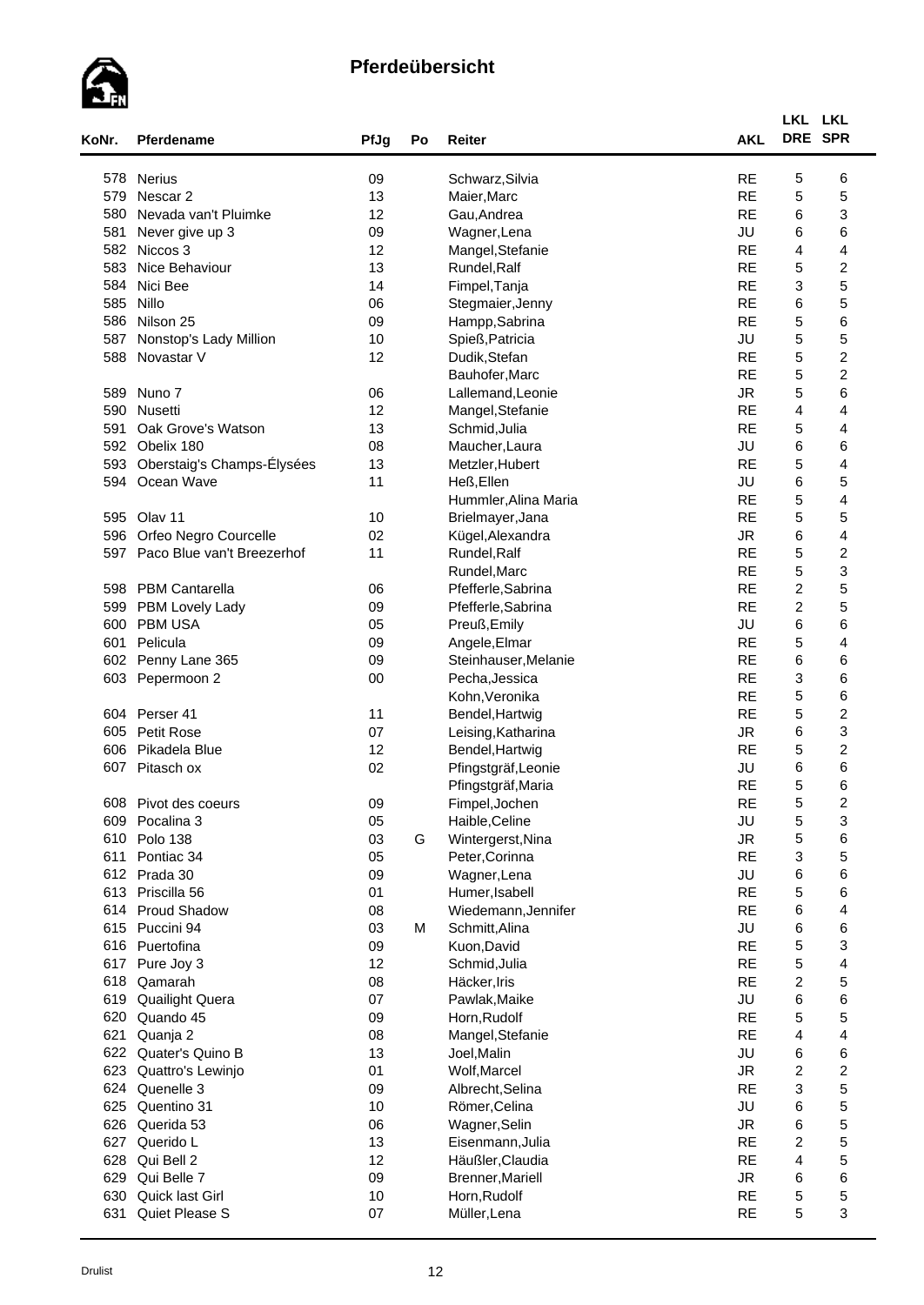

| KoNr. | Pferdename            | PfJg | Po | Reiter                                    | <b>AKL</b>      | LKL LKL<br>DRE SPR        |                         |  |
|-------|-----------------------|------|----|-------------------------------------------|-----------------|---------------------------|-------------------------|--|
| 632   | Quinara 37            | 08   |    | Herberg, Silvia                           | <b>RE</b>       | 5                         | 5                       |  |
| 633   | Quinaro T             | 11   |    | Raith, Konrad                             | <b>RE</b>       | 5                         | 3                       |  |
| 634   | Quinlou PS            | 13   |    | Bendel, Hartwig                           | <b>RE</b>       | 5                         | $\overline{\mathbf{c}}$ |  |
| 635   | Quinn 34              | 09   |    | Birk, Samuel                              | JU              | 6                         | 5                       |  |
| 636   | Quintas 5             | 08   |    | Wahl, Alexander                           | <b>RE</b>       | 5                         | 3                       |  |
|       |                       |      |    | Häuselmann, Sonja                         | <b>RE</b>       | 5                         | 4                       |  |
| 637   | Quintina 30           | 11   |    | Wagner, Selin                             | <b>JR</b>       | 6                         | 5                       |  |
| 638   | Quinto 87             | 10   |    | Mayer, Tobias                             | <b>RE</b>       | 5                         | 3                       |  |
|       |                       |      |    | Hense-Österle, Nina                       | <b>RE</b>       | 5                         | 4                       |  |
| 639   | Quinto's Girl         | 14   |    | Langrock, Ingrid                          | <b>RE</b>       | $\overline{\mathbf{4}}$   | 3                       |  |
| 640   | Quirinus 21           | 10   |    | Gram, Morten                              | <b>RE</b>       | 5                         | $\boldsymbol{2}$        |  |
| 641   | Quitalis              | 13   |    | Lommel, Yvonne                            | <b>RE</b>       | 4                         | 5                       |  |
| 642   | Quitana R             | 03   |    | Schneider, Eva-Anne                       | <b>RE</b>       | 5                         | 3                       |  |
|       |                       |      |    |                                           | <b>RE</b>       | 5                         | 4                       |  |
|       |                       |      |    | Kulmus, Wolfgang                          | <b>JR</b>       |                           |                         |  |
| 643   | Quithago              | 06   |    | Fischer, Benjamin                         |                 | 6                         | 4                       |  |
| 644   | Raffinesse 118        | 11   | G  | Buhmann, Peggy                            | <b>RE</b>       | 3                         | 5                       |  |
|       |                       |      |    | Buhmann, Celine                           | JU              | 3                         | 6                       |  |
|       |                       |      |    | Bitschnau, Lena-Sophie                    | <b>RE</b>       | $\overline{4}$            | 5                       |  |
| 645   | Rainstar M 2          | 07   |    | Schulz, Miriam                            | <b>RE</b>       | 3                         | 5                       |  |
| 646   | Rapunzel 217          | 11   |    | Bopp, Marie                               | JU              | 3                         | 6                       |  |
| 647   | Rascal 96             | 01   |    | Augele Dr., Ines                          | <b>RE</b>       | $\overline{4}$            | 6                       |  |
| 648   | Ratino 53             | 06   |    | Kögl, Anja                                | <b>RE</b>       | 6                         | $\overline{\mathbf{4}}$ |  |
| 649   | Reality 41            | 05   |    | Rieger, Julia                             | <b>RE</b>       | 6                         | 6                       |  |
| 650   | Red Carpet T.         | 14   |    | Kling, Anja                               | <b>RE</b>       | 6                         | 6                       |  |
| 651   | Replay 32             | 07   |    | Peppinghaus, Laura Fabienne               | JU              | $\mathbf 5$               | 6                       |  |
| 652   | Reseda 75             | 01   |    | Ott, Vanessa                              | <b>RE</b>       | 6                         | 3                       |  |
| 653   | <b>RG Can Carrio</b>  | 13   |    | Rupp, Ann-Katrin                          | <b>RE</b>       | 5                         | 3                       |  |
| 654   | Ribanna 60            | 13   |    | Mangel, Stefanie                          | <b>RE</b>       | 4                         | 4                       |  |
| 655   | Robert 74             | 10   |    | Becker, Manuela                           | <b>RE</b>       | 5                         | 5                       |  |
| 656   | Robin 509             | 97   |    | Hennig, Beatrice                          | <b>JR</b>       | 6                         | 6                       |  |
| 657   | Rock Royal 2          | 06   |    | Fessler, Andreas                          | <b>RE</b>       | $\ensuremath{\mathsf{3}}$ | 4                       |  |
| 658   | Rock Star 15          | 07   |    | Schregle, Linda                           | <b>JR</b>       | 6                         | 5                       |  |
| 659   | Rocklyn               | 13   |    | Prechtl, Veronique                        | <b>RE</b>       | 4                         | 6                       |  |
| 660   | Romance of Red        | 00   |    | Nieß, Amelie                              | JU              | 6                         | 6                       |  |
| 661   | Rosario 50            | 10   |    | Schulze, Holger                           | <b>RE</b>       | $\overline{c}$            | 5                       |  |
| 662   | Rosemount 2           | 08   |    | Sirch, Stefanie                           | <b>RE</b>       | 6                         | 6                       |  |
| 663   | Rosina 28             | 06   |    | Bopp, Nicole                              | <b>RE</b>       | 3                         | 5                       |  |
| 664   | Rossini 246           | 03   |    | Detzel, Fridolin                          | <b>RE</b>       | 3                         | 4                       |  |
| 665   | Rowina 8              | 03   |    | Buhmann, Peggy                            | <b>RE</b>       | 3                         | 5                       |  |
|       |                       |      |    | Buhmann, Celine                           | JU              | $\ensuremath{\mathsf{3}}$ | 6                       |  |
| 666   | Royal Sunshine 6      | 13   |    | Kohler, Nicole                            | <b>RE</b>       | $\boldsymbol{2}$          | 5                       |  |
| 667   | <b>Royal Universe</b> | 10   |    | Peter, Corinna                            | <b>RE</b>       | $\ensuremath{\mathsf{3}}$ | 5                       |  |
| 668   | Rubina 313            | 03   |    | Hirlemann, Lukas                          | <b>JR</b>       | 6                         | 3                       |  |
| 669   | Rubina 344            | 05   |    | Nold, Hanna                               | <b>JR</b>       | 6                         | 4                       |  |
| 670   | Rubinero K            | 10   |    | Leyh, Carmen                              | <b>RE</b>       | 6                         | 6                       |  |
| 671   | Rubino 84             | 09   |    | Ott, Vanessa                              | <b>RE</b>       | 6                         | 3                       |  |
|       | 672 Rybanna 2         | 08   |    | Ammann, Victoria                          | JU              | $\mathbf 5$               | 6                       |  |
|       | 673 Saba 38           | 12   |    | Albrecht, Selina                          | <b>RE</b>       | 3                         | 5                       |  |
| 674   | Sagatiba              | 08   |    | Beck, Karin                               | <b>RE</b>       | 6                         | 5                       |  |
| 675   | Sahneschnitte 3       | 09   |    | Bronner, Theresa Elena                    | <b>JR</b>       | 5                         | 6                       |  |
|       | 676 Salero 11         | 10   |    | Pfingstgräf, Leonie<br>Pfingstgräf, Maria | JU<br><b>RE</b> | 6<br>5                    | 6<br>6                  |  |
| 677   | Salida de la luna     | 10   |    | Oberthür, Irina                           | <b>RE</b>       | 3                         | 4                       |  |
| 678   | Salinera 7            | 08   |    | Angst, Frank                              | <b>RE</b>       | 3                         | 3                       |  |
| 679   | Salitos 16            | 12   |    | Depfenhart, Stefanie                      | <b>RE</b>       | 4                         | 5                       |  |
| 681   | Sam 1139              | 13   |    | Wetzel, Sandra                            | <b>RE</b>       | 6                         | 4                       |  |
|       | 682 Samira 381        | 05   |    | Dewitz, Hubertus von                      | <b>RE</b>       | 5                         | 3                       |  |
| 683   | Sammy 573             | 08   |    | Lanzenberger, Svenja                      | <b>RE</b>       | 4                         | 5                       |  |
|       | 684 Samson 526        | 06   |    | Dewitz, Hubertus von                      | <b>RE</b>       | 5                         | 3                       |  |
|       |                       |      |    |                                           |                 |                           |                         |  |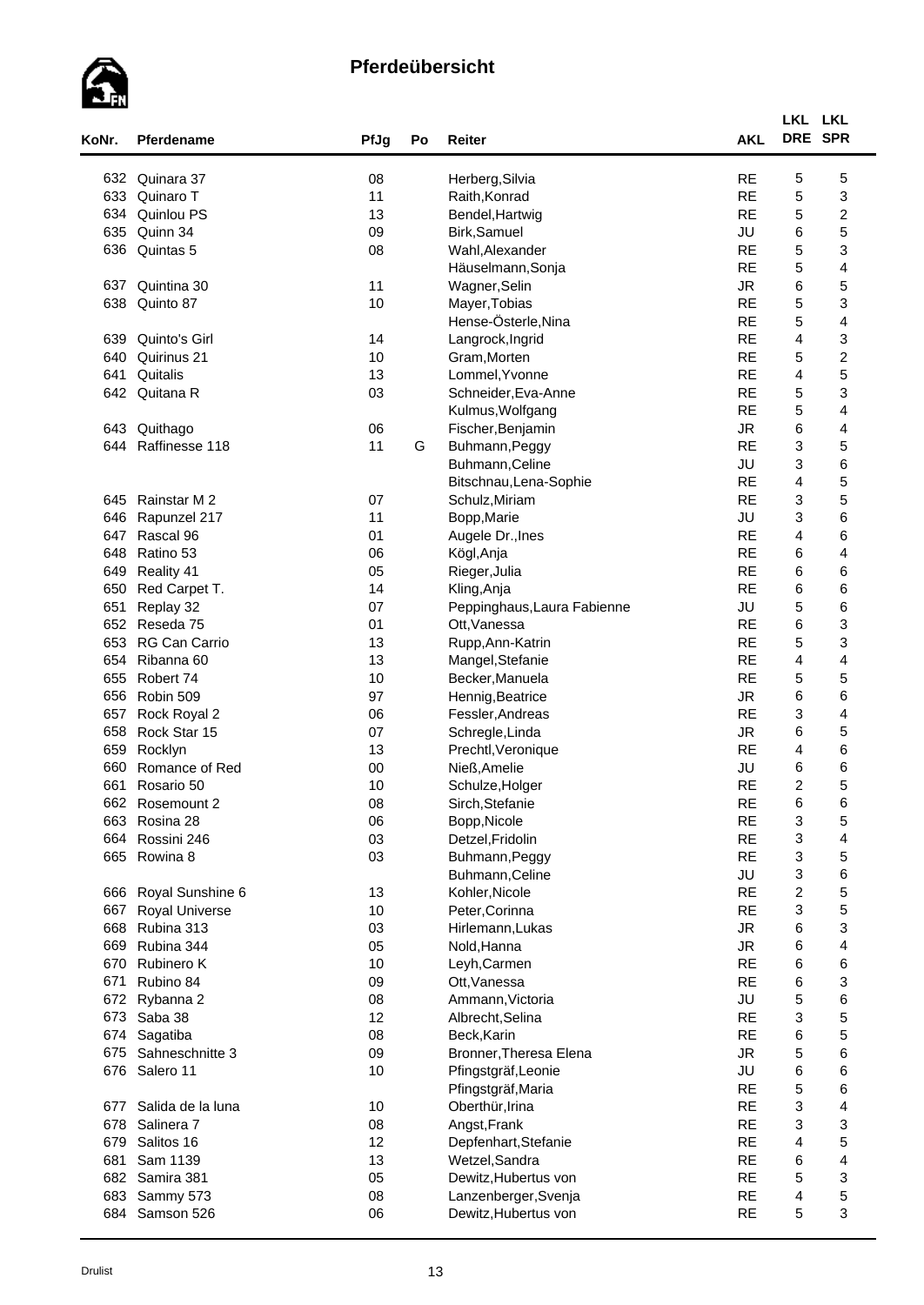

| KoNr.      | Pferdename                 | PfJg     | Po | Reiter                     | <b>AKL</b>             | LKL LKL<br>DRE SPR      |                              |
|------------|----------------------------|----------|----|----------------------------|------------------------|-------------------------|------------------------------|
| 685        | San Diego 184              | 13       |    | Köhler, Christina          | <b>RE</b>              | 5                       | 3                            |
| 686        | Sandmann 80                | 12       |    | Kibler, Denise             | <b>JR</b>              | 6                       | 5                            |
|            |                            |          |    | Kibler, Hannah             | JU                     | 6                       | 4                            |
| 687        | Sandrine 11                | 08       |    | Nägele, Ursula             | <b>RE</b>              | 6                       | 6                            |
| 688        | Sankt Anton 4              | 11       |    | Bongartz-Merken, Iris      | <b>RE</b>              | 5                       | 5                            |
| 689        | Santino 132                | 08       |    | Schmitt, Martina           | <b>RE</b>              | $\overline{4}$          | 6                            |
| 690        | Sara 134                   | 09       |    | Gram, Morten               | <b>RE</b>              | 5                       | $\overline{\mathbf{c}}$      |
| 691        | Sarentino 3                | 02       |    | Niggl, Adelheid            | <b>RE</b>              | $\overline{4}$          | 5                            |
| 692        | Sathya CE                  | 10       |    | Fimpel, Jochen             | <b>RE</b>              | 5                       | $\overline{c}$               |
| 693        | Schneewittchen 355         | 14       |    | Kohler, Nicole             | <b>RE</b>              | $\boldsymbol{2}$        | 5                            |
| 694        | Schokolade 6               | 12       |    | Madlener, Silke            | <b>RE</b>              | 5                       | 4                            |
| 695        | Schubert 6                 | 02       | G  | Botzenhart, Jasmin         | <b>RE</b>              | 5                       | 6                            |
| 696        | Scolari's Perle            | 12       |    | Wolf, Marcel               | <b>JR</b>              | $\overline{c}$          | $\overline{\mathbf{c}}$      |
| 697        | Scotch 43                  | 11       |    | Jorck-Jorckston, Christina | <b>RE</b>              | $\overline{c}$          | 4                            |
| 698        | Sebastiano 4               | 08       |    | Kalbrecht, Anika           | JU                     | 6                       | 6                            |
|            |                            |          |    |                            | <b>RE</b>              | 5                       |                              |
|            |                            |          |    | Kalbrecht, Manfred         |                        |                         | 4                            |
| 699<br>700 | Sera 11                    | 00<br>14 |    | Dewitz, Hubertus von       | <b>RE</b><br><b>RE</b> | 5<br>5                  | 3<br>$\overline{\mathbf{c}}$ |
| 701        | Sergio 46<br>Shaquina      | 08       |    | Pape, Stefanie             | <b>RE</b>              | $\overline{4}$          | 5                            |
|            |                            |          |    | Arnegger, Katharina        |                        |                         |                              |
| 702        | She's a Diamond Dancer     | 09       |    | Pawlak, Maike              | JU                     | 6                       | 6                            |
|            | 703 Shine like a Diamond   | 14       |    | Bronewski, Martha von      | <b>RE</b>              | 4                       | 5                            |
| 704        | Shock af Lyn               | 09       |    | Lazar, Petra               | <b>RE</b>              | $\overline{4}$          | 6                            |
| 705        | Sierra 105                 | 06       |    | Kohler, Nicole             | <b>RE</b>              | $\overline{c}$          | 5                            |
| 706        | Sinclair 73                | 05       |    | Stark-Sontheimer, Elvira   | <b>RE</b>              | $\overline{\mathbf{4}}$ | 6                            |
| 707        | Sir Königstal W            | 11       |    | Wolf, Marcel               | <b>JR</b>              | $\overline{c}$          | $\overline{\mathbf{c}}$      |
| 708        | Sir Rodau                  | 10       |    | Weber, Anke Christiane     | <b>RE</b>              | $\overline{4}$          | 4                            |
| 709        | Siriano                    | 08       |    | Gührer, Ramona             | <b>RE</b>              | 5                       | 5                            |
| 710        | Sirius 228                 | 09       |    | Madlener, Silke            | <b>RE</b>              | 5                       | 4                            |
| 711        | Sito 10                    | 11       |    | Bauhofer, Marc             | <b>RE</b>              | 5                       | $\overline{c}$               |
|            | 712 SMA Murcielago         | 13       |    | Bendel, Hartwig            | <b>RE</b>              | 5                       | $\overline{\mathbf{c}}$      |
| 713        | <b>SMA Shakira</b>         | 12       |    | Bendel, Hartwig            | <b>RE</b>              | 5                       | $\overline{\mathbf{c}}$      |
|            | 714 Solana 2               | 96       |    | Böck, Nicole               | <b>RE</b>              | $\overline{4}$          | 6                            |
|            | 715 Soleil jolie           | 08       |    | Zick, Denise               | <b>RE</b>              | 3                       | 6                            |
| 716        | Soli zu Schomburg          | 10       |    | Gabriel Mag., Johanna      | <b>RE</b>              | 4                       |                              |
| 717        | Solino 13                  | 05       |    | Fiore, Enrico de           | <b>RE</b>              | 6                       | 5                            |
| 718        | Sophie L                   | 03       |    | Randel, Maike              | <b>JR</b>              | 6                       | 5                            |
| 719        | Sotschi 12                 | 10       |    | Maucher, Erwin             | <b>RE</b>              | 5                       | 4                            |
| 720        | Spartagon K                | 12       |    | Schregle, Linda            | <b>JR</b>              | 6                       | 5                            |
| 721        | Speedy 302                 | 05       | G  | Huber, Melanie             | <b>RE</b>              | 5                       | 6                            |
| 722        | Spexgoore's Hulapalu       | 12       |    | Metzler, Hubert            | <b>RE</b>              | 5                       | 4                            |
| 723        | Stallone 26                | 09       |    | Bauhofer, Marc             | <b>RE</b>              | 5                       | $\overline{\mathbf{c}}$      |
| 724        | <b>Standing Ovation 24</b> | 12       |    | Beutel, Markus             | <b>RE</b>              | 5                       | 3                            |
| 725        | Starfighter 22             | 12       |    | Bauhofer, Marc             | <b>RE</b>              | 5                       | $\overline{\mathbf{c}}$      |
| 726        | Steinbrechers Wonder       | 04       |    | Eff, Anna-Lena             | <b>RE</b>              | $\overline{c}$          | 6                            |
| 727        | Stella La Zarras           | 13       |    | Burkhart, Heidi            | <b>RE</b>              | 5                       | 4                            |
| 728        | Stella Sfilata             | 09       |    | Eff, Anna-Lena             | <b>RE</b>              | $\boldsymbol{2}$        | 6                            |
| 729        | Steverheides Amidala       | 07       | G  | Röhrich, Sophia            | ${\sf JR}$             | 5                       | 6                            |
| 730        | Stilano                    | 08       |    | Mayer, Janina              | JU                     | 6                       | 6                            |
| 731        | Stolzi von Berg            | 11       |    | Rist, Daniela              | <b>RE</b>              | $\mathbf 5$             | 4                            |
|            |                            |          |    | Maier, Benjamin            | <b>RE</b>              | 5                       | $\boldsymbol{2}$             |
|            | 732 Studiosus              | 14       |    | Meier, Eileen              | <b>RE</b>              | 4                       | 4                            |
| 733        | Summerly Skyline B WE      | 06       | G  | Allmendinger Dr., Antje    | <b>RE</b>              | 3                       | 5                            |
| 734        | Sun of Austria             | 08       |    | Hofstadt, Petra            | <b>RE</b>              | 3                       | 6                            |
| 735        | Sungino 2                  | 09       |    | Rettich, Johanna           | JU                     | 5                       | 6                            |
| 736        | <b>Sweet Destiny 2</b>     | 13       |    | Kohler, Nicole             | <b>RE</b>              | $\overline{c}$          | 5                            |
|            | 737 Theolino               | 13       |    | Schmid, Eva-Maria          | <b>RE</b>              | 5                       | 4                            |
| 738        | Trybun - K                 | 07       |    | Walkiewicz, Joanna         | <b>RE</b>              | 5                       | 4                            |
| 739        | <b>Twilight Gleam</b>      | 13       |    | Schmid, Julia              | <b>RE</b>              | 5                       | 4                            |
| 740        | Uliana de Remeling         | 08       |    | Kibler, Denise             | <b>JR</b>              | 6                       | 5                            |
|            |                            |          |    |                            |                        |                         |                              |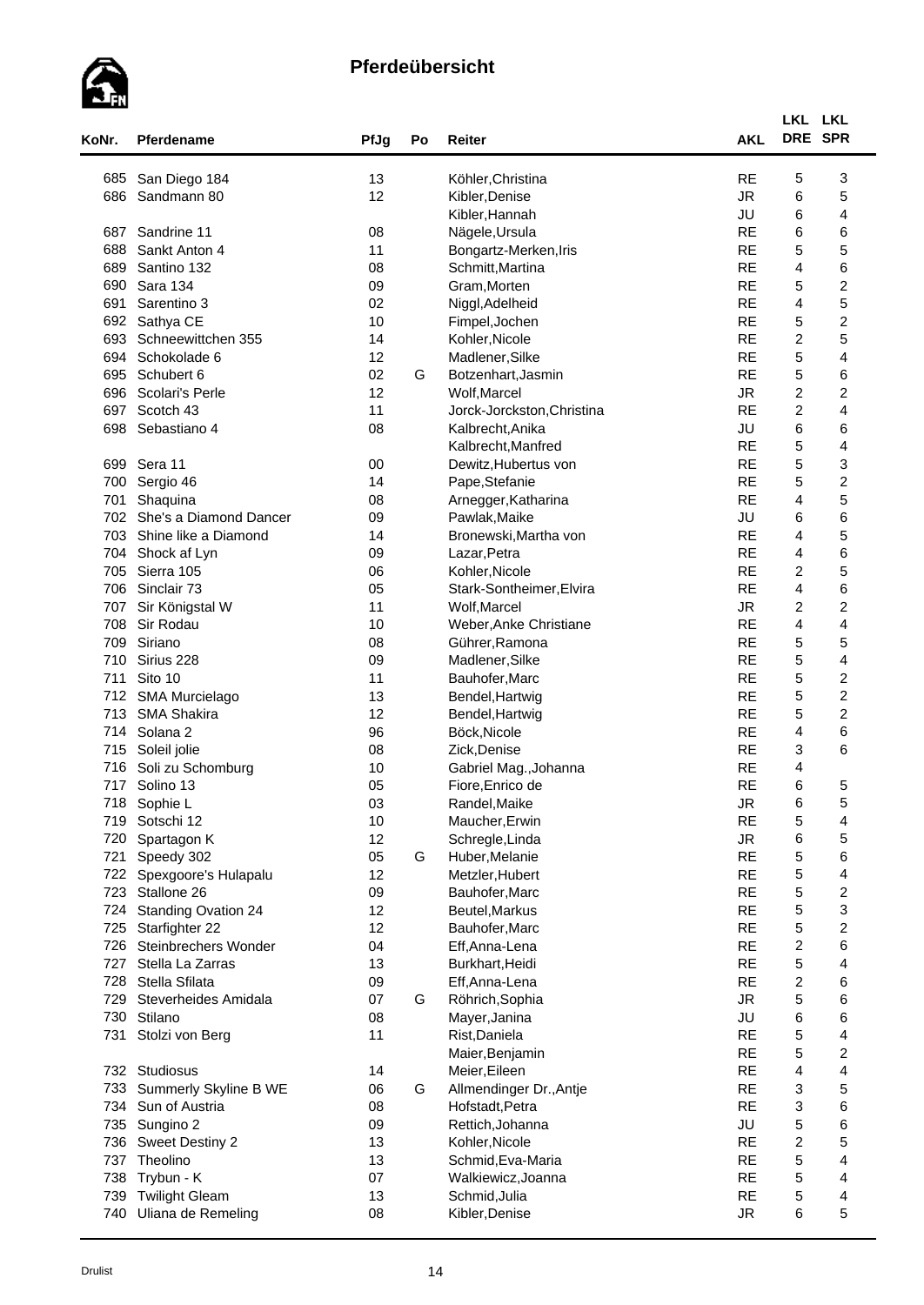

| KoNr. | Pferdename                   | PfJg     | Po | Reiter                     | <b>AKL</b> | LKL LKL<br>DRE SPR        |                                    |  |
|-------|------------------------------|----------|----|----------------------------|------------|---------------------------|------------------------------------|--|
|       |                              |          |    | Kibler, Hannah             | JU         | 6                         | 4                                  |  |
|       |                              |          |    | Kibler, Kathleen           | JU         | 6                         | 6                                  |  |
| 741   | Unique 117                   | 08       |    | Mangel, Stefanie           | <b>RE</b>  | 4                         | 4                                  |  |
| 742   | Uruguay 22                   | 11       |    | Angst, Karin               | <b>RE</b>  | 3                         | 5                                  |  |
| 743   | Utina B                      | 08       |    | Fischer, Alexandra         | <b>RE</b>  | 5                         | 6                                  |  |
| 744   | Vayu 5                       | 12       |    | Brielmayer, Jana           | <b>RE</b>  | 5                         | 5                                  |  |
| 745   | Viento 30                    | 04       |    | Langrock, Ingrid           | <b>RE</b>  | 4                         | 3                                  |  |
| 746   | Vincent 135                  | 02       |    | Bendel, Nikolai            | <b>RE</b>  | 6                         | 5                                  |  |
| 747   | Weering's Junior             | 01       |    | Schmid, Julia              | <b>RE</b>  | 5                         | $\overline{4}$                     |  |
| 748   | Wells Fargo 15               | 05       |    | Angst, Karin               | <b>RE</b>  | $\ensuremath{\mathsf{3}}$ | 5                                  |  |
| 749   | Weltino 41                   | 04       |    | Wolf, Marcel               | <b>JR</b>  | $\boldsymbol{2}$          | $\boldsymbol{2}$                   |  |
| 750   | Weltschneider                | 11       |    | Küpfer, Carmen             | <b>RE</b>  | 5                         | 6                                  |  |
| 751   | <b>Westcoast Touch</b>       | 02       |    | Wahl, Alexander            | <b>RE</b>  | 5                         | 3                                  |  |
|       |                              |          |    | Häuselmann, Sonja          | <b>RE</b>  | 5                         | 4                                  |  |
| 752   | What's up 31                 | 04       |    | Hezel, Christine           | <b>RE</b>  | 3                         | 6                                  |  |
| 753   | Wickie 41                    | 03       |    | Karrer, Andreas            | <b>RE</b>  | 6                         | 4                                  |  |
| 754   | Wienna 71                    |          |    |                            | <b>RE</b>  | 4                         | 6                                  |  |
|       |                              | 05<br>12 |    | Hander, Nina               |            |                           |                                    |  |
| 755   | Wilde Resi 2                 |          |    | Bronewski, Martha von      | <b>RE</b>  | 4                         | 5                                  |  |
| 756   | Willyam Wallace              | 10       |    | Ludwig, Hildegard          | <b>RE</b>  | 4                         | 5                                  |  |
| 757   | <b>Woodys Special Cruise</b> | 02       |    | Heberle, Sandra            | <b>RE</b>  | 5                         | 4                                  |  |
| 758   | Zack Zack Jumping            | 05       |    | Müller, Lena               | <b>RE</b>  | 5                         | 3                                  |  |
| 759   | Zalanda 4                    | 10       |    | Mangel, Stefanie           | <b>RE</b>  | 4                         | $\overline{\mathbf{4}}$            |  |
| 760   | Zalisha                      | 10       |    | Brauchle, Rebecca          | <b>RE</b>  | 4                         | 6                                  |  |
| 761   | Zambalo 7                    | 09       |    | Bopp, Nicole               | <b>RE</b>  | 3                         | 5                                  |  |
|       | 762 Zanesville               | 11       |    | Traut, Sidonia             | <b>RE</b>  | 6                         | 5                                  |  |
|       |                              |          |    | Fimpel, Jochen             | <b>RE</b>  | 5                         | $\overline{\mathbf{c}}$            |  |
| 763   | Zappzarapp Zoe               | 02       |    | Schorer, Klaus             | <b>RE</b>  | 5                         | 3                                  |  |
|       | 764 Zatina 6                 | 07       |    | Madlener, Silke            | <b>RE</b>  | 5                         | 4                                  |  |
| 765   | Zeppelin Blue                | 13       |    | Bilgeri, Jürgen            | <b>RE</b>  | 5                         | 3                                  |  |
|       | 766 Zirkon 11                | 14       |    | Bopp, Marie                | JU         | 3                         | 6                                  |  |
|       | 767 Evita 446                | 12       |    | Oswald, Janina Valesca     | <b>JR</b>  | 6                         | 6                                  |  |
| 768   | Let's get ready              | 11       |    | Sonntag, Raphaela          | <b>RE</b>  | 6                         | 3                                  |  |
| 769   | Concetta 35                  | 13       |    | Sonntag, Raphaela          | <b>RE</b>  | 6                         | 3                                  |  |
| 770   | Alaska vh Schaeck            | 12       |    | Sonntag, Raphaela          | <b>RE</b>  | 6                         | 3                                  |  |
| 771   | Geris Dakota Dream           | 08       |    | Sonntag, Raphaela          | <b>RE</b>  | 6                         | 3                                  |  |
| 772   | Camira W 2                   | 09       |    | Wanner, Lara               | <b>JR</b>  | 5                         | 5                                  |  |
| 773   | Dunhill 80                   | 03       |    | Schäfer, Nina              | <b>RE</b>  | 3                         | 5                                  |  |
| 774   | Man in Black 13              | 13       |    | Hempel, Juliane            | <b>RE</b>  | 3                         | 6                                  |  |
| 775   | Immerdale                    | 13       |    | Hempel, Juliane            | <b>RE</b>  | 3                         | 6                                  |  |
| 776   | Lorino 25                    | 08       |    | Wintermantel, Chiara       | <b>RE</b>  | 3                         | 3                                  |  |
| 777   | Cloude Seven                 | 06       |    | Lautenschlager, Ann-Sophie | JU         | 5                         | 4                                  |  |
| 778   | Kartega van't Vijvershof     | 10       |    | Lautenschlager, Ann-Sophie | JU         | 5                         | 4                                  |  |
| 779   | Desiree 576                  | 09       |    | Zinsmaier, Franziska       | <b>RE</b>  | 6                         | 5                                  |  |
| 780   | Fürst Fauntleroy             | 11       |    | Baumann, Manuela           | <b>RE</b>  | 5                         | 5                                  |  |
| 781   | Rosandrio                    | 06       |    | Geiger, Dorothea           | <b>RE</b>  | 4                         | 6                                  |  |
|       | 782 Nino 245                 | 05       |    | Zimmermann, Annika         | ${\sf JR}$ | 4                         | 6                                  |  |
| 783   | Cadeau R                     | 13       |    | Maier, Benjamin            | <b>RE</b>  | 5                         | $\boldsymbol{2}$                   |  |
|       | 784 Ilario 2                 | 08       |    | Schwarz, Raphael Tizian    | <b>RE</b>  | 4                         | 3                                  |  |
| 785   | Isidro S                     | 12       |    | Schwarz, Raphael Tizian    | <b>RE</b>  | 4                         | 3                                  |  |
| 786   | Claus mit C                  | 08       |    | Schwarz, Raphael Tizian    | <b>RE</b>  | 4                         | 3                                  |  |
| 787   | Baby Balou S                 | 12       |    | Schwarz, Raphael Tizian    | <b>RE</b>  | 4                         | 3                                  |  |
| 788   | Orda May                     | 13       | G  | Barth, Deborah             | <b>RE</b>  | 5                         | 6                                  |  |
| 789   | Despo Noir                   | 11       |    | Kern, Theresa              | <b>RE</b>  | 6                         | 5                                  |  |
| 790   | Coniki's Girl                | 11       |    | Göser, Nicole              | <b>RE</b>  | 5                         | 5                                  |  |
| 791   | Tequila Sunrise 56           | 07       |    | Oberhaus, Sandra           | <b>RE</b>  | 6                         | 5                                  |  |
|       | 792 Carl 76                  |          |    |                            | <b>JR</b>  | 6                         | 5                                  |  |
|       | 793 Manchester 17            | 10<br>06 |    | Seyfried, Charlotte        | <b>RE</b>  | 6                         | $\boldsymbol{2}$                   |  |
|       |                              |          |    | Allgäuer, Remo             | <b>RE</b>  |                           |                                    |  |
|       | 794 Aconda 27                | 08       |    | Allgäuer, Remo             |            | 6                         | $\boldsymbol{2}$<br>$\overline{c}$ |  |
|       | 795 Corvington S             | 09       |    | Allgäuer, Remo             | <b>RE</b>  | 6                         |                                    |  |